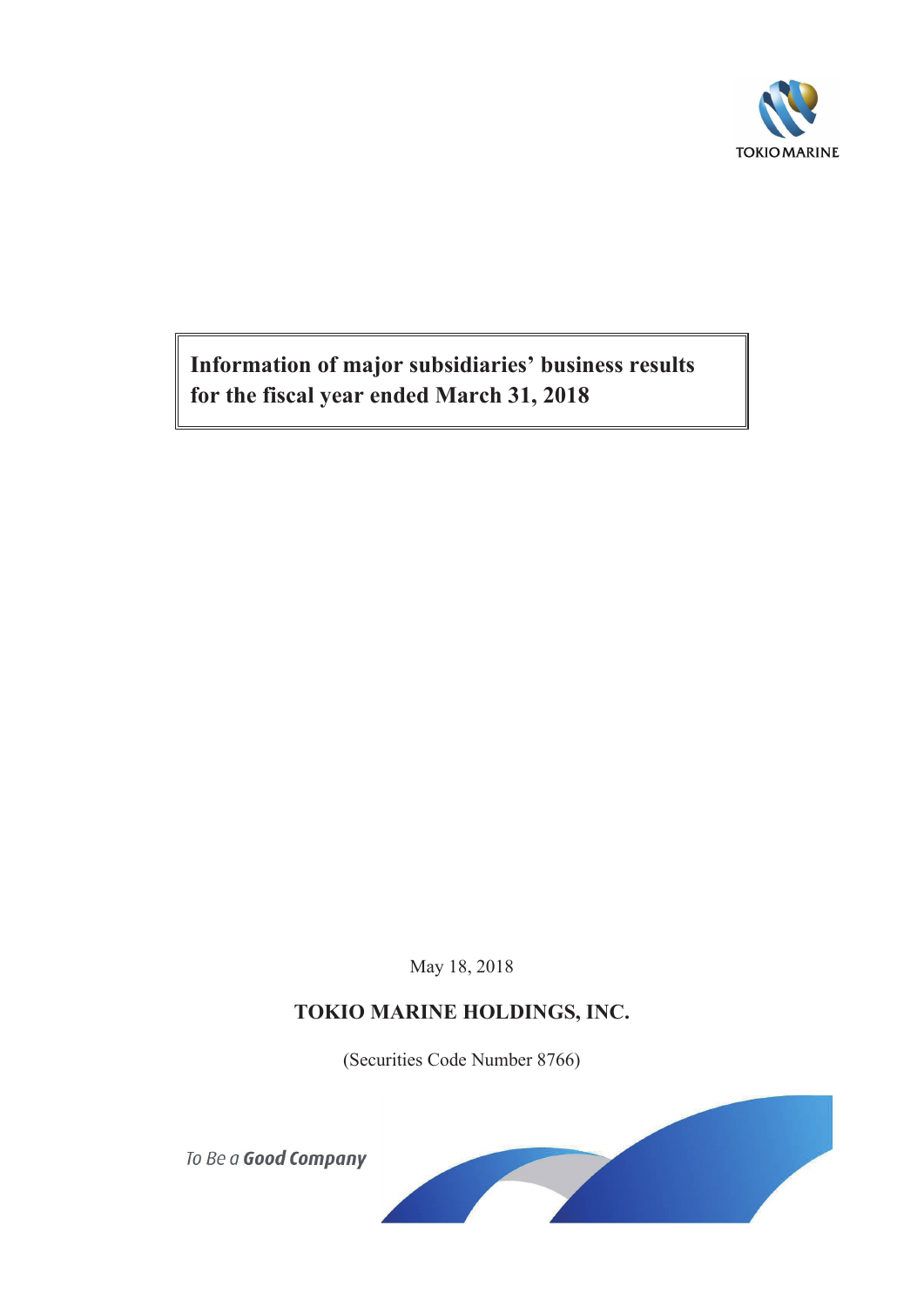| 1. Key figures of consolidated results                                           |    |
|----------------------------------------------------------------------------------|----|
| (1) Tokio Marine Holdings, Inc. (consolidated)                                   | 1  |
| (2) Insurance premiums                                                           | 1  |
| (3) Net income attributable to owners of the parent                              | 1  |
| 2. Key figures of the domestic property and casualty insurance business          |    |
| (1) Tokio Marine & Nichido Fire Insurance Co., Ltd. (non-consolidated)           | 2  |
| (2) Nisshin Fire & Marine Insurance Co., Ltd. (non-consolidated)                 | 3  |
| (3) E.design Insurance Co., Ltd. (non-consolidated)                              | 4  |
| 3. Key figures of the domestic life insurance business                           | 5  |
| 4. Business forecasts for the fiscal year 2018 (April 1, 2018 to March 31, 2019) |    |
| (1) Tokio Marine Holdings, Inc. (consolidated)                                   | 6  |
| (2) Insurance premiums                                                           | 6  |
| (3) Net income attributable to owners of the parent                              | 6  |
| (4) Tokio Marine & Nichido Fire Insurance Co., Ltd. (non-consolidated)           | 6  |
| 5. Dividends forecast (Tokio Marine Holdings, Inc.)                              | 6  |
| Financial statements                                                             |    |
| 1. Tokio Marine & Nichido Fire Insurance Co., Ltd. (non-consolidated)            |    |
| (1) Balance sheet                                                                | 7  |
| (2) Statement of income                                                          | 9  |
| (3) Underwriting                                                                 | 10 |
| Direct premiums written excluding deposit premiums from policyholders            |    |
| Net premiums written                                                             |    |
| Net claims paid                                                                  |    |
| (4) Investment                                                                   | 11 |
| Income yield                                                                     |    |
| Gains (losses) on sales of securities, impairment losses on securities           |    |
| Available-for-sale securities                                                    |    |
| (5) Solvency margin ratio (non-consolidated)                                     | 12 |
| 2. Nisshin Fire & Marine Insurance Co., Ltd. (non-consolidated)                  |    |
| (1) Balance sheet                                                                | 13 |
| (2) Statement of income                                                          | 15 |
| (3) Underwriting                                                                 | 16 |
| Direct premiums written excluding deposit premiums from policyholders            |    |
| Net premiums written                                                             |    |
| Net claims paid                                                                  |    |
| (4) Investment                                                                   | 17 |
| Income yield                                                                     |    |
| Gains (losses) on sales of securities, impairment losses on securities           |    |
| Available-for-sale securities                                                    |    |
| (5) Solvency margin ratio (non-consolidated)                                     | 18 |
| 3. E.design Insurance Co., Ltd. (non-consolidated)                               |    |
| (1) Balance sheet                                                                | 19 |
| (2) Statement of income                                                          | 20 |

Page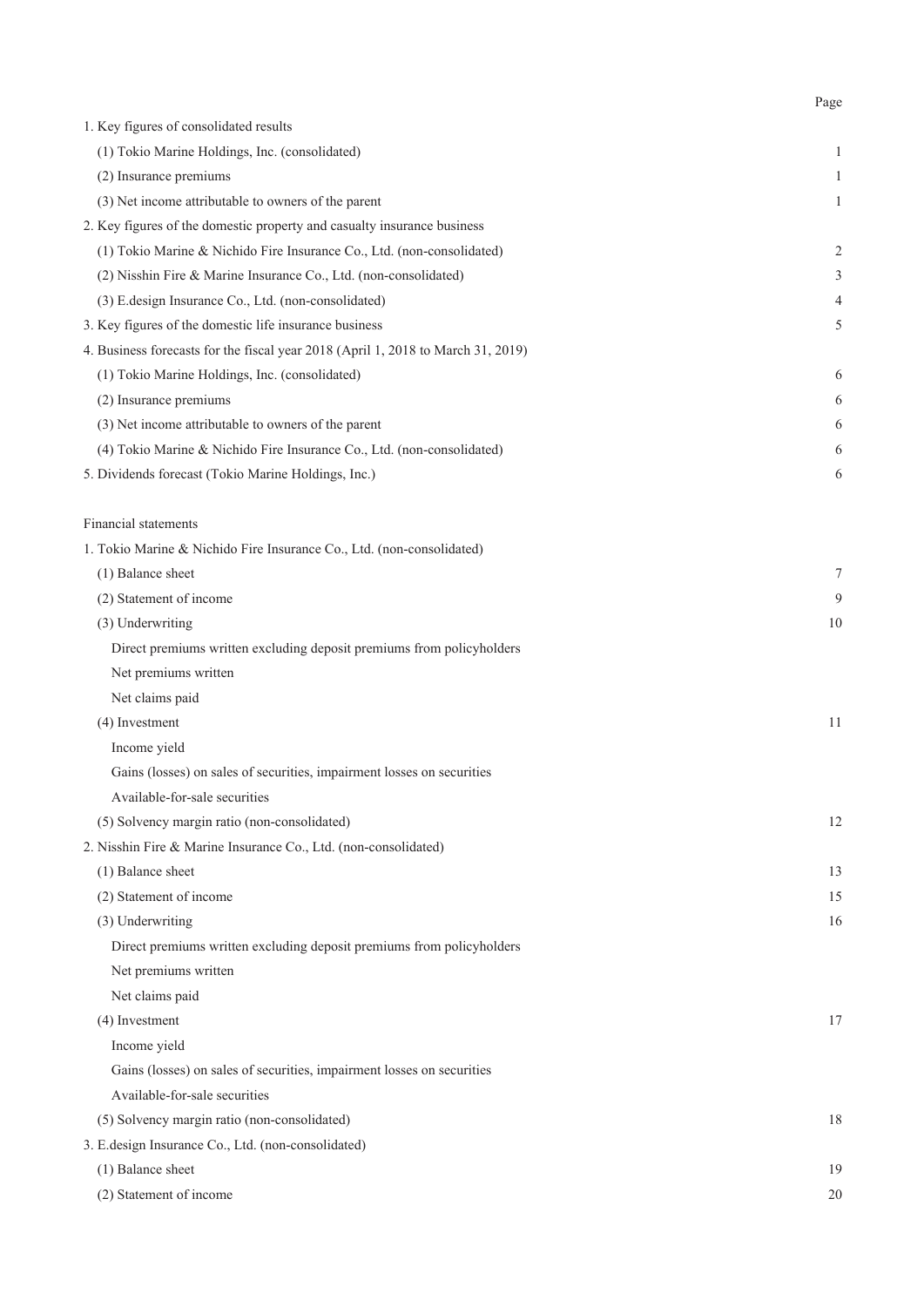|                                                                                                 | Page |
|-------------------------------------------------------------------------------------------------|------|
| 4. Tokio Marine & Nichido Life Insurance Co., Ltd. (non-consolidated)                           |      |
| (1) Balance sheet                                                                               | 21   |
| (2) Statement of income                                                                         | 23   |
| Breakdown of Ordinary profit (Core operating profit)                                            |      |
| (3) Underwriting (life)                                                                         | 25   |
| Amount of policies                                                                              |      |
| Annualized premiums                                                                             |      |
| (4) Separate account                                                                            | 26   |
| Separate account asset balance                                                                  |      |
| Separate account policies in force                                                              |      |
| (5) Investment (General account)                                                                | 27   |
| Realized yield                                                                                  |      |
| Gains (losses) on sales of securities, impairment losses on securities                          |      |
| Fair value information on securities (Securities with fair value other than trading securities) |      |
| (6) Solvency margin ratio (non-consolidated)                                                    | 28   |
| Glossary of terminology                                                                         | 29   |
| Supplementary information of business results for the fiscal year 2017                          |      |
| • Tokio Marine & Nichido Fire Insurance Co., Ltd. (non-consolidated)                            | 33   |
| · Nisshin Fire & Marine Insurance Co., Ltd. (non-consolidated)                                  | 36   |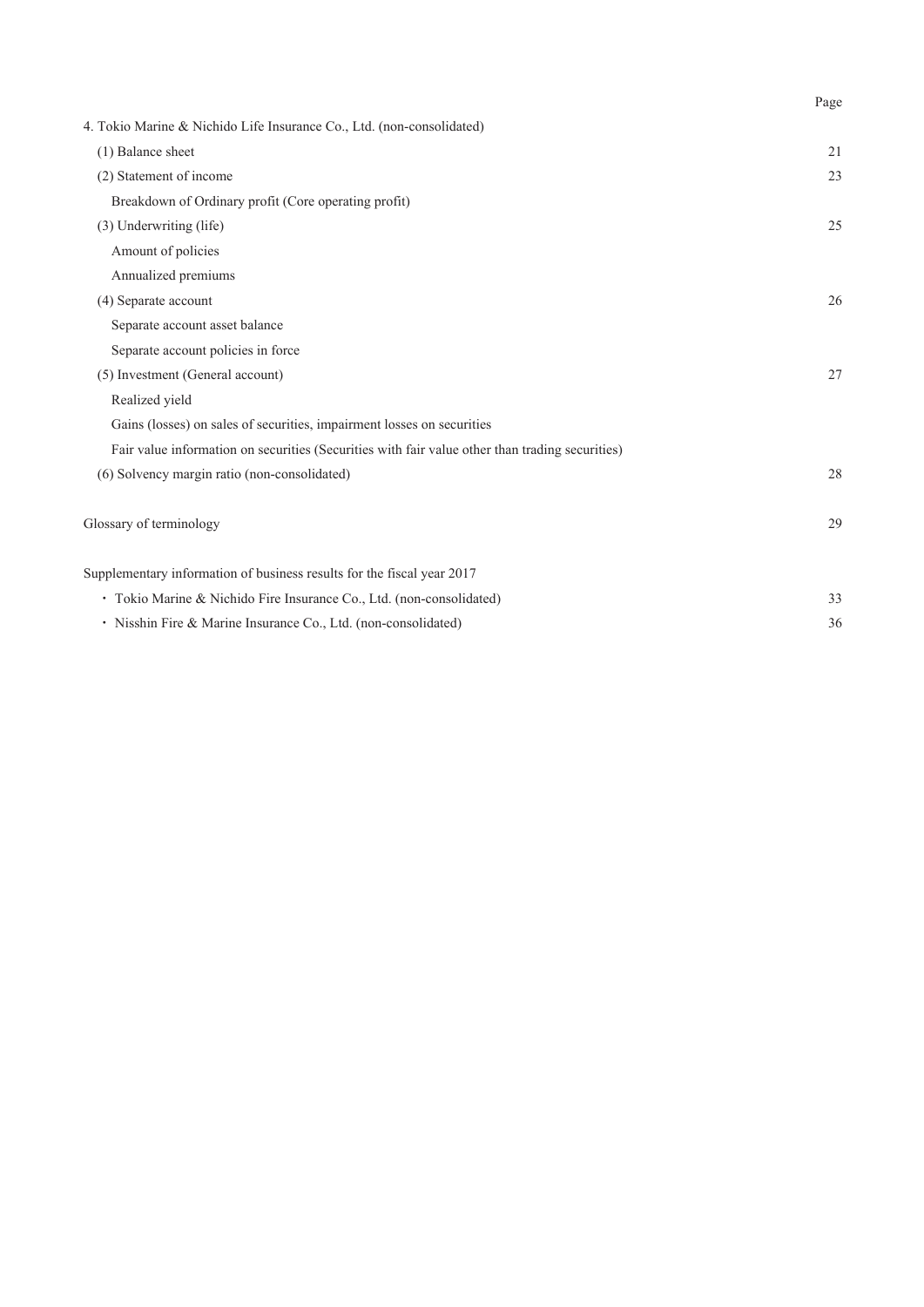# 1. Key figures of consolidated results

# (1) Tokio Marine Holdings, Inc. (consolidated)

|                                                 |                  |                  |                        | (Yen in millions) |
|-------------------------------------------------|------------------|------------------|------------------------|-------------------|
|                                                 | Fiscal year 2016 | Fiscal year 2017 | Increase<br>(Decrease) | Rate of change    |
| Ordinary income                                 | 5,232,602        | 5,399,115        | 166,512                | $3.2\%$           |
| Ordinary profit                                 | 387,659          | 344,939          | (42, 719)              | (11.0)            |
| Net income attributable to owners of the parent | 273,856          | 284,183          | 10,326                 | 3.8               |

### (2) Insurance premiums

|                                 |                  |                  |                        | $\frac{1}{2}$  |
|---------------------------------|------------------|------------------|------------------------|----------------|
|                                 | Fiscal year 2016 | Fiscal year 2017 | Increase<br>(Decrease) | Rate of change |
| Insurance premiums              | 4,384,896        | 4,517,754        | 132,857                | $3.0\%$        |
| Net premiums written (non-life) | 3,480,478        | 3,564,747        | 84,268                 | 2.4            |
| Tokio Marine & Nichido          | 2,116,121        | 2,144,780        | 28,658                 | 4              |
| Nisshin Fire                    | 140.118          | 141.820          | 1.701                  |                |
| Overseas subsidiaries           | 1.198.818        | 1.250.217        | 51.398                 |                |
| Others                          | 25,419           | 27,928           | 2,509                  | 9.9            |
| Life insurance premiums         | 904,418          | 953,006          | 48,588                 | 5.4            |
| Tokio Marine & Nichido Life     | 582.020          | 641,190          | 59.169                 | 10.2           |
| Overseas subsidiaries           | 319,475          | 311,991          | (7, 483)               |                |

### (3) Net income attributable to owners of the parent

|                                                 | Fiscal year 2016 | Fiscal year 2017 | Increase<br>(Decrease) | Rate of change |
|-------------------------------------------------|------------------|------------------|------------------------|----------------|
| Net income attributable to owners of the parent | 273 856          | 284.183          | 10 326                 | 3 8 %          |
| Tokio Marine & Nichido                          | 248.632          | 253.895          | 5 262                  |                |
| Nisshin Fire                                    |                  | 5 346            |                        |                |
| Tokio Marine & Nichido Life                     | 796              | 15.582.          | 6.785                  |                |
| Overseas subsidiaries                           | 135.654          | 145.392          | 9.738                  |                |
| Impact of U.S. Tax Reform                       |                  | 57.856           | 57.856                 |                |
| Financial and other business subsidiaries       |                  | ና በጸዓ            | -010                   |                |
| Consolidation adjustment, etc.                  |                  |                  |                        |                |

# (Yen in millions)

(Yen in millions)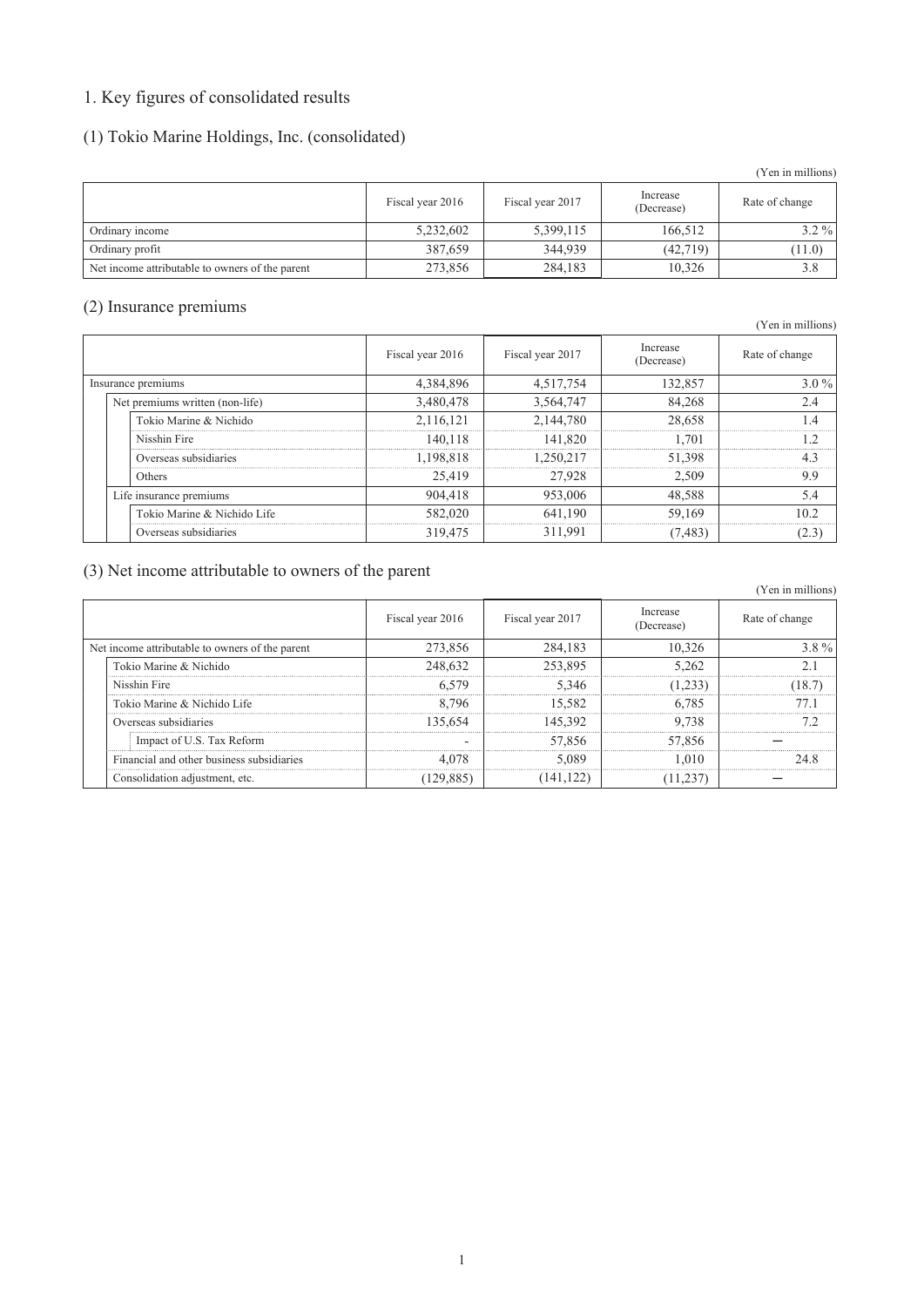# 2. Key figures of the domestic property and casualty insurance business

(1) Tokio Marine & Nichido Fire Insurance Co., Ltd. (non-consolidated)

|                                        |                                                                  |                  |                  | (Yen in millions)      |
|----------------------------------------|------------------------------------------------------------------|------------------|------------------|------------------------|
|                                        |                                                                  | Fiscal year 2016 | Fiscal year 2017 | Increase<br>(Decrease) |
| Key components of ordinary profit      |                                                                  |                  |                  |                        |
|                                        | $(+)$ Net premiums written                                       | 2,116,121        | 2,144,780        | 28,658                 |
|                                        | $(-)$ Net claims paid                                            | 1,179,147        | 1,225,285        | 46,137                 |
|                                        | $(-)$ Loss adjustment expenses                                   | 105,711          | 105,356          | (355)                  |
|                                        | $(-)$ Agency commissions and brokerage                           | 376,322          | 383,063          | 6,740                  |
| Underwriting                           | Operating and general administrative expenses on<br>underwriting | 275,252          | 275,192          | (60)                   |
|                                        | $(-)$ Provision for (reversal of) outstanding claims             | 4,959            | 33,239           | 28,279                 |
|                                        | (-) Provision for (reversal of) underwriting reserves            | 21,428           | (12, 899)        | (34,327)               |
|                                        | Underwriting profit                                              | 116,131          | 86,638           | (29, 492)              |
|                                        | $(+)$ Interest and dividends                                     | 177,832          | 209,783          | 31,950                 |
|                                        | $(+)$ Gains (losses) on sales of securities                      | 89,105           | 94,190           | 5,085                  |
| Investment and                         | $(-)$ Impairment losses on securities                            | 925              | 1,022            | 96                     |
| other                                  | $(+)$ Gains (losses) on derivatives                              | 1,406            | 5,818            | 4,412                  |
|                                        | Net investment income and other                                  | 197,430          | 237,973          | 40,542                 |
| Ordinary profit                        |                                                                  | 312,436          | 325,847          | 13,411                 |
| $(+)$ Extraordinary gains              |                                                                  | 9,267            | 1,445            | (7, 822)               |
| -) Extraordinary losses                |                                                                  | 7,241            | 13,934           | 6,692                  |
| Net income                             | 248,632                                                          |                  | 253,895          | 5,262                  |
| Loss ratio (W/P basis)                 |                                                                  | 60.7%            | 62.0%            | 1.3                    |
|                                        | Fire and allied lines                                            | 53.0             | 60.8             | 7.8                    |
|                                        | Voluntary automobile                                             | 58.7             | 59.3             | 0.7                    |
| Expense ratio (W/P basis)              |                                                                  | 30.8             | 30.7             | (0.1)                  |
| Combined ratio (W/P basis)             |                                                                  | 91.5             | 92.7             | 1.2                    |
| Loss ratio (private sector, E/I basis) |                                                                  | 57.7%            | 61.4%            | 3.7                    |
|                                        | Fire and allied lines                                            | 54.1             | 68.7             | 14.6                   |
|                                        | Voluntary automobile                                             | 60.2             | 60.8             | 0.6                    |
| Expense ratio (private sector)         |                                                                  | 32.7             | 32.5             | (0.2)                  |
| Combined ratio (private sector)        |                                                                  | 90.4             | 93.9             | 3.5                    |
|                                        | Net incurred losses related to natural catastrophe               | 53,554           | 82,211           | 28,657                 |
|                                        | Fire and allied lines                                            | 46,002           | 69,404           | 23,402                 |
| Voluntary automobile                   |                                                                  | 2,564            | 7,036            | 4,471                  |
|                                        | Increase (decrease) in catastrophe loss reserve                  | 42,974           | 31,145           | (11, 829)              |
|                                        | Fire and allied lines                                            | 15,874           | 10,637           | (5,236)                |
|                                        | Voluntary automobile                                             | 10,498           | 3,161            | (7, 336)               |
| Balance of catastrophe loss reserve    |                                                                  | 1,067,012        | 1,098,157        | 31,145                 |
|                                        | Reservation ratio of catastrophe loss reserve                    | 58.2 %           | 59.0 %           | 0.7                    |
|                                        | Solvency margin ratio (non-consolidated)                         | 860.9%           | 827.3 %          | (33.6)                 |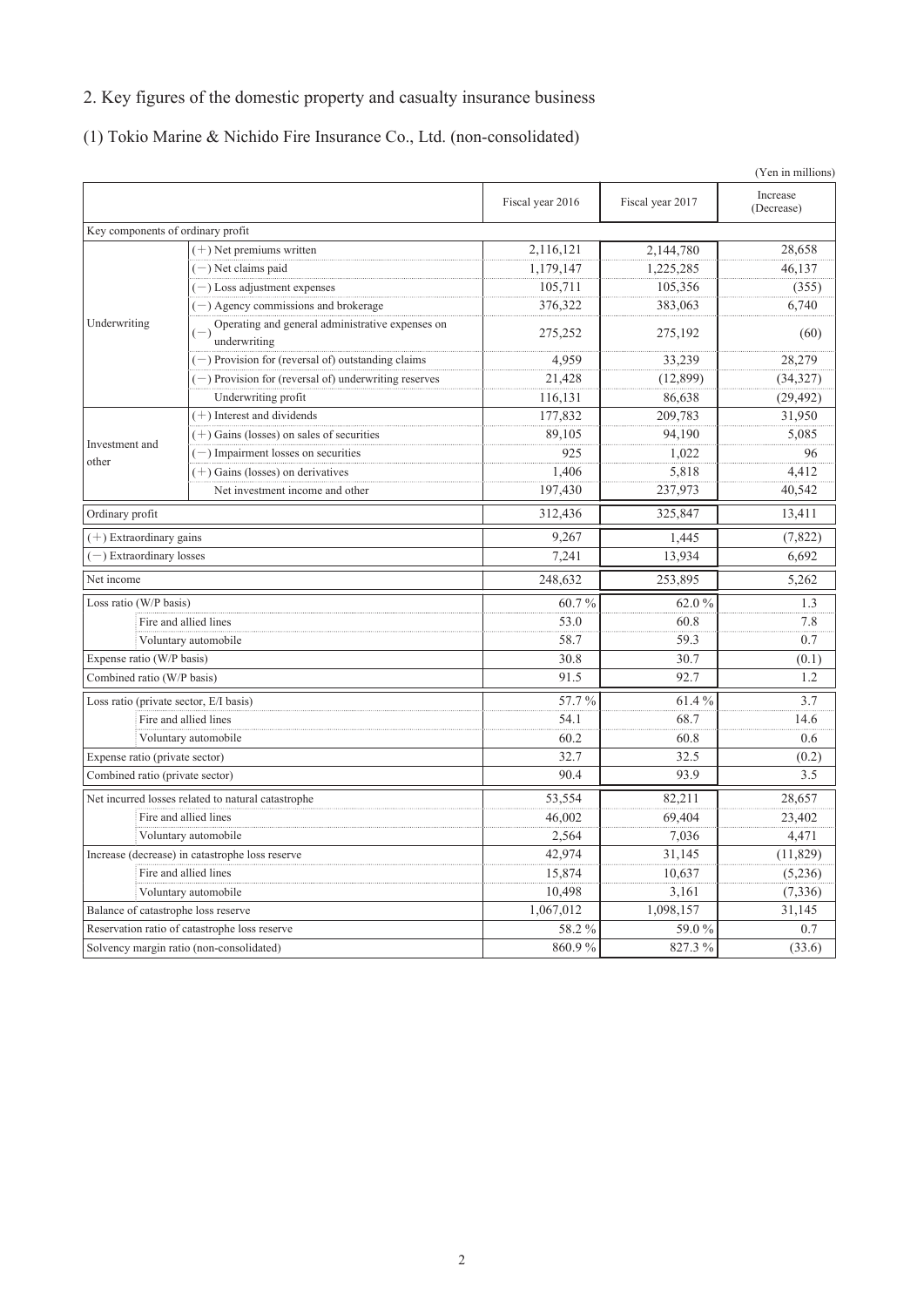|                                        |                                                                  |                  |                  | (Yen in millions)      |
|----------------------------------------|------------------------------------------------------------------|------------------|------------------|------------------------|
|                                        |                                                                  | Fiscal year 2016 | Fiscal year 2017 | Increase<br>(Decrease) |
| Key components of ordinary profit      |                                                                  |                  |                  |                        |
|                                        | $(+)$ Net premiums written                                       | 140,118          | 141,820          | 1,701                  |
|                                        | $(-)$ Net claims paid                                            | 72,937           | 75,185           | 2,247                  |
|                                        | $(-)$ Loss adjustment expenses                                   | 9,786            | 9.484            | (301)                  |
|                                        | $(-)$ Agency commissions and brokerage                           | 23,205           | 24,041           | 835                    |
| Underwriting                           | Operating and general administrative expenses on<br>underwriting | 23,140           | 23,492           | 352                    |
|                                        | (-) Provision for (reversal of) outstanding claims               | 568              | 1,958            | 1,390                  |
|                                        | $(-)$ Provision for (reversal of) underwriting reserves          | (2,392)          | (458)            | 1,933                  |
|                                        | Underwriting profit                                              | 8,121            | 5,314            | (2,806)                |
|                                        | $(+)$ Interest and dividends                                     | 4,322            | 4,526            | 204                    |
|                                        | $(+)$ Gains (losses) on sales of securities                      | (86)             | 367              | 453                    |
| Investment and<br>other                | $(-)$ Impairment losses on securities                            | 30               |                  | (30)                   |
|                                        | $(+)$ Gains (losses) on derivatives                              | (67)             | (262)            | (195)                  |
|                                        | Net investment income and other                                  | 1,242            | 2,673            | 1,431                  |
| Ordinary profit                        |                                                                  | 9.019            | 7,574            | (1, 445)               |
|                                        | $(+)$ Extraordinary gains                                        |                  | 16               | (258)                  |
| -) Extraordinary losses                |                                                                  | 77               | 286              | 209                    |
| Net income                             |                                                                  |                  | 5,346            | (1,233)                |
| Loss ratio (W/P basis)                 |                                                                  | 59.0%            | 59.7%            | 0.7                    |
|                                        | Fire and allied lines                                            | 57.5             | 64.0             | 6.6                    |
|                                        | Voluntary automobile                                             | 56.9             | 56.4             | (0.6)                  |
| Expense ratio (W/P basis)              |                                                                  | 33.1             | 33.5             | 0.4                    |
| Combined ratio (W/P basis)             |                                                                  | 92.1             | 93.2             | 1.1                    |
| Loss ratio (private sector, E/I basis) |                                                                  | 54.8%            | 57.8%            | 3.0                    |
|                                        | Fire and allied lines                                            | 51.9             | 73.4             | 21.5                   |
|                                        | Voluntary automobile                                             | 57.1             | 55.6             | (1.5)                  |
| Expense ratio (private sector)         |                                                                  | 34.7             | 34.9             | 0.2                    |
| Combined ratio (private sector)        |                                                                  | 89.5             | 92.7             | 3.2                    |
|                                        | Net incurred losses related to natural catastrophe               | 1,776            | 4,011            | 2,234                  |
|                                        | Fire and allied lines                                            | 1,502            | 3,527            | 2,025                  |
|                                        | Voluntary automobile                                             | 182              | 368              | 186                    |
|                                        | Increase (decrease) in catastrophe loss reserve                  | 5,846            | 4,409            | (1, 437)               |
|                                        | Fire and allied lines                                            | 845              | (626)            | (1, 471)               |
|                                        | Voluntary automobile                                             | 4,139            | 4,093            | (46)                   |
| Balance of catastrophe loss reserve    |                                                                  | 59,730           | 64,139           | 4,409                  |
|                                        | Reservation ratio of catastrophe loss reserve                    | 49.7%            | 52.1 %           | 2.4                    |
|                                        | Solvency margin ratio (non-consolidated)                         | 1,325.5%         | 1,321.2%         | (4.3)                  |

# (2) Nisshin Fire & Marine Insurance Co., Ltd. (non-consolidated)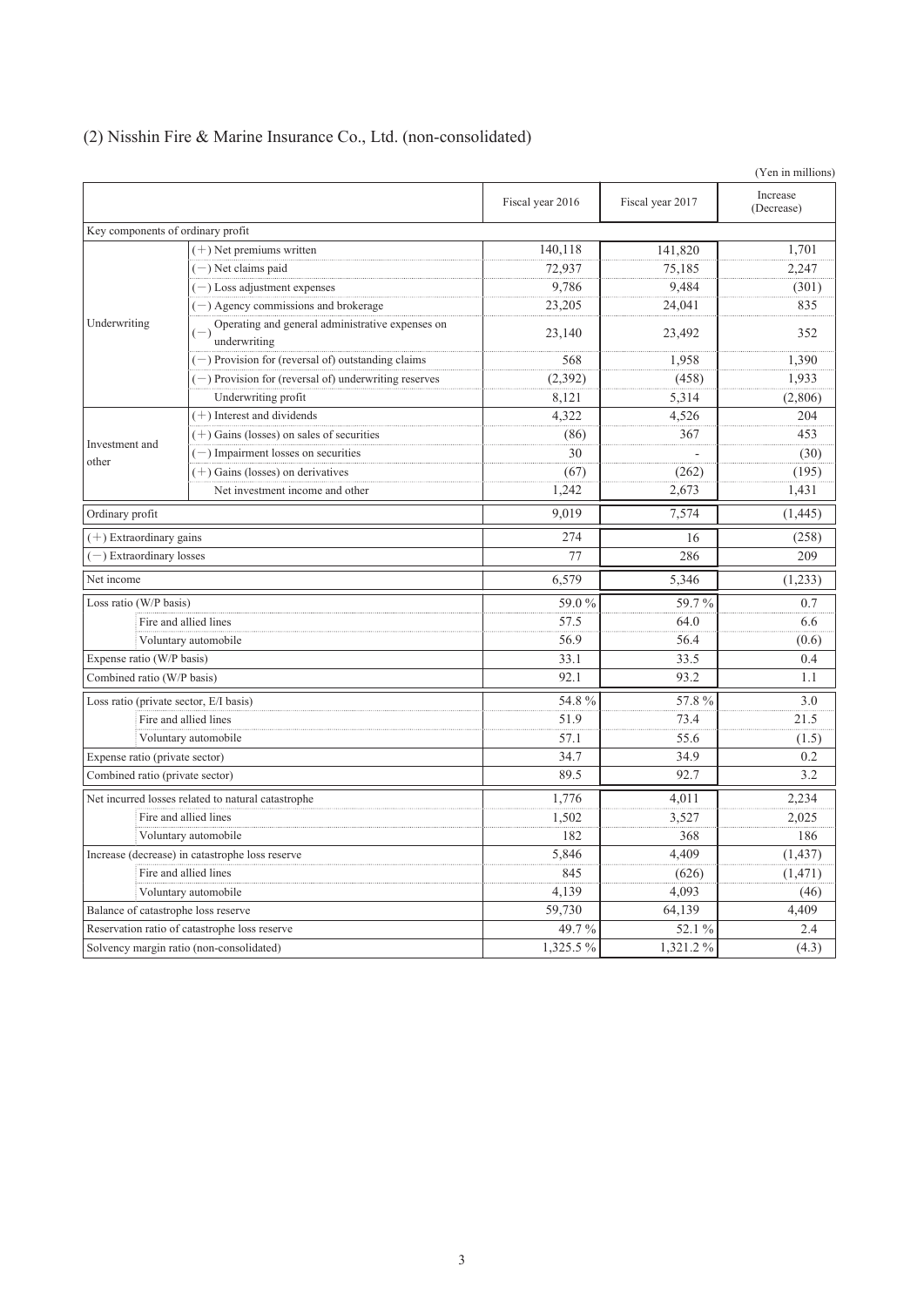|  |  |  | (3) E.design Insurance Co., Ltd. (non-consolidated) |  |
|--|--|--|-----------------------------------------------------|--|
|--|--|--|-----------------------------------------------------|--|

|                                        |                                                                        |                  |                  | (Yen in millions)      |
|----------------------------------------|------------------------------------------------------------------------|------------------|------------------|------------------------|
|                                        |                                                                        | Fiscal year 2016 | Fiscal year 2017 | Increase<br>(Decrease) |
| Key components of ordinary profit      |                                                                        |                  |                  |                        |
|                                        | $(+)$ Net premiums written                                             | 25,723           | 28,280           | 2,557                  |
|                                        | $(-)$ Net claims paid                                                  | 13,897           | 15,590           | 1,693                  |
|                                        | $(-)$ Loss adjustment expenses                                         | 1,679            | 1,934            | 254                    |
|                                        | $(-)$ Agency commissions and brokerage                                 | 20               | 39               | 18                     |
| Underwriting                           | $(-)$ Operating and general administrative expenses on<br>underwriting | 7,401            | 7,351            | (50)                   |
|                                        | (-) Provision for (reversal of) outstanding claims                     | 3,944            | 3,775            | (168)                  |
|                                        | $(-)$ Provision for (reversal of) underwriting reserves                | 2,522            | 1,275            | (1,247)                |
|                                        | Underwriting profit (loss)                                             | (3,731)          | (1,672)          | 2,058                  |
|                                        | $(+)$ Interest and dividends                                           | 5                | $\overline{c}$   | (2)                    |
|                                        | $(+)$ Gains (losses) on sales of securities                            |                  |                  |                        |
| Investment and<br>other                | $(-)$ Impairment losses on securities                                  |                  |                  |                        |
|                                        | $(+)$ Gains (losses) on derivatives                                    |                  |                  |                        |
|                                        | Net investment income and other                                        | $\mathfrak{2}$   | (7)              | (9)                    |
| Ordinary profit (loss)                 |                                                                        | (7, 555)         | (5,506)          | 2.048                  |
| $(+)$ Extraordinary gains              |                                                                        |                  |                  |                        |
| -) Extraordinary losses                |                                                                        | $\overline{0}$   | $\overline{0}$   | $\theta$               |
| Net income (loss)                      |                                                                        | (7,568)          | (5,519)          | 2,049                  |
| Loss ratio (W/P basis)                 |                                                                        | 60.6%            | 62.0 %           | 1.4                    |
|                                        | Fire and allied lines                                                  |                  |                  |                        |
|                                        | Voluntary automobile                                                   | 60.4             | 61.8             | 1.4                    |
| Expense ratio (W/P basis)              |                                                                        | 28.9             | 26.1             | (2.7)                  |
| Combined ratio (W/P basis)             |                                                                        | 89.4             | 88.1             | (1.3)                  |
| Loss ratio (private sector, E/I basis) |                                                                        | 83.8%            | 78.4%            | (5.4)                  |
|                                        | Fire and allied lines                                                  |                  |                  |                        |
|                                        | Voluntary automobile                                                   | 83.8             | 78.4             | (5.4)                  |
| Expense ratio (private sector)         |                                                                        | 29.2             | 26.4             | (2.8)                  |
| Combined ratio (private sector)        |                                                                        | 113.0            | 104.8            | (8.1)                  |
|                                        | Net incurred losses related to natural catastrophe                     | 38               | 146              | 107                    |
|                                        | Fire and allied lines                                                  | ÷,               |                  |                        |
| Voluntary automobile                   |                                                                        | 38               | 146              | 107                    |
|                                        | Increase (decrease) in catastrophe loss reserve                        | 47               | 81               | 33                     |
|                                        | Fire and allied lines                                                  |                  |                  |                        |
|                                        | Voluntary automobile                                                   | 47               | 81               | 33                     |
| Balance of catastrophe loss reserve    |                                                                        | 816              | 897              | 81                     |
|                                        | Reservation ratio of catastrophe loss reserve                          | $3.2\%$          | $3.2\%$          | 0.0                    |
|                                        | Solvency margin ratio (non-consolidated)                               | 345.6%           | 282.4%           | (63.2)                 |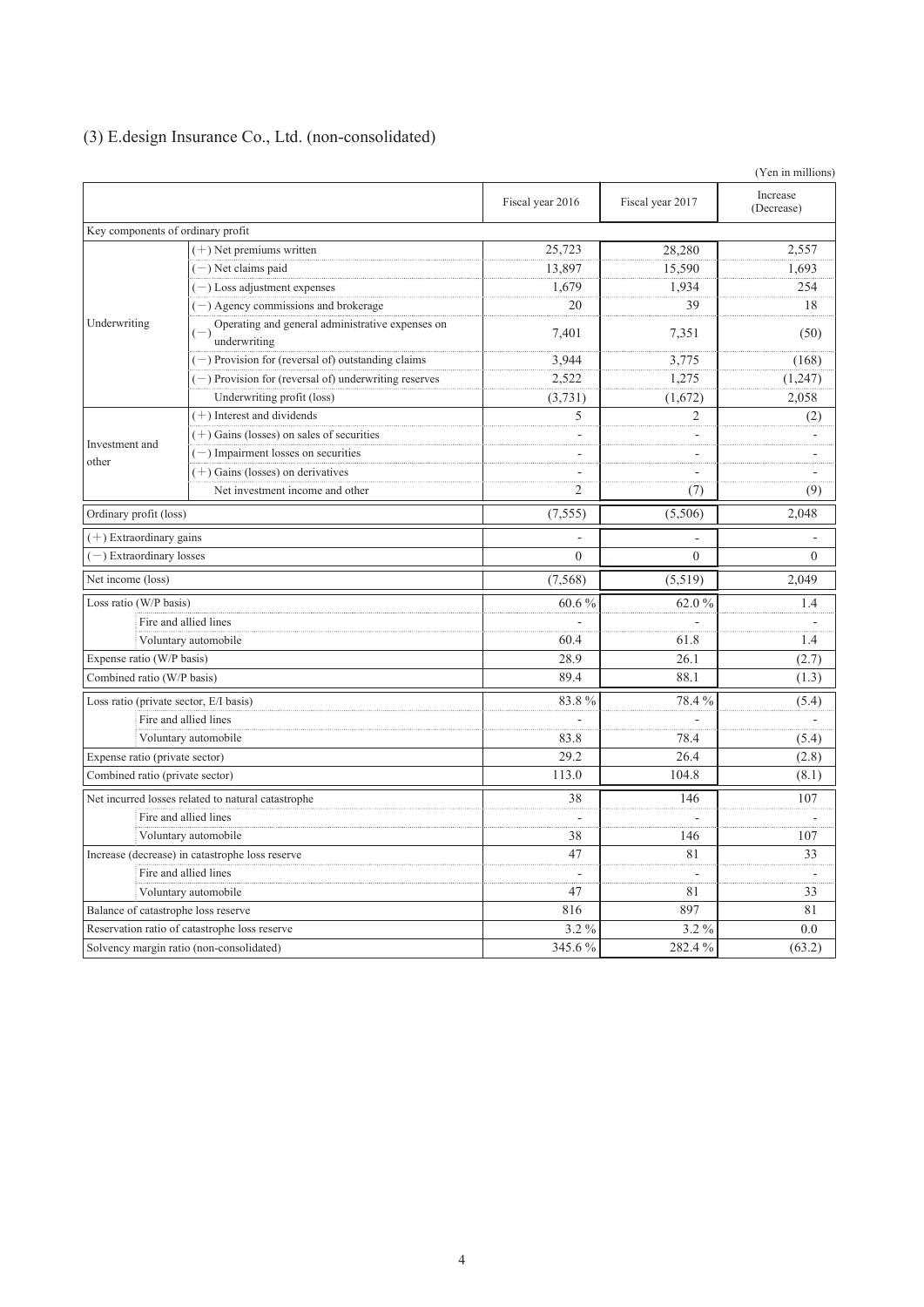# 3. Key figures of the domestic life insurance business

# Tokio Marine & Nichido Life Insurance Co., Ltd. (non-consolidated)

|                                                    |                  |                  |                        | (Yen in millions) |
|----------------------------------------------------|------------------|------------------|------------------------|-------------------|
|                                                    | Fiscal year 2016 | Fiscal year 2017 | Increase<br>(Decrease) | Rate of change    |
| Annualized premiums                                |                  |                  |                        |                   |
| Policies in force                                  | 831,328          | 852,774          | 21,446                 | $2.6\%$           |
| Individual insurance                               | 636,917          | 690,810          | 53,893                 | 8.5               |
| Medical coverage, accelerated death benefits, etc. | 163,261          | 177,355          | 14,093                 | 8.6               |
| Medical and cancer                                 | 140,188          | 151,744          | 11,556                 | 8.2               |
| Individual annuities                               | 194,411          | 161,963          | (32, 447)              | (16.7)            |
| New policies                                       | 120,787          | 102,108          | (18,679)               | (15.5)            |
| Individual insurance                               | 116,693          | 102,108          | (14, 585)              | (12.5)            |
| Medical coverage, accelerated death benefits, etc. | 25,776           | 22,772           | (3,003)                | (11.7)            |
| Medical and cancer                                 | 21,512           | 18,804           | (2,707)                | (12.6)            |
| Individual annuities                               | 4,094            | ٠                | (4,094)                | (100.0)           |
| Net income                                         | 8,796            | 15,582           | 6,785                  | 77.1              |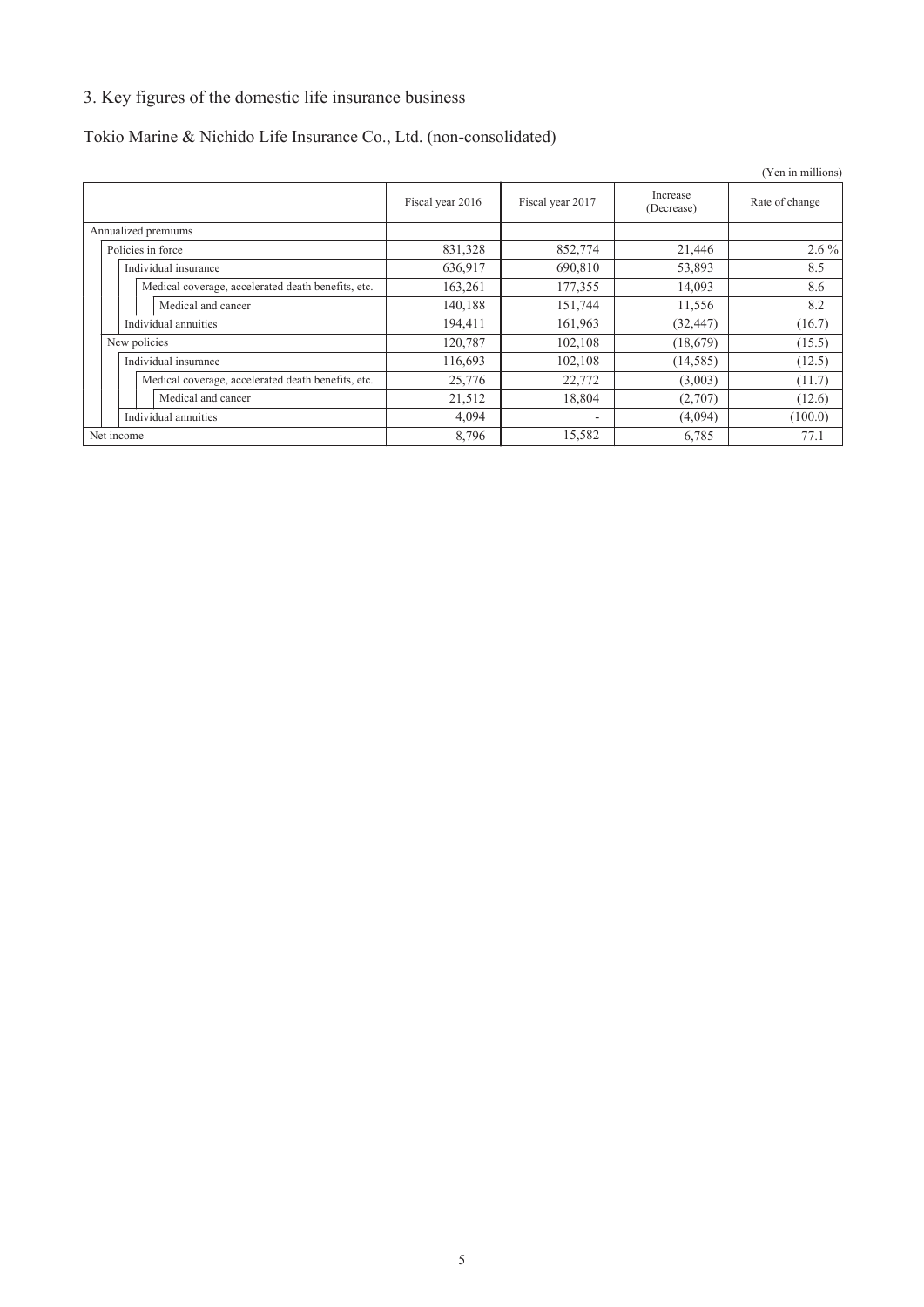## 4. Business forecasts for the fiscal year 2018 (April 1, 2018 to March 31, 2019)

### (1) Tokio Marine Holdings, Inc. (consolidated)

|                                                 |                  |                                |                        | (Yen in millions) |
|-------------------------------------------------|------------------|--------------------------------|------------------------|-------------------|
|                                                 | Fiscal year 2017 | Fiscal year 2018<br>(Forecast) | Increase<br>(Decrease) | Rate of change    |
| Insurance premiums                              | 4,517,754        | 4,480,000                      | (37, 754)              | (0.8)%            |
| Ordinary profit                                 | 344.939          | 450,000                        | 105,060                | 30.5              |
| Net income attributable to owners of the parent | 284,183          | 320,000                        | 35,816                 | 12.6              |

### (2) Insurance premiums

|                    |                                 |                  |                                |                        | (Yen in millions) |
|--------------------|---------------------------------|------------------|--------------------------------|------------------------|-------------------|
|                    |                                 | Fiscal year 2017 | Fiscal year 2018<br>(Forecast) | Increase<br>(Decrease) | Rate of change    |
| Insurance premiums |                                 | 4,517,754        | 4,480,000                      | (37, 754)              | $(0.8)\%$         |
|                    | Net premiums written (non-life) | 3,564,747        | 3,530,000                      | (34, 747)              | (1.0)             |
|                    | Tokio Marine & Nichido          | 2.144.780        | 2.146.000                      | 1219                   |                   |
|                    | Nisshin Fire                    | 141.820          | 142,500                        | 679                    | 0 <sup>5</sup>    |
|                    | Overseas subsidiaries           | 1.250.217        | 1.212.000                      | (38,217)               | 3.I               |
|                    | <b>Others</b>                   | 27,928           | 29,500                         | 1.571                  | 5.6               |
|                    | Life insurance premiums         | 953,006          | 950,000                        | (3,006)                | (0.3)             |
|                    | Tokio Marine & Nichido Life     | 641.190          | 636,000                        | (5.190)                | (0.8)             |
|                    | Overseas subsidiaries           | 311,991          | 311,000                        | (991                   | (0.3)             |

### (3) Net income attributable to owners of the parent

|                                                 |                  |                                |                        | (Yen in millions) |
|-------------------------------------------------|------------------|--------------------------------|------------------------|-------------------|
|                                                 | Fiscal year 2017 | Fiscal year 2018<br>(Forecast) | Increase<br>(Decrease) | Rate of change    |
| Net income attributable to owners of the parent | 284.183          | 320 000                        | 35.816                 | $12.6\%$          |
| Tokio Marine & Nichido                          | 253.895          | 242.000                        | 1 895                  | 47                |
| Nisshin Fire                                    | 5.346            | 5.600                          | 253                    |                   |
| Tokio Marine & Nichido Life                     | 15.582           | 21.000                         | 5417                   | 34 S              |
| Overseas subsidiaries                           | 145 392          | 38.000                         |                        |                   |
| Impact of U.S. Tax Reform                       | 57.856           | 2.000                          | 45.856                 |                   |
| Financial and other business subsidiaries       | 5.089            | 3.900                          | -1891                  |                   |
| Consolidation adjustment, etc.                  |                  |                                |                        |                   |

### (4) Tokio Marine & Nichido Fire Insurance Co., Ltd. (non-consolidated)

|                                 |                  |                                |                        | (Yen in millions) |
|---------------------------------|------------------|--------------------------------|------------------------|-------------------|
|                                 | Fiscal year 2017 | Fiscal year 2018<br>(Forecast) | Increase<br>(Decrease) | Rate of change    |
| Net premiums written (non-life) | 2,144,780        | 2,146,000                      | 1.219                  | $0.1\%$           |
| Ordinary profit                 | 325,847          | 328,000                        | 2.152                  |                   |
| Net income                      | 253,895          | 242,000                        | (11, 895)              | (4.7)             |

### 5. Dividends forecast (Tokio Marine Holdings, Inc.)

|                            |                  | Yen)                           |
|----------------------------|------------------|--------------------------------|
|                            | Fiscal year 2017 | Fiscal year 2018<br>(Forecast) |
| Annual dividends per share | 160.00           | 180.00                         |
| Interim dividends          | 80.00            | 90.00                          |
| Year-end dividends         | 80.00            | 90.00                          |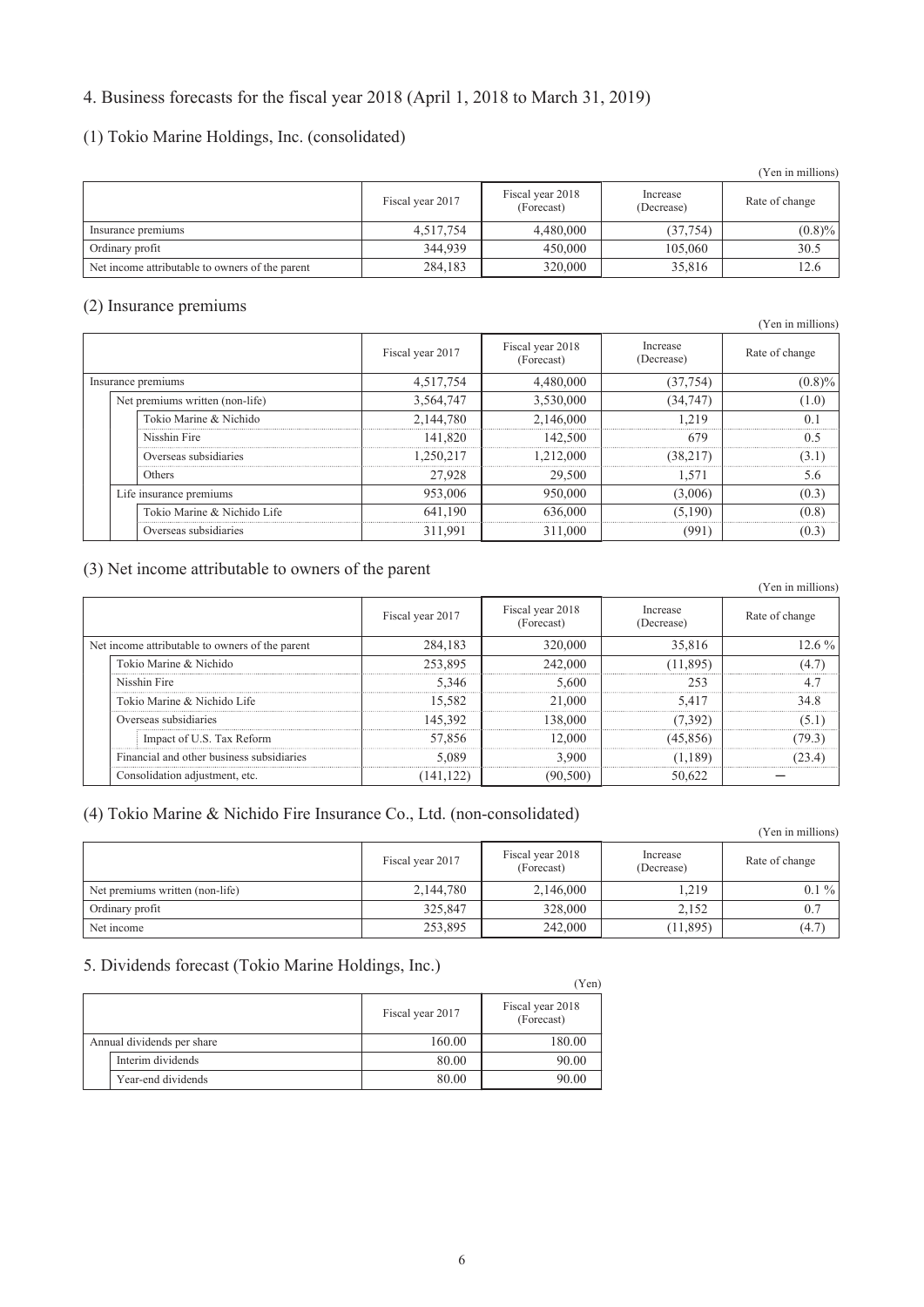# Financial statements

1. Tokio Marine & Nichido Fire Insurance Co., Ltd. (non-consolidated)

(1) Balance sheet

|                                                         |                      |                      |                      |                      | (Yen in millions) |
|---------------------------------------------------------|----------------------|----------------------|----------------------|----------------------|-------------------|
|                                                         | As of March 31, 2017 |                      | As of March 31, 2018 |                      | Increase          |
|                                                         | Amount               | Composition<br>ratio | Amount               | Composition<br>ratio | (Decrease)        |
| <b>Assets</b>                                           |                      | $\frac{0}{0}$        |                      | $\frac{0}{0}$        |                   |
| Cash and bank deposits                                  | 179,160              | 1.88                 | 243,440              | 2.52                 | 64,280            |
| Cash                                                    | 43                   |                      | 47                   |                      | 3                 |
| Bank deposits                                           | 179,116              |                      | 243,393              |                      | 64,276            |
| Call loans                                              | 220,800              | 2.32                 | 135,000              | 1.40                 | (85, 800)         |
| Receivables under resale agreements                     | 34,999               | 0.37                 | 4,999                | 0.05                 | (29,999)          |
| Receivables under securities borrowing transactions     |                      |                      | 89,599               | 0.93                 | 89,599            |
| Monetary receivables bought                             | 44,271               | 0.46                 | 69,087               | 0.71                 | 24,816            |
| Money trusts                                            | 101,650              | 1.07                 | 214,101              | 2.21                 | 112,450           |
| Securities                                              | 7,441,093            | 78.13                | 7,791,008            | 80.57                | 349,914           |
| Domestic government bonds                               | 1,674,703            |                      | 1,662,107            |                      | (12, 596)         |
| Domestic municipal bonds                                | 85,819               |                      | 115,274              |                      | 29,455            |
| Domestic corporate bonds                                | 616,350              |                      | 601,394              |                      | (14, 955)         |
| Domestic equity securities                              | 2,413,247            |                      | 2,632,359            |                      | 219,111           |
| Foreign securities                                      | 2,626,542            |                      | 2,749,804            |                      | 123,262           |
| Others                                                  | 24,430               |                      | 30,066               |                      | 5,636             |
| Loans                                                   | 606,487              | 6.37                 | 257,253              | 2.66                 | (349, 234)        |
| Policy loans                                            | 10,920               |                      | 9,796                |                      | (1, 123)          |
| Ordinary loans                                          | 595,567              |                      | 247,456              |                      | (348, 110)        |
| Tangible fixed assets                                   | 207,908              | 2.18                 | 208,308              | 2.15                 | 400               |
| Land                                                    | 100,345              |                      | 100,224              |                      | (120)             |
| <b>Buildings</b>                                        | 88,557               |                      | 89,176               |                      | 619               |
| Construction in progress                                | 614                  |                      | 545                  |                      | (68)              |
| Other tangible fixed assets                             | 18,391               |                      | 18,361               |                      | (29)              |
| Intangible fixed assets                                 | 523                  | 0.01                 | 523                  | 0.01                 | (0)               |
| Other assets                                            | 682,206              | 7.16                 | 650,033              | 6.72                 | (32, 173)         |
| Uncollected premiums                                    | 2,668                |                      | 3,975                |                      | 1,307             |
| Agency accounts receivable                              | 197,963              |                      | 195,876              |                      | (2,086)           |
| Foreign agency accounts receivable                      | 13,307               |                      | 13,396               |                      | 89                |
| Coinsurance accounts receivable                         | 31,109               |                      | 33,408               |                      | 2,299             |
| Reinsurance accounts receivable                         | 74,737               |                      | 71,602               |                      | (3, 135)          |
| Foreign reinsurance accounts receivable                 | 69,566               |                      | 59,364               |                      | (10,201)          |
| Proxy service receivable                                | 18                   |                      | 7                    |                      | (10)              |
| Accounts receivable                                     | 56,791               |                      | 36,869               |                      | (19, 921)         |
| Accrued income                                          | 8,004                |                      | 7,837                |                      | (166)             |
| Deposits                                                | 11,192               |                      | 10,889               |                      | (302)             |
| Deposits for earthquake insurance                       | 13,011               |                      | 13,897               |                      | 885               |
| Suspense payments                                       | 57,973               |                      | 59,057               |                      | 1,084             |
| Initial margins for future transactions                 | 16,130               |                      | 6,472                |                      | (9,657)           |
| Variation margins for future transactions               | 130                  |                      | 114                  |                      | (16)              |
| Derivative assets                                       | 98,145               |                      | 92,343               |                      | (5,802)           |
| Cash collateral paid for financial instruments          | 31,455               |                      | 44,918               |                      | 13,462            |
| Prepaid pension costs                                   | 6,303                | 0.07                 | 7,222                | 0.07                 | 918               |
| Customers' liabilities under acceptances and guarantees | 2,465                | 0.03                 | 2,345                | 0.02                 | (119)             |
| Allowance for doubtful accounts                         | (3, 405)             | (0.04)               | (3,089)              | (0.03)               | 315               |
| <b>Total assets</b>                                     | 9,524,466            | 100.00               | 9,669,833            | 100.00               | 145,367           |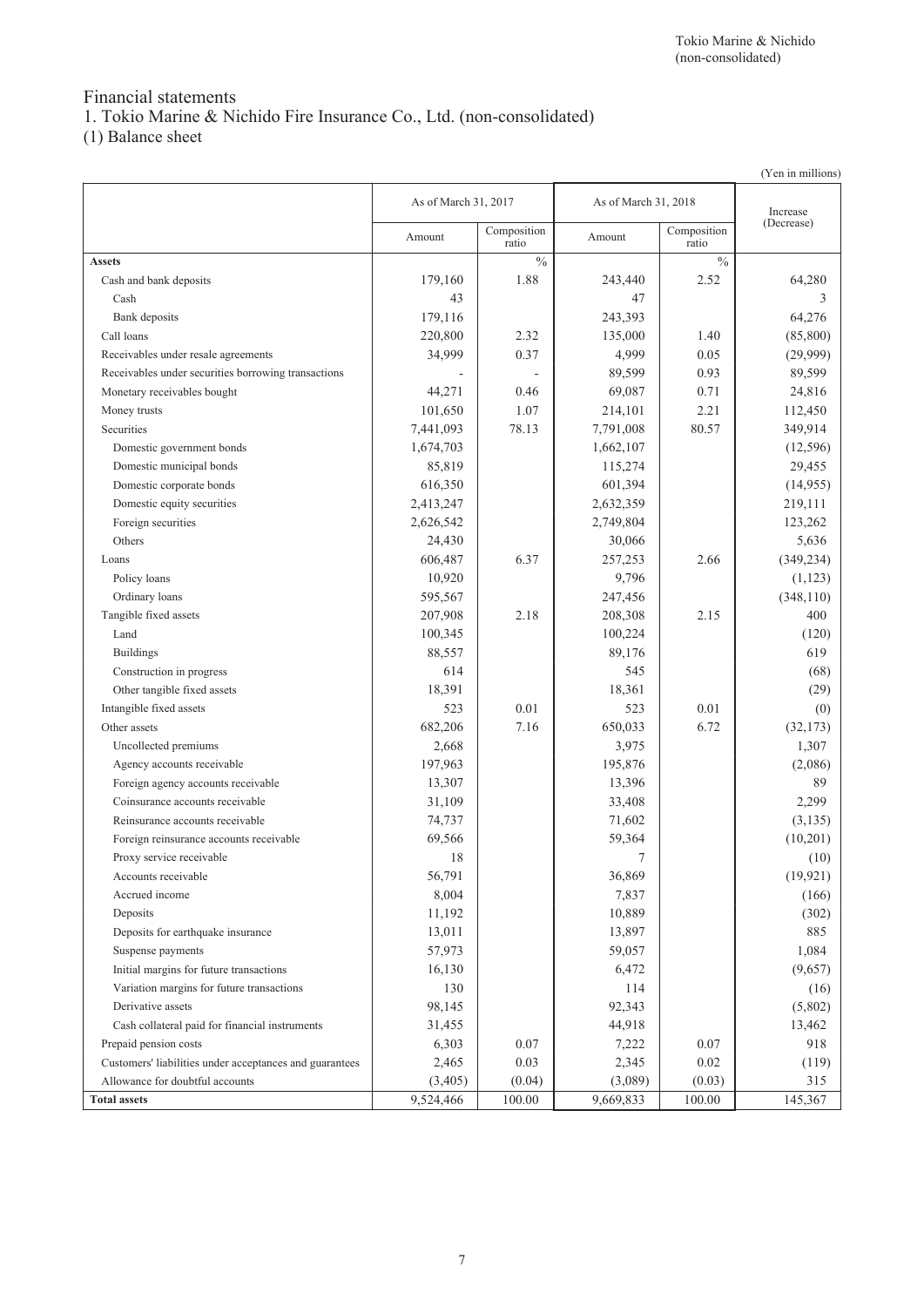|                                                            |                      |                      |                      |                      | (Yen in millions) |
|------------------------------------------------------------|----------------------|----------------------|----------------------|----------------------|-------------------|
|                                                            | As of March 31, 2017 |                      | As of March 31, 2018 |                      | Increase          |
|                                                            | Amount               | Composition<br>ratio | Amount               | Composition<br>ratio | (Decrease)        |
| <b>Liabilities</b>                                         |                      | $\frac{0}{0}$        |                      | $\frac{0}{0}$        |                   |
| Insurance liabilities                                      | 5,389,029            | 56.58                | 5,408,287            | 55.93                | 19,258            |
| Outstanding claims                                         | 899,652              |                      | 931,809              |                      | 32,157            |
| Underwriting reserves                                      | 4,489,376            |                      | 4,476,477            |                      | (12,899)          |
| Corporate bonds                                            | 15,190               | 0.16                 | 10,900               | 0.11                 | (4,290)           |
| Other liabilities                                          | 865,852              | 9.09                 | 687,644              | 7.11                 | (178, 208)        |
| Coinsurance accounts payable                               | 19,421               |                      | 19,939               |                      | 518               |
| Reinsurance accounts payable                               | 80,425               |                      | 69,408               |                      | (11,016)          |
| Foreign reinsurance accounts payable                       | 54,944               |                      | 64,690               |                      | 9,745             |
| <b>Borrowings</b>                                          | 415,103              |                      | 254,976              |                      | (160, 127)        |
| Income taxes payable                                       | 38,198               |                      | 29,391               |                      | (8,806)           |
| Deposits received                                          | 15,911               |                      | 16,024               |                      | 112               |
| Unearned revenue                                           | 19                   |                      | 18                   |                      | (0)               |
| Accounts payable                                           | 42,894               |                      | 44,110               |                      | 1,215             |
| Suspense receipts                                          | 81,531               |                      | 80,360               |                      | (1,171)           |
| Variation margins for future transactions                  | 5                    |                      |                      |                      | (5)               |
| Derivative liabilities                                     | 78,939               |                      | 66,405               |                      | (12, 534)         |
| Cash collateral received for financial instruments         | 32,596               |                      | 36,160               |                      | 3,563             |
| Lease obligations                                          | 2,510                |                      | 2,761                |                      | 250               |
| Asset retirement obligations                               | 3,345                |                      | 3,393                |                      | 48                |
| Other liabilities                                          | 4                    |                      | 4                    |                      |                   |
| Provision for retirement benefits                          | 203,252              | 2.13                 | 205,939              | 2.13                 | 2,686             |
| Provision for employees' bonus                             | 21,266               | 0.22                 | 18,702               | 0.19                 | (2, 563)          |
| Reserves under special laws                                | 86,090               | 0.90                 | 91,437               | 0.95                 | 5,346             |
| Price fluctuation reserve                                  | 86,090               |                      | 91,437               |                      | 5,346             |
| Deferred tax liabilities                                   | 147,475              | 1.55                 | 209,025              | 2.16                 | 61,549            |
| Acceptances and guarantees                                 | 2,465                | 0.03                 | 2,345                | 0.02                 | (119)             |
| <b>Total liabilities</b>                                   | 6,730,622            | 70.67                | 6,634,281            | 68.61                | (96, 341)         |
| Net assets                                                 |                      |                      |                      |                      |                   |
| Share capital                                              | 101,994              | 1.07                 | 101,994              | 1.05                 |                   |
| Capital surplus                                            | 133,625              | 1.40                 | 133,625              | 1.38                 | $\Omega$          |
| Additional paid-in capital                                 | 123,521              |                      | 123,521              |                      |                   |
| Other capital surplus                                      | 10,104               |                      | 10,104               |                      | $\Omega$          |
| Retained earnings                                          | 1,111,511            | 11.67                | 1,178,018            | 12.18                | 66,506            |
| Surplus reserve                                            | 81,099               |                      | 81,099               |                      |                   |
| Other retained earnings                                    | 1,030,411            |                      | 1,096,918            |                      | 66,506            |
| Reserve for special depreciation                           | 20                   |                      | 15                   |                      | (5)               |
| Reserve for advanced depreciation of fixed assets          | 25,409               |                      | 24,655               |                      | (753)             |
| Special reserves                                           | 235,426              |                      | 235,426              |                      |                   |
| Retained earnings carried forward                          | 769,556              |                      | 836,822              |                      | 67,265            |
| Total shareholders' equity                                 | 1,347,131            | 14.14                | 1,413,638            | 14.62                | 66,506            |
| Unrealized gains (losses) on available-for-sale securities | 1,456,974            | 15.30                | 1,623,584            | 16.79                | 166,609           |
| Deferred gains (losses) on hedge transactions              | (10,262)             | (0.11)               | (1,670)              | (0.02)               | 8,591             |
| Total valuation and translation adjustments                | 1,446,712            | 15.19                | 1,621,913            | 16.77                | 175,201           |
| <b>Total net assets</b>                                    | 2,793,844            | 29.33                | 3,035,552            | 31.39                | 241,708           |
| <b>Total liabilities and net assets</b>                    | 9,524,466            | 100.00               | 9,669,833            | 100.00               | 145,367           |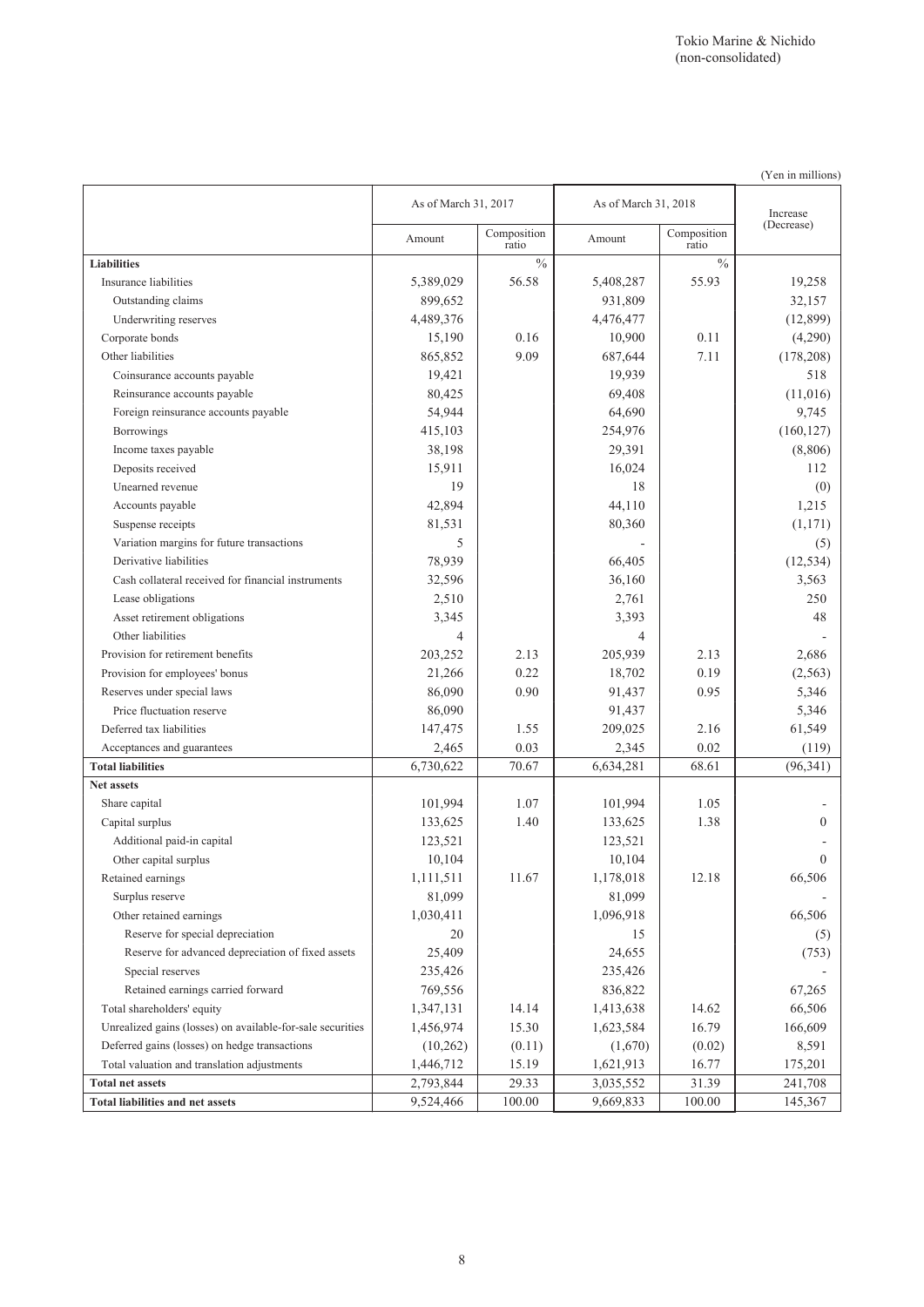## (2) Statement of income

| (Yen in millions)                                              |                                                          |                                                          |                        |  |  |  |
|----------------------------------------------------------------|----------------------------------------------------------|----------------------------------------------------------|------------------------|--|--|--|
|                                                                | Fiscal year 2016<br>(April 1, 2016 to<br>March 31, 2017) | Fiscal year 2017<br>(April 1, 2017 to<br>March 31, 2018) | Increase<br>(Decrease) |  |  |  |
| Ordinary income                                                | 2,522,932                                                | 2,588,685                                                | 65,753                 |  |  |  |
| <b>Underwriting income</b>                                     | 2,274,098                                                | 2,292,523                                                | 18,424                 |  |  |  |
| Net premiums written                                           | 2,116,121                                                | 2,144,780                                                | 28,658                 |  |  |  |
| Deposit premiums from policyholders                            | 112,442                                                  | 91,885                                                   | (20, 557)              |  |  |  |
| Investment income on deposit premiums                          | 45,303                                                   | 42,769                                                   | (2, 533)               |  |  |  |
| Reversal of underwriting reserves                              |                                                          | 12,899                                                   | 12,899                 |  |  |  |
| Other underwriting income                                      | 230                                                      | 188                                                      | (42)                   |  |  |  |
| <b>Investment income</b>                                       | 234,494                                                  | 284,934                                                  | 50,439                 |  |  |  |
| Interest and dividends                                         | 177,832                                                  | 209,783                                                  | 31,950                 |  |  |  |
| Gains on money trusts                                          | 957                                                      | 6,892                                                    | 5,934                  |  |  |  |
| Gains on sales of securities                                   | 97,753                                                   | 103,825                                                  | 6,072                  |  |  |  |
| Gains on redemption of securities                              | 242                                                      | 461                                                      | 218                    |  |  |  |
| Gains on derivatives                                           | 1,406                                                    | 5,818                                                    | 4,412                  |  |  |  |
| Foreign exchange gains                                         | 804                                                      | 255                                                      | (549)                  |  |  |  |
| Other investment income                                        | 800                                                      | 667                                                      | (132)                  |  |  |  |
| Transfer of investment income on deposit premiums              | (45,303)                                                 | (42,769)                                                 | 2,533                  |  |  |  |
| Other ordinary income                                          | 14,338                                                   | 11,227                                                   | (3, 111)               |  |  |  |
| <b>Ordinary</b> expenses                                       | 2,210,495                                                | 2,262,838                                                | 52,342                 |  |  |  |
| <b>Underwriting expenses</b>                                   | 1,883,839                                                | 1,929,456                                                | 45,617                 |  |  |  |
| Net claims paid                                                | 1,179,147                                                | 1,225,285                                                | 46,137                 |  |  |  |
| Loss adjustment expenses                                       | 105,711                                                  | 105,356                                                  | (355)                  |  |  |  |
| Agency commissions and brokerage                               | 376,322                                                  | 383,063                                                  | 6,740                  |  |  |  |
| Maturity refunds to policyholders                              | 192,759                                                  | 180,730                                                  | (12,029)               |  |  |  |
| Dividends to policyholders                                     | 59                                                       | 11                                                       | (48)                   |  |  |  |
| Provision for outstanding claims                               | 4,959                                                    | 33,239                                                   | 28,279                 |  |  |  |
| Provision for underwriting reserves                            | 21,428                                                   |                                                          | (21, 428)              |  |  |  |
| Foreign exchange losses                                        | 2,936                                                    | 1,356                                                    | (1,580)                |  |  |  |
| Other underwriting expenses                                    | 513                                                      | 414                                                      | (98)                   |  |  |  |
| <b>Investment expenses</b>                                     | 16,850                                                   | 18,150                                                   | 1,299                  |  |  |  |
| Losses on money trusts                                         | 2,654                                                    | 7,168                                                    | 4,513                  |  |  |  |
| Losses on sales of securities                                  | 8,648                                                    | 9,635                                                    | 986                    |  |  |  |
| Impairment losses on securities                                | 925                                                      | 1,022                                                    | 96                     |  |  |  |
| Losses on redemption of securities                             | 1,039                                                    | 322                                                      | (716)                  |  |  |  |
| Other investment expenses                                      | 3,582                                                    | 1                                                        | (3,581)                |  |  |  |
| Operating and general administrative expenses                  | 303,423                                                  | 308,752                                                  | 5,328                  |  |  |  |
| Other ordinary expenses                                        | 6,382                                                    | 6,478                                                    | 96                     |  |  |  |
| Interest expenses                                              | 5,816                                                    | 6,048                                                    | 232                    |  |  |  |
| Losses on bad debts                                            |                                                          | 4                                                        | $\overline{c}$         |  |  |  |
| Other ordinary expenses                                        | 563                                                      | 425                                                      | (138)                  |  |  |  |
| Ordinary profit                                                | 312,436                                                  | 325,847                                                  | 13,411                 |  |  |  |
| <b>Extraordinary gains</b>                                     | 9,267                                                    | 1,445                                                    | (7,822)                |  |  |  |
| Gains on disposal of fixed assets                              | 7,771                                                    | 51                                                       | (7, 720)               |  |  |  |
| Gains on liquidation of subsidiaries and affiliates            | 1,496                                                    | 1,394                                                    | (102)                  |  |  |  |
| <b>Extraordinary losses</b>                                    | 7,241                                                    | 13,934                                                   | 6,692                  |  |  |  |
| Losses on disposal of fixed assets                             | 1,585                                                    | 1,294                                                    | (291)                  |  |  |  |
| Impairment losses on fixed assets                              | 625                                                      | 152                                                      | (472)                  |  |  |  |
| Provision for reserves under special laws                      | 5,030                                                    | 5,346                                                    | 316                    |  |  |  |
| Provision for price fluctuation reserve                        | 5,030                                                    | 5,346                                                    | 316                    |  |  |  |
| Losses on advanced depreciation of real estates                |                                                          | 7                                                        | 7                      |  |  |  |
| Impairment losses on investment in subsidiaries and affiliates |                                                          | 7,133                                                    | 7,133                  |  |  |  |
| Losses on liquidation of subsidiaries and affiliates           | $\overline{0}$                                           |                                                          | (0)                    |  |  |  |
| Income before income taxes                                     | 314,462                                                  | 313,358                                                  | (1,103)                |  |  |  |
| Income taxes - current                                         | 66,887                                                   | 66,148                                                   | (739)                  |  |  |  |
| <b>Income taxes - deferred</b>                                 | (1,057)                                                  | (6,685)                                                  | (5,627)                |  |  |  |
| <b>Total income taxes</b>                                      | 65,829                                                   | 59,463                                                   | (6,366)                |  |  |  |
| Net income                                                     | 248,632                                                  | 253,895                                                  | 5,262                  |  |  |  |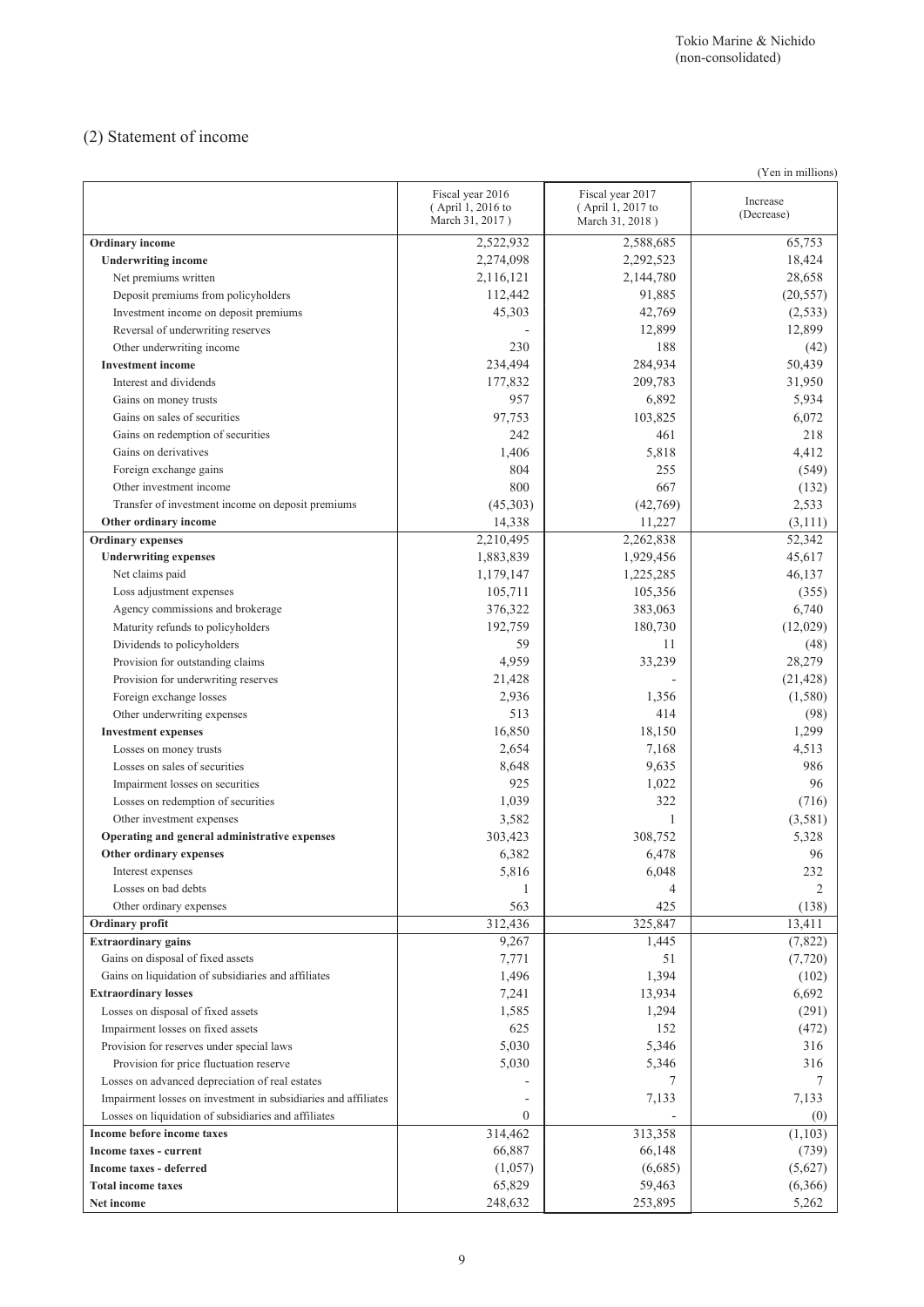### (3) Underwriting

Direct premiums written excluding deposit premiums from policyholders

|                                     |                                                      |                          |                |           |                                                       | (Yen in millions) |
|-------------------------------------|------------------------------------------------------|--------------------------|----------------|-----------|-------------------------------------------------------|-------------------|
|                                     | Fiscal year 2016<br>April 1, 2016 to March 31, 2017) |                          |                |           | Fiscal year 2017<br>(April 1, 2017 to March 31, 2018) |                   |
|                                     | Amount                                               | Composition ratio        | Rate of change | Amount    | Composition ratio                                     | Rate of change    |
|                                     |                                                      | $\frac{0}{0}$            | $\frac{0}{0}$  |           | $\frac{0}{0}$                                         | $\frac{0}{0}$     |
| Fire and allied lines               | 342,421                                              | 14.7                     | (6.2)          | 344,574   | 14.6                                                  | 0.6               |
| Hull and cargo                      | 62,678                                               | 2.7                      | (12.3)         | 65,461    | 2.8                                                   | 4.4               |
| Personal accident                   | 177.890                                              | 7.7                      | (1.5)          | 174,213   | 7.4                                                   | (2.1)             |
| Voluntary automobile                | 1,054,701                                            | 45.4                     | 2.0            | 1,067,431 | 45.3                                                  | 1.2               |
| Compulsory automobile liability     | 280,750                                              | 12.1                     | 4.2            | 263,342   | 11.2                                                  | (6.2)             |
| Others                              | 403,756                                              | 17.4                     | 7.1            | 442,031   | 18.8                                                  | 9.5               |
| Total                               | 2,322,198                                            | 100.0                    | 1.1            | 2,357,053 | 100.0                                                 | 1.5               |
| Deposit premiums from policyholders | 112,442                                              | $\overline{\phantom{0}}$ | (8.4)          | 91,885    | ۰                                                     | (18.3)            |

#### Net premiums written

(Yen in millions)

|                                 | Fiscal year 2016<br>April 1, 2016 to March 31, 2017) |                   |                |           | Fiscal year 2017<br>(April 1, 2017 to March 31, 2018) |                |
|---------------------------------|------------------------------------------------------|-------------------|----------------|-----------|-------------------------------------------------------|----------------|
|                                 | Amount                                               | Composition ratio | Rate of change | Amount    | Composition ratio                                     | Rate of change |
|                                 |                                                      | $\frac{0}{0}$     | $\frac{0}{0}$  |           | $\frac{0}{0}$                                         | $\frac{0}{0}$  |
| Fire and allied lines           | 272,294                                              | 12.9              | (10.3)         | 274,697   | 12.8                                                  | 0.9            |
| Hull and cargo                  | 58,978                                               | 2.8               | (10.9)         | 59,917    | 2.8                                                   | 1.6            |
| Personal accident               | 172,203                                              | 8.1               | (1.8)          | 168,627   | 7.9                                                   | (2.1)          |
| Voluntary automobile            | 1,051,339                                            | 49.7              | 2.0            | 1,064,407 | 49.6                                                  | 1.2            |
| Compulsory automobile liability | 282,700                                              | 13.4              | 0.0            | 282,212   | 13.2                                                  | (0.2)          |
| Others                          | 278,605                                              | 13.2              | 3.2            | 294,918   | 13.8                                                  | 5.9            |
| Total                           | 2,116,121                                            | 100.0             | (0.6)          | 2,144,780 | 100.0                                                 | 1.4            |

Net claims paid

(Yen in millions) Fiscal year 2016 ( April 1, 2016 to March 31, 2017 ) Fiscal year 2017 ( April 1, 2017 to March 31, 2018 ) Amount Rate of change Loss ratio Amount Rate of change Loss ratio  $\frac{9}{6}$  %  $\frac{9}{6}$  %  $\frac{9}{6}$  % Fire and allied lines 138,582 (10.7) 53.0 161,113 16.3 60.8 Hull and cargo **36,231** (2.3) 65.4 35,137 (3.0) 62.2 Personal accident **79,215** (2.4) 51.3 80,618 1.8 53.3 Voluntary automobile <br>
557,331 0.5 58.7 58.7 571,591 2.6 59.3 Compulsory automobile liability 210,588 (1.2) 81.6 205,084 (2.6) 79.4 Others 157,197 17.5 59.6 171,740 9.3 61.4 Total 1,179,147 0.3 60.7 1,225,285 3.9 62.0

(Note) Loss ratio is calculated on W/P basis.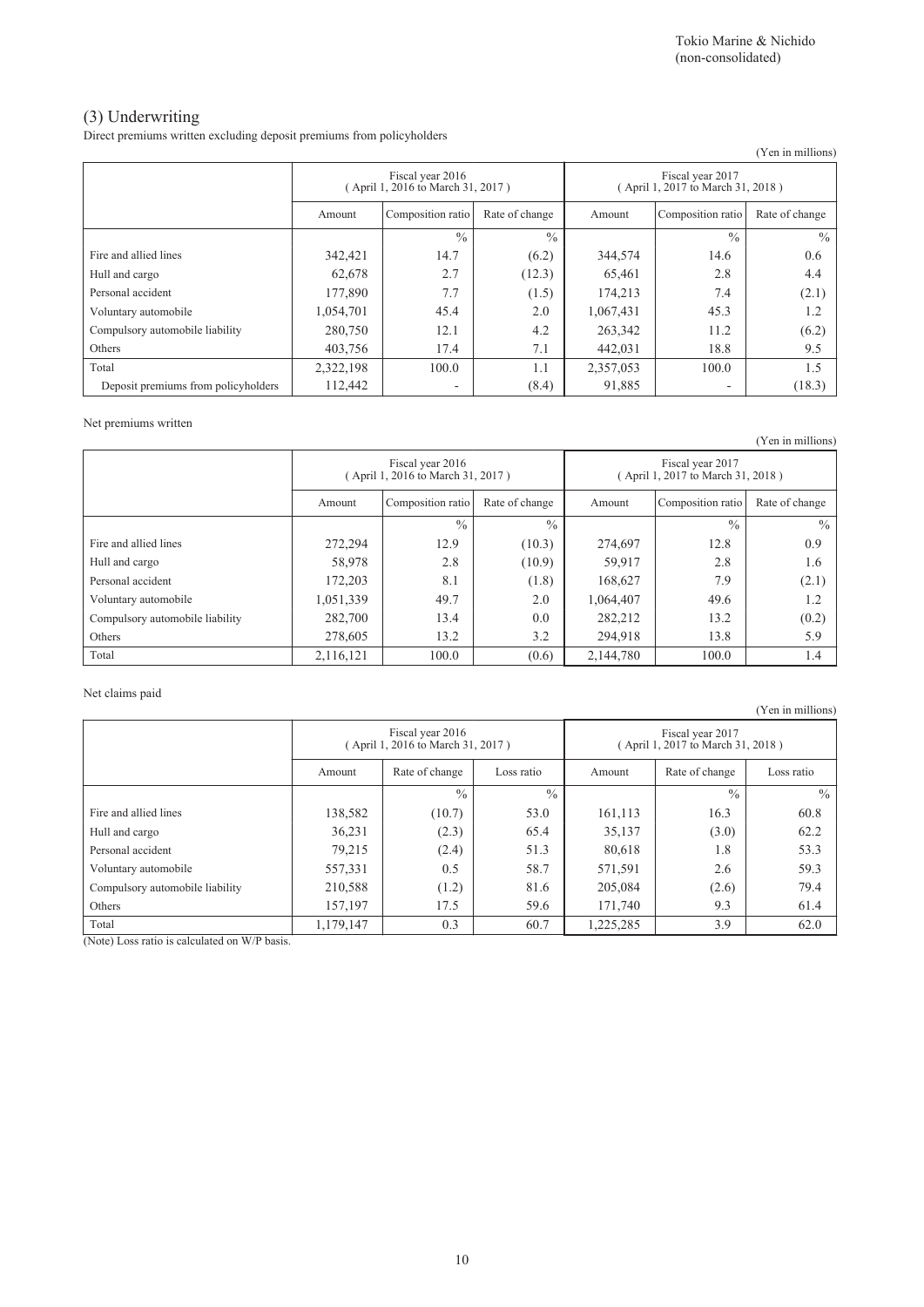### (4) Investment

Income yield

|       | $\cdots$                                               |                           |                                                       |              |                                                       |                 | (Yen in millions) |
|-------|--------------------------------------------------------|---------------------------|-------------------------------------------------------|--------------|-------------------------------------------------------|-----------------|-------------------|
|       |                                                        |                           | Fiscal year 2016<br>(April 1, 2016 to March 31, 2017) |              | Fiscal year 2017<br>(April 1, 2017 to March 31, 2018) |                 |                   |
|       |                                                        | Interest and<br>dividends | Average balance                                       | Annual yield | Interest and<br>dividends                             | Average balance | Annual yield      |
|       | Bank deposits                                          | 354                       | 255,594                                               | $0.14 \%$    | 310                                                   | 290,266         | $0.11\%$          |
|       | Call loans                                             | $\theta$                  | 38,750                                                | 0.00         | ٠                                                     | 21,758          |                   |
|       | Receivables under resale agreements                    | $\theta$                  | 12,635                                                | 0.00         | $\theta$                                              | 10,528          | 0.00              |
|       | Receivables under securities<br>borrowing transactions | 85                        | 85,412                                                | 0.10         | 84                                                    | 84,086          | 0.10              |
|       | Monetary receivables bought                            | 18                        | 29,126                                                | 0.06         | 22                                                    | 46,958          | 0.05              |
|       | Money trusts                                           | 2,524                     | 82,839                                                | 3.05         | 5,224                                                 | 143,582         | 3.64              |
|       | Securities                                             | 166,640                   | 5,452,424                                             | 3.06         | 198,801                                               | 5,540,327       | 3.59              |
|       | Domestic debt securities                               | 25,636                    | 2,236,434                                             | 1.15         | 24,389                                                | 2,283,686       | 1.07              |
|       | Domestic equity securities                             | 54,910                    | 596,344                                               | 9.21         | 59,980                                                | 575,781         | 10.42             |
|       | Foreign securities                                     | 86,088                    | 2,588,255                                             | 3.33         | 113,021                                               | 2,653,517       | 4.26              |
|       | Others                                                 | $\varsigma$               | 31,389                                                | 0.02         | 1,409                                                 | 27,342          | 5.15              |
| Loans |                                                        | 1,749                     | 623,884                                               | 0.28         | 1,338                                                 | 456,493         | 0.29              |
|       | Land and buildings                                     | 8,430                     | 187,823                                               | 4.49         | 8,640                                                 | 189,510         | 4.56              |
| Total |                                                        | 179,804                   | 6,768,491                                             | 2.66         | 214,423                                               | 6,783,514       | 3.16              |

#### (Reference)

(Yen in millions)

|                  | Fiscal year 2016<br>(April 1, 2016 to March 31, 2017) |                 |              |                                 | Fiscal year 2017<br>(April 1, 2017 to March 31, 2018) |              |
|------------------|-------------------------------------------------------|-----------------|--------------|---------------------------------|-------------------------------------------------------|--------------|
|                  | Net investment<br>mcome                               | Average balance | Annual yield | Net investment<br><i>n</i> come | Average balance                                       | Annual yield |
| Realized vield   | 262,947                                               | 6,768,491       | 3.88 $%$     | 309.554                         | 6,783,514                                             | $4.56\%$     |
| Fair value yield | 360,747                                               | 8,674,983       | 4.16         | 552.990                         | 8,801,394                                             | 6.28         |

Gains (losses) on sales of securities, impairment losses on securities

|                            |                                                      |                                    |                            |                                                      |                            | (Yen in millions)                  |
|----------------------------|------------------------------------------------------|------------------------------------|----------------------------|------------------------------------------------------|----------------------------|------------------------------------|
|                            | Fiscal year 2016<br>April 1, 2016 to March 31, 2017) |                                    |                            | Fiscal year 2017<br>April 1, 2017 to March 31, 2018) |                            | Increase<br>(Decrease)             |
|                            | Gains (losses)<br>on sales                           | Impairment losses<br>on securities | Gains (losses)<br>on sales | Impairment losses<br>on securities                   | Gains (losses)<br>on sales | Impairment losses<br>on securities |
| Domestic debt securities   | 6,172                                                | $\overline{\phantom{0}}$           | 582                        | $\overline{\phantom{0}}$                             | (5,590)                    |                                    |
| Domestic equity securities | 87,553                                               | 820                                | 90,624                     | 12                                                   | 3,071                      | (807)                              |
| Foreign securities         | (4,693)                                              | 104                                | 2.971                      | $\overline{\phantom{0}}$                             | 7.665                      | (104)                              |
| Others                     | 73                                                   | $\theta$                           | 12                         | 1.009                                                | (61)                       | 1,009                              |
| Total                      | 89,105                                               | 925                                | 94,190                     | 1,022                                                | 5,085                      | 96                                 |

#### Available-for-sale securities

| $1$ cu in miniquis)        |                      |                                      |            |                      |                                      |            |  |  |
|----------------------------|----------------------|--------------------------------------|------------|----------------------|--------------------------------------|------------|--|--|
|                            | As of March 31, 2017 |                                      |            | As of March 31, 2018 |                                      |            |  |  |
|                            | Cost                 | Fair value shown<br>on balance sheet | Difference | Cost                 | Fair value shown<br>on balance sheet | Difference |  |  |
| Domestic debt securities   | 2,107,218            | 2,237,478                            | 130,259    | 2,110,533            | 2,239,521                            | 128,988    |  |  |
| Domestic equity securities | 545,226              | 2,368,289                            | 1,823,062  | 524,559              | 2,585,952                            | 2,061,393  |  |  |
| Foreign securities         | 503,375              | 549.996                              | 46.621     | 495,377              | 545,779                              | 50,401     |  |  |
| Others                     | 79.347               | 79.247                               | (99)       | 94.013               | 94.603                               | 590        |  |  |
| Total                      | 3,235,167            | 5,235,012                            | 1,999,845  | 3,224,483            | 5,465,857                            | 2,241,373  |  |  |

(Note) The table shows Available-for-sale securities with fair value, which includes Monetary receivables bought, etc. on the balance sheet.

(Yen in millions)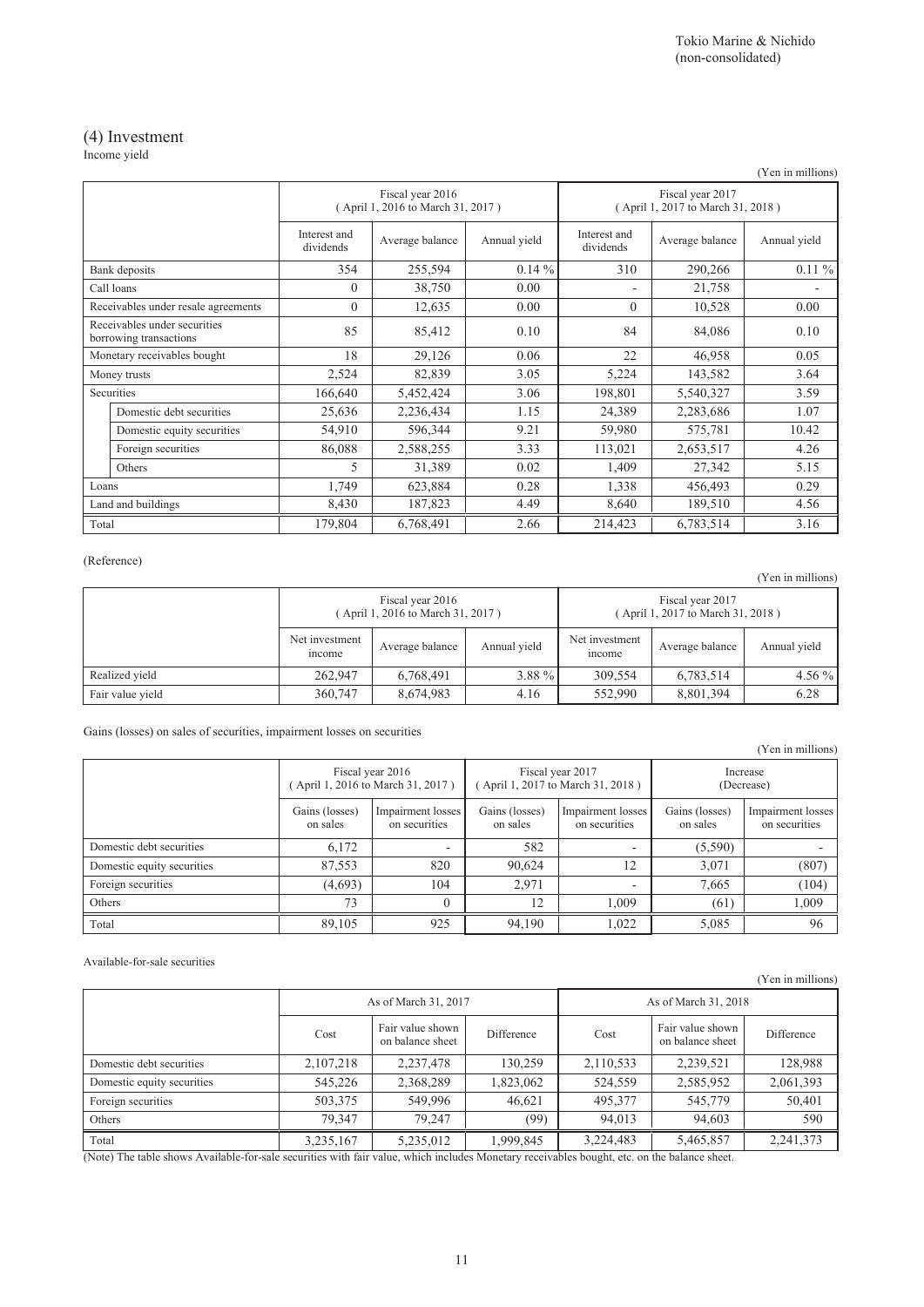### (5) Solvency margin ratio (non-consolidated)

|                                                                                                                                              |                      | (Yen in millions)    |
|----------------------------------------------------------------------------------------------------------------------------------------------|----------------------|----------------------|
|                                                                                                                                              | As of March 31, 2017 | As of March 31, 2018 |
| (A) Total amount of solvency margin                                                                                                          | 4,898,941            | 5,142,318            |
| Shareholders' equity less adjusting items                                                                                                    | 1,331,170            | 1,307,717            |
| Price fluctuation reserve                                                                                                                    | 86,090               | 91,437               |
| Contingency reserve                                                                                                                          | 3,178                | 4,139                |
| Catastrophe loss reserve                                                                                                                     | 1,084,279            | 1,116,234            |
| General allowance for doubtful accounts                                                                                                      | 263                  | 232                  |
| Unrealized gains (losses) on available-for-sale securities and deferred gains (losses)<br>on hedge transactions before tax effect deductions | 1,811,890            | 2,020,068            |
| Unrealized gains (losses) on land                                                                                                            | 190,461              | 209,758              |
| Excess of policyholders' contract deposits                                                                                                   |                      |                      |
| Subordinated debt, etc.                                                                                                                      |                      |                      |
| Amounts within "Excess of policyholders' contract deposits" and<br>"Subordinated debt, etc." not calculated into the margin                  |                      |                      |
| Deductions                                                                                                                                   | 10,014               |                      |
| Others                                                                                                                                       | 401,622              | 392,731              |
| $(R_1+R_2)^2+(R_3+R_4)^2+R_5+R_6$<br>(B) Total amount of risks                                                                               | 1,138,044            | 1,243,144            |
| $(R_1)$<br>General insurance risk                                                                                                            | 173,456              | 180,982              |
| $(R_2)$<br>Third sector insurance risk                                                                                                       |                      |                      |
| $(R_3)$<br>Assumed interest rate risk                                                                                                        | 23,020               | 21,491               |
| $(R_4)$<br>Asset management risk                                                                                                             | 915,169              | 1,009,717            |
| $(R_5)$<br>Business administration risk                                                                                                      | 25,403               | 27,615               |
| $(R_6)$<br>Catastrophe risk                                                                                                                  | 158,550              | 168,559              |
| (C) Solvency margin ratio<br>$[(A) / {(B)} \times 1/2] \times 100$                                                                           | 860.9%               | 827.3%               |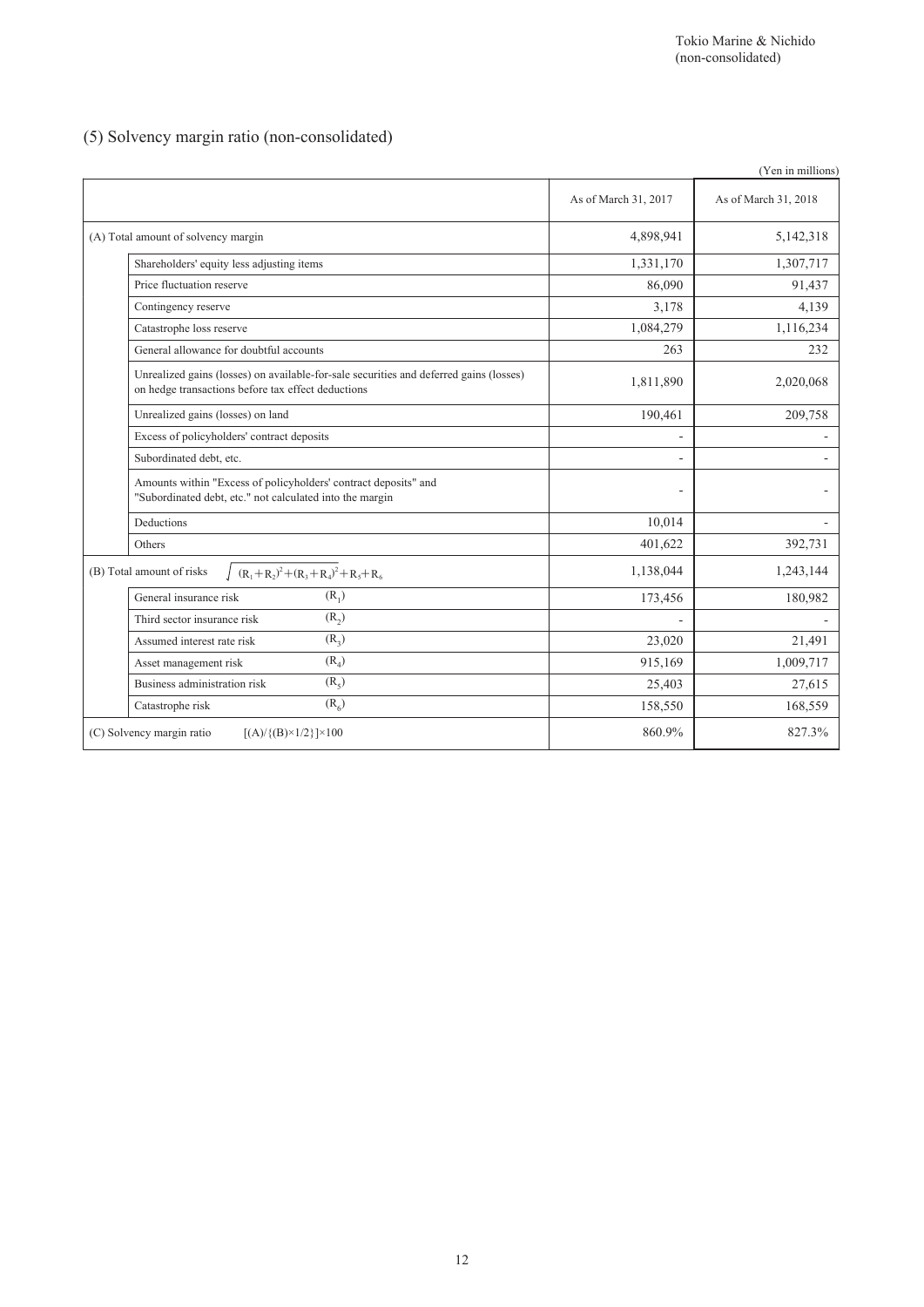## 2. Nisshin Fire & Marine Insurance Co., Ltd. (non-consolidated)

(1) Balance sheet

|                                         |                      |                      |                      |                      | (Yen in millions) |
|-----------------------------------------|----------------------|----------------------|----------------------|----------------------|-------------------|
|                                         | As of March 31, 2017 |                      | As of March 31, 2018 |                      | Increase          |
|                                         | Amount               | Composition<br>ratio | Amount               | Composition<br>ratio | (Decrease)        |
| <b>Assets</b>                           |                      | $\frac{0}{0}$        |                      | $\frac{0}{0}$        |                   |
| Cash and bank deposits                  | 39,852               | 9.54                 | 59,544               | 14.35                | 19,692            |
| Cash                                    | 5                    |                      | 4                    |                      | (0)               |
| Bank deposits                           | 39,846               |                      | 59,540               |                      | 19,693            |
| Securities                              | 310,291              | 74.25                | 285,985              | 68.93                | (24,306)          |
| Domestic government bonds               | 128,698              |                      | 127,344              |                      | (1,353)           |
| Domestic municipal bonds                | 8,694                |                      | 5,140                |                      | (3, 553)          |
| Domestic corporate bonds                | 95,355               |                      | 76,139               |                      | (19,216)          |
| Domestic equity securities              | 51,060               |                      | 54,915               |                      | 3,855             |
| Foreign securities                      | 23,110               |                      | 19,078               |                      | (4,031)           |
| Others                                  | 3,372                |                      | 3,366                |                      | (6)               |
| Loans                                   | 275                  | 0.07                 | 234                  | 0.06                 | (40)              |
| Policy loans                            | 275                  |                      | 234                  |                      | (40)              |
| Tangible fixed assets                   | 28,960               | 6.93                 | 29,029               | 7.00                 | 68                |
| Land                                    | 18,791               |                      | 18,727               |                      | (63)              |
| <b>Buildings</b>                        | 9,190                |                      | 9,064                |                      | (126)             |
| Lease assets                            | 1                    |                      |                      |                      | (1)               |
| Other tangible fixed assets             | 976                  |                      | 1,237                |                      | 260               |
| Intangible fixed assets                 | 91                   | 0.02                 | 91                   | 0.02                 |                   |
| Other assets                            | 24,084               | 5.76                 | 26,104               | 6.29                 | 2,020             |
| Uncollected premiums                    | 50                   |                      | 58                   |                      | 7                 |
| Agency accounts receivable              | 6,013                |                      | 9,892                |                      | 3.878             |
| Coinsurance accounts receivable         | 166                  |                      | 222                  |                      | 56                |
| Reinsurance accounts receivable         | 5,838                |                      | 5,425                |                      | (413)             |
| Foreign reinsurance accounts receivable | 672                  |                      | 283                  |                      | (389)             |
| Accounts receivable                     | 3,300                |                      | 3,073                |                      | (226)             |
| Accrued income                          | 617                  |                      | 525                  |                      | (91)              |
| Deposits                                | 885                  |                      | 875                  |                      | (9)               |
| Deposits for earthquake insurance       | 937                  |                      | 987                  |                      | 49                |
| Suspense payments                       | 5,143                |                      | 4,729                |                      | (413)             |
| Derivative assets                       | 458                  |                      | 30                   |                      | (428)             |
| Prepaid pension costs                   | 1,569                | 0.38                 | 1,510                | 0.36                 | (58)              |
| Deferred tax assets                     | 12,902               | 3.09                 | 12,478               | 3.01                 | (424)             |
| Allowance for doubtful accounts         | (109)                | (0.03)               | (107)                | (0.03)               | 1                 |
| <b>Total assets</b>                     | 417,919              | 100.00               | 414,872              | 100.00               | (3,047)           |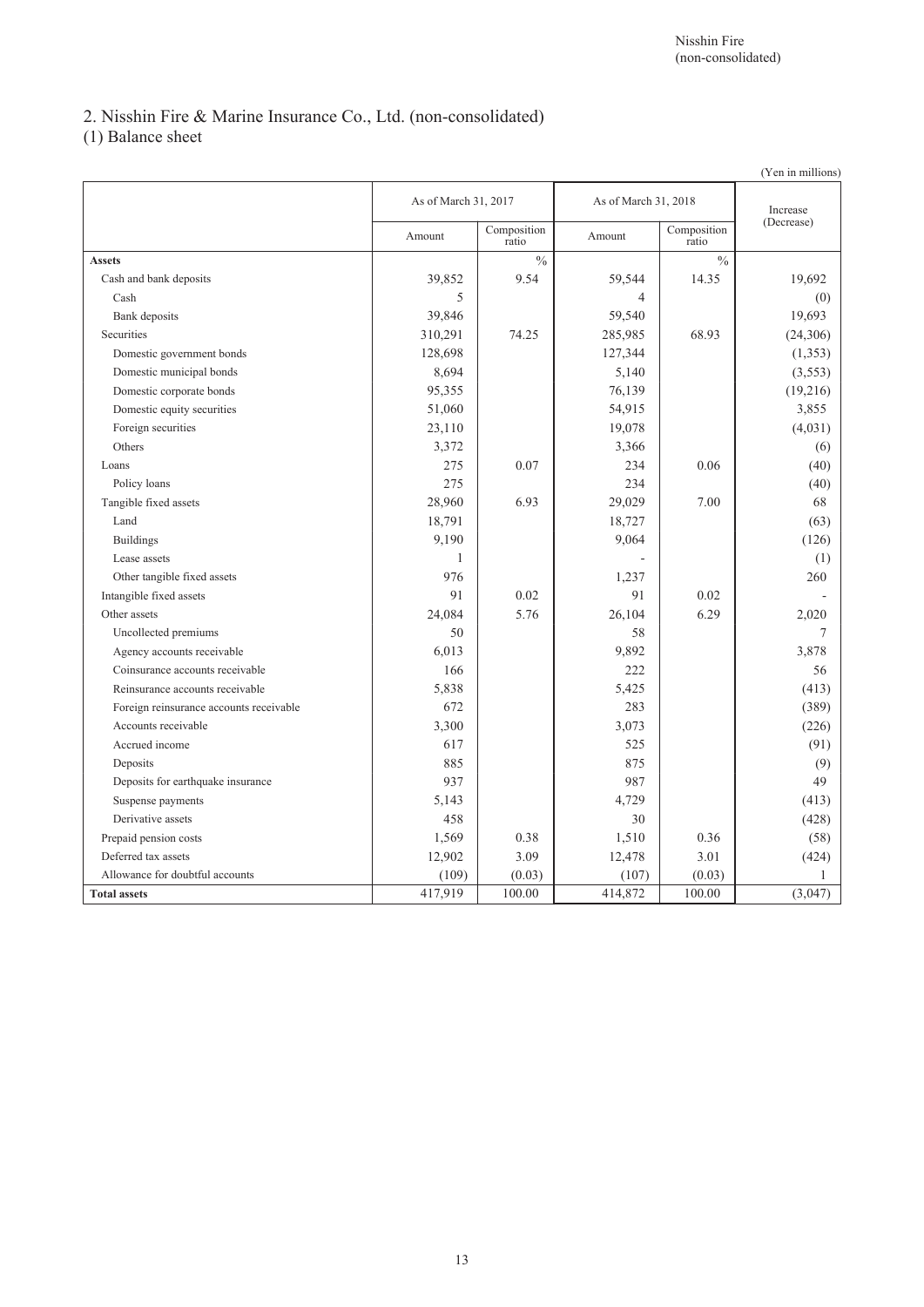|                                                            | As of March 31, 2017 |                      | As of March 31, 2018 |                      | Increase     |
|------------------------------------------------------------|----------------------|----------------------|----------------------|----------------------|--------------|
|                                                            | Amount               | Composition<br>ratio | Amount               | Composition<br>ratio | (Decrease)   |
| <b>Liabilities</b>                                         |                      | $\frac{0}{0}$        |                      | $\frac{0}{0}$        |              |
| Insurance liabilities                                      | 293,812              | 70.30                | 293,963              | 70.86                | 151          |
| Outstanding claims                                         | 48,262               |                      | 48,873               |                      | 610          |
| Underwriting reserves                                      | 245,549              |                      | 245,090              |                      | (458)        |
| Other liabilities                                          | 16,497               | 3.95                 | 15,696               | 3.78                 | (801)        |
| Coinsurance accounts payable                               | 332                  |                      | 287                  |                      | (45)         |
| Reinsurance accounts payable                               | 5,503                |                      | 4,768                |                      | (735)        |
| Foreign reinsurance accounts payable                       | 106                  |                      | 45                   |                      | (61)         |
| Income taxes payable                                       | 1,632                |                      | 1,322                |                      | (309)        |
| Deposits received                                          | 241                  |                      | 243                  |                      | 1            |
| Unearned revenue                                           | $\overline{7}$       |                      | 7                    |                      | $\Omega$     |
| Accounts payable                                           | 1,965                |                      | 2,252                |                      | 286          |
| Suspense receipts                                          | 6,692                |                      | 6,754                |                      | 62           |
| Derivative liabilities                                     |                      |                      | 1                    |                      | $\mathbf{1}$ |
| Lease obligations                                          | 1                    |                      |                      |                      | (1)          |
| Asset retirement obligations                               | 11                   |                      | 11                   |                      | (0)          |
| Other liabilities                                          | $\overline{2}$       |                      | $\overline{c}$       |                      |              |
| Provision for retirement benefits                          | 2,156                | 0.52                 | 2,339                | 0.56                 | 183          |
| Provision for employees' bonus                             | 540                  | 0.13                 | 559                  | 0.13                 | 18           |
| Reserves under special laws                                | 1,104                | 0.26                 | 1,292                | 0.31                 | 188          |
| Price fluctuation reserve                                  | 1,104                |                      | 1,292                |                      | 188          |
| <b>Total liabilities</b>                                   | 314,110              | 75.16                | 313,851              | 75.65                | (258)        |
| Net assets                                                 |                      |                      |                      |                      |              |
| Share capital                                              | 20,389               | 4.88                 | 20,389               | 4.91                 |              |
| Capital surplus                                            | 15,518               | 3.71                 | 15,518               | 3.74                 |              |
| Additional paid-in capital                                 | 12,620               |                      | 12,620               |                      |              |
| Other capital surplus                                      | 2,898                |                      | 2,898                |                      |              |
| Retained earnings                                          | 32,077               | 7.68                 | 26,522               | 6.39                 | (5, 554)     |
| Surplus reserves                                           | 7,769                |                      | 7,769                |                      |              |
| Other retained earnings                                    | 24,307               |                      | 18,753               |                      | (5, 554)     |
| Special reserves                                           | 8,840                |                      | 8,840                |                      |              |
| Reserve for advanced depreciation of fixed assets          | 1,778                |                      | 1,745                |                      | (32)         |
| Retained earnings carried forward                          | 13,689               |                      | 8,167                |                      | (5, 521)     |
| Total shareholders' equity                                 | 67,985               | 16.27                | 62,430               | 15.05                | (5, 554)     |
| Unrealized gains (losses) on available-for-sale securities | 35,823               | 8.57                 | 38,589               | 9.30                 | 2,766        |
| Total valuation and translation adjustments                | 35,823               | 8.57                 | 38,589               | 9.30                 | 2,766        |
| <b>Total net assets</b>                                    | 103,808              | 24.84                | 101,020              | 24.35                | (2,788)      |
| <b>Total liabilities and net assets</b>                    | 417,919              | 100.00               | 414,872              | 100.00               | (3,047)      |

(Yen in millions)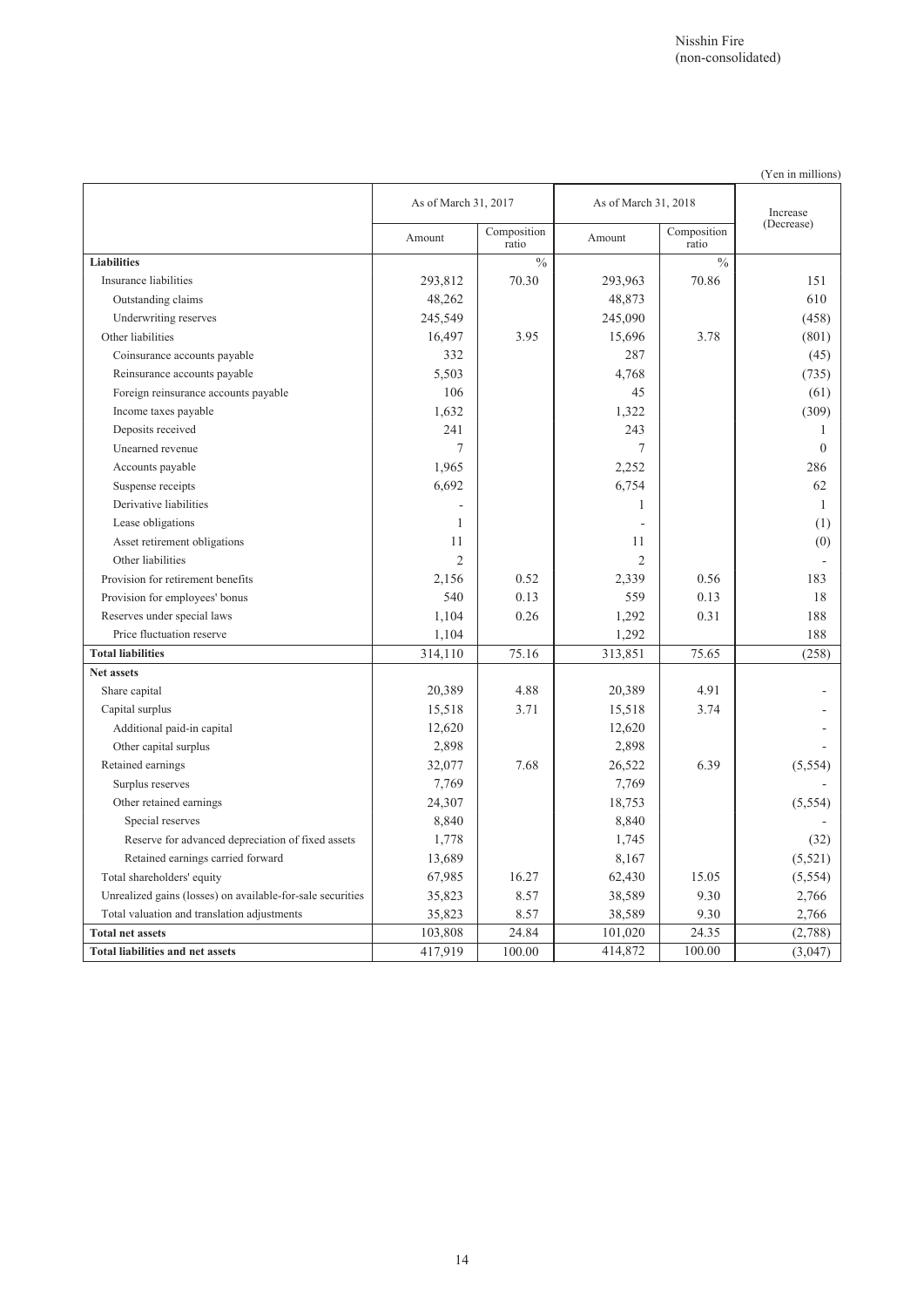## (2) Statement of income

| (Yen in millions)                                 |                                                          |                                                          |                        |  |  |
|---------------------------------------------------|----------------------------------------------------------|----------------------------------------------------------|------------------------|--|--|
|                                                   | Fiscal year 2016<br>(April 1, 2016 to<br>March 31, 2017) | Fiscal year 2017<br>(April 1, 2017 to<br>March 31, 2018) | Increase<br>(Decrease) |  |  |
| Ordinary income                                   | 149,163                                                  | 149,452                                                  | 289                    |  |  |
| <b>Underwriting income</b>                        | 146,418                                                  | 145,945                                                  | (472)                  |  |  |
| Net premiums written                              | 140,118                                                  | 141,820                                                  | 1,701                  |  |  |
| Deposit premiums from policyholders               | 2,034                                                    | 1,866                                                    | (168)                  |  |  |
| Investment income on deposit premiums             | 1,856                                                    | 1,790                                                    | (66)                   |  |  |
| Reversal of underwriting reserves                 | 2,392                                                    | 458                                                      | (1,933)                |  |  |
| Other underwriting income                         | 14                                                       | 9                                                        | (5)                    |  |  |
| <b>Investment income</b>                          | 2,671                                                    | 3,418                                                    | 747                    |  |  |
| Interest and dividends                            | 4,322                                                    | 4,526                                                    | 204                    |  |  |
| Gains on sales of securities                      | 195                                                      | 464                                                      | 269                    |  |  |
| Gains on redemption of securities                 |                                                          | 201                                                      | 201                    |  |  |
| Foreign exchange gains                            |                                                          | $\overline{4}$                                           | 4                      |  |  |
| Other investment income                           | 10                                                       | 10                                                       | $\overline{0}$         |  |  |
| Transfer of investment income on deposit premiums | (1, 856)                                                 | (1,790)                                                  | 66                     |  |  |
| Other ordinary income                             | 73                                                       | 87                                                       | 14                     |  |  |
| <b>Ordinary</b> expenses                          | 140,143                                                  | 141,877                                                  | 1,734                  |  |  |
| <b>Underwriting expenses</b>                      | 115,500                                                  | 117,552                                                  | 2,052                  |  |  |
| Net claims paid                                   | 72,937                                                   | 75,185                                                   | 2,247                  |  |  |
| Loss adjustment expenses                          | 9,786                                                    | 9,484                                                    | (301)                  |  |  |
| Agency commissions and brokerage                  | 23,205                                                   | 24,041                                                   | 835                    |  |  |
| Maturity refunds to policyholders                 | 8,809                                                    | 6,705                                                    | (2,104)                |  |  |
| Dividends to policyholders                        | 23                                                       | 36                                                       | 13                     |  |  |
| Provision for outstanding claims                  | 568                                                      | 1,958                                                    | 1,390                  |  |  |
| Foreign exchange losses                           | 59                                                       | 1                                                        | (57)                   |  |  |
| Other underwriting expenses                       | 111                                                      | 139                                                      | 28                     |  |  |
| <b>Investment expenses</b>                        | 668                                                      | 393                                                      | (275)                  |  |  |
| Losses on sales of securities                     | 281                                                      | 97                                                       | (184)                  |  |  |
| Impairment losses on securities                   | 30                                                       |                                                          | (30)                   |  |  |
| Losses on redemption of securities                | 36                                                       | 21                                                       | (14)                   |  |  |
| Losses on derivatives                             | 67                                                       | 262                                                      | 195                    |  |  |
| Foreign exchange losses                           | 202                                                      |                                                          | (202)                  |  |  |
| Other investment expenses                         | 49                                                       | 11                                                       | (37)                   |  |  |
| Operating and general administrative expenses     | 23,488                                                   | 23,841                                                   | 353                    |  |  |
| Other ordinary expenses                           | 486                                                      | 90                                                       | (395)                  |  |  |
| Other ordinary expenses                           | 486                                                      | 90                                                       | (395)                  |  |  |
| Ordinary profit                                   | 9,019                                                    | 7,574                                                    | (1, 445)               |  |  |
| <b>Extraordinary gains</b>                        | 274                                                      | 16                                                       | (258)                  |  |  |
| Gains on disposal of fixed assets                 | 4                                                        | 16                                                       | 11                     |  |  |
| Reversal of reserves under special laws           | 270                                                      |                                                          | (270)                  |  |  |
| Reversal of price fluctuation reserve             | 270                                                      |                                                          | (270)                  |  |  |
| <b>Extraordinary losses</b>                       | 77                                                       | 286                                                      | 209                    |  |  |
| Losses on disposal of fixed assets                | $77 \,$                                                  | 8                                                        | (69)                   |  |  |
| Impairment losses on fixed assets                 |                                                          | 89                                                       | 89                     |  |  |
| Provision of reserves under special laws          |                                                          | 188                                                      | 188                    |  |  |
| Provision of price fluctuation reserve            |                                                          | 188                                                      | 188                    |  |  |
| Income before income taxes                        | 9,216                                                    | 7,303                                                    | (1, 912)               |  |  |
| Income taxes - current                            | 2,955                                                    | 2,742                                                    | (213)                  |  |  |
| Income taxes - deferred                           | (318)                                                    | (784)                                                    | (465)                  |  |  |
| <b>Total income taxes</b>                         | 2,636                                                    | 1,957                                                    | (679)                  |  |  |
| Net income                                        | 6,579                                                    | 5,346                                                    | (1,233)                |  |  |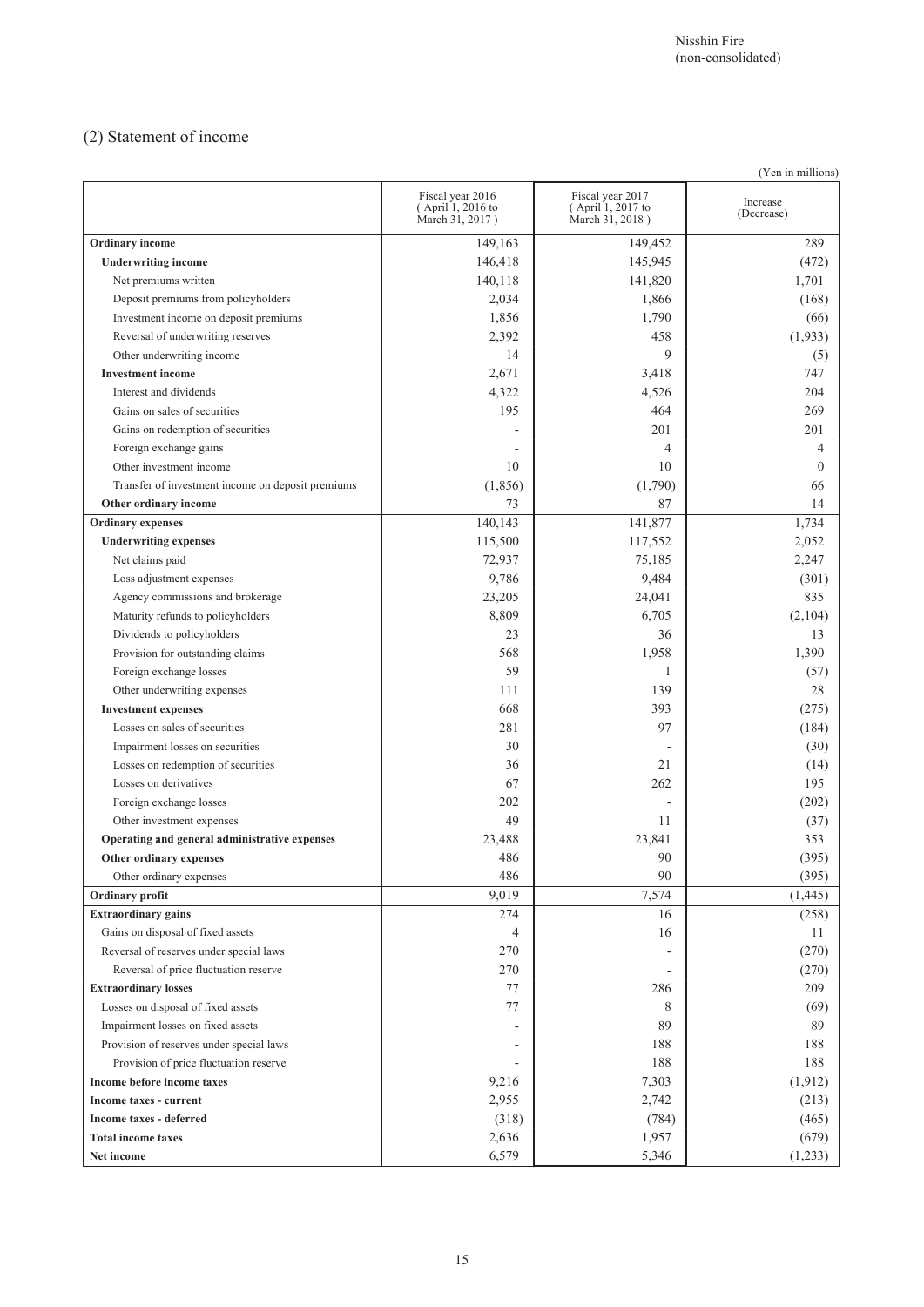(Yen in millions)

### (3) Underwriting

Direct premiums written excluding deposit premiums from policyholders

|                                     |                                                      |                   |                |                                                       |                          | , і ен ін піппопу |
|-------------------------------------|------------------------------------------------------|-------------------|----------------|-------------------------------------------------------|--------------------------|-------------------|
|                                     | Fiscal year 2016<br>April 1, 2016 to March 31, 2017) |                   |                | Fiscal year 2017<br>(April 1, 2017 to March 31, 2018) |                          |                   |
|                                     | Amount                                               | Composition ratio | Rate of change | Amount                                                | Composition ratio        | Rate of change    |
|                                     |                                                      | $\frac{0}{0}$     | $\frac{0}{0}$  |                                                       | $\frac{0}{0}$            | $\frac{0}{0}$     |
| Fire and allied lines               | 25,252                                               | 16.9              | (3.0)          | 27,398                                                | 18.2                     | 8.5               |
| Hull and cargo                      | -                                                    |                   | -              |                                                       | $\overline{\phantom{0}}$ |                   |
| Personal accident                   | 8,836                                                | 5.9               | (4.6)          | 7,428                                                 | 4.9                      | (15.9)            |
| Voluntary automobile                | 85,537                                               | 57.1              | (0.1)          | 85,329                                                | 56.6                     | (0.2)             |
| Compulsory automobile liability     | 20,295                                               | 13.6              | (4.6)          | 18,625                                                | 12.4                     | (8.2)             |
| Others                              | 9,836                                                | 6.6               | 4.9            | 11,998                                                | 8.0                      | 22.0              |
| Total                               | 149,758                                              | 100.0             | (1.2)          | 150,780                                               | 100.0                    | 0.7               |
| Deposit premiums from policyholders | 2,034                                                | ٠                 | (11.6)         | 1,866                                                 | ٠                        | (8.3)             |

#### Net premiums written

(Yen in millions) Fiscal year 2016 ( April 1, 2016 to March 31, 2017 ) Fiscal year 2017 ( April 1, 2017 to March 31, 2018 ) Amount Composition ratio Rate of change Amount Composition ratio Rate of change  $\frac{9}{6}$  %  $\frac{9}{6}$  %  $\frac{9}{6}$ Fire and allied lines 16,742 11.9 15.3 18,907 13.3 13.3 13.9 12.9 Hull and cargo  $4 \mid 0.0 \mid (74.1) \mid 2 \mid 0.0 \mid (48.5)$ Personal accident  $8,752$  6.2 (4.4)  $7,346$  5.2 (16.1) Voluntary automobile  $85,367$   $60.9$   $(0.1)$   $85,141$   $60.0$   $(0.3)$ Compulsory automobile liability 19,727 | 14.1 (3.8) 18,723 | 13.2 (5.1) Others 1. 11,698 8.2 22.8 Total 140,118 100.0 1.0 141,820 100.0 1.2

#### Net claims paid

Fiscal year 2016 ( April 1, 2016 to March 31, 2017 ) Fiscal year 2017 ( April 1, 2017 to March 31, 2018 ) Amount Rate of change Loss ratio Amount Rate of change Loss ratio  $\frac{9}{6}$  %  $\frac{9}{6}$  %  $\frac{9}{6}$ Fire and allied lines  $9,074$   $(16.6)$   $57.5$   $11,541$   $27.2$   $64.0$ Hull and cargo 10 (1.4) 10 (56.6) 227.4 10 (1.4) 433.5 Personal accident 3,767 (13.5) 46.9 3,794 0.7 56.2 Voluntary automobile 41,515 0.3 56.9 41,088 (1.0) 56.4 Compulsory automobile liability 14,842 (2.2) 82.2 14,236 (4.1) 82.5 Others (a.g. 2013) 3,727 (4.9) 43.8 4,515 21.1 42.5 Total 19 (3.7) 59.0 75,185 3.1 59.7

(Note) Loss ratio is calculated on W/P basis.

(Yen in millions)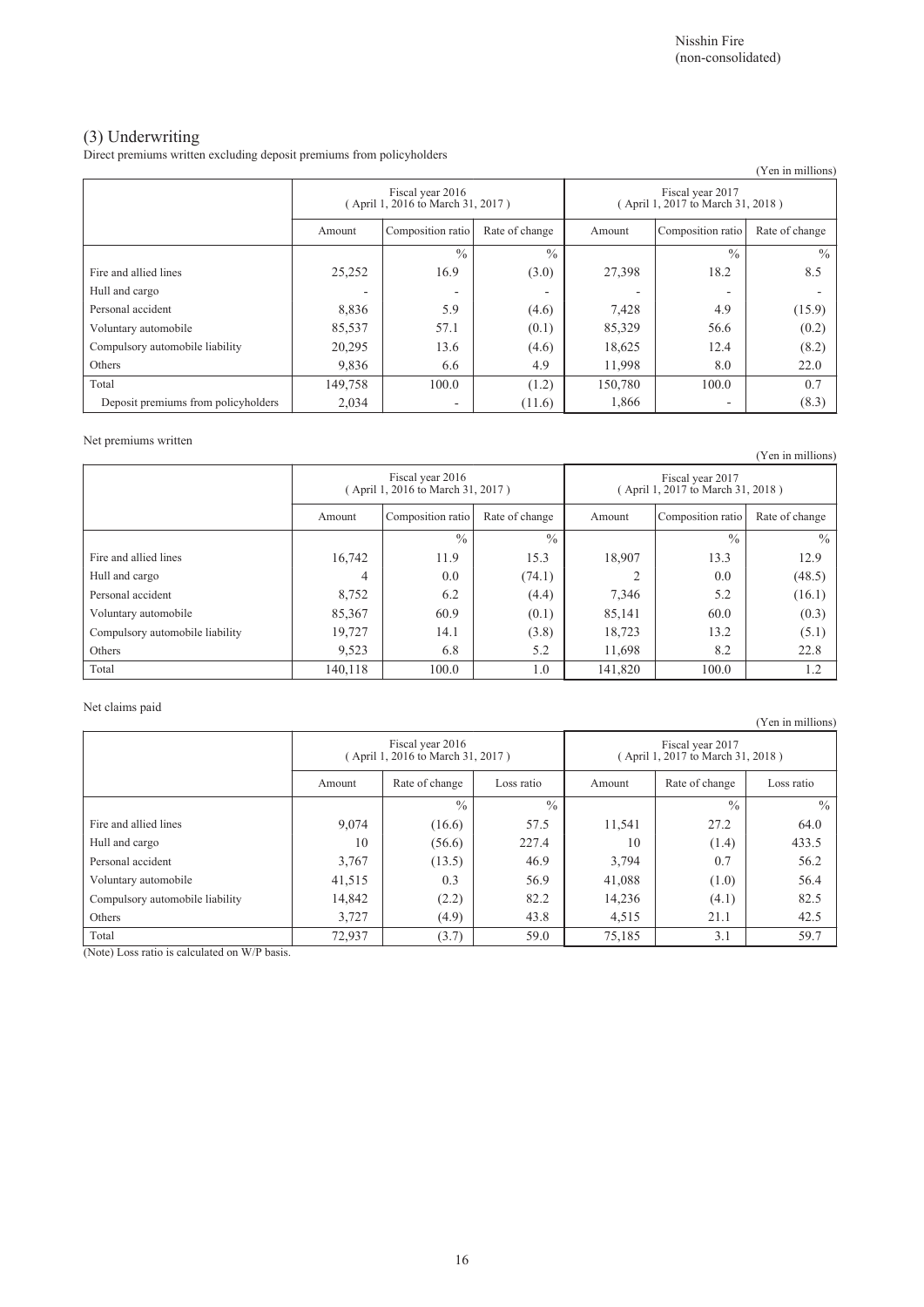# (4) Investment

Income yield

|                           |                            |                           |                                                       |                          |                                                       |                 | (Yen in millions) |
|---------------------------|----------------------------|---------------------------|-------------------------------------------------------|--------------------------|-------------------------------------------------------|-----------------|-------------------|
|                           |                            |                           | Fiscal year 2016<br>(April 1, 2016 to March 31, 2017) |                          | Fiscal year 2017<br>(April 1, 2017 to March 31, 2018) |                 |                   |
|                           |                            | Interest and<br>dividends | Average balance                                       | Annual yield             | Interest and<br>dividends                             | Average balance | Annual yield      |
|                           | Bank deposits              | 4                         | 31,159                                                | $0.02\%$                 | $\overline{2}$                                        | 44,691          | $0.01\%$          |
|                           | Securities                 | 4,074                     | 269,045                                               | 1.51                     | 4,253                                                 | 251,288         | 1.69              |
|                           | Domestic debt securities   | 2,569                     | 215,408                                               | 1.19                     | 2,396                                                 | 204,931         | 1.17              |
|                           | Domestic equity securities | 781                       | 27,524                                                | 2.84                     | 881                                                   | 26,925          | 3.27              |
|                           | Foreign securities         | 653                       | 24,233                                                | 2.69                     | 820                                                   | 17,886          | 4.59              |
|                           | Others                     | 70                        | 1,879                                                 | 3.77                     | 155                                                   | 1,544           | 10.08             |
| Loans                     |                            | 12                        | 293                                                   | 4.30                     | 11                                                    | 253             | 4.37              |
| 223<br>Land and buildings |                            | 28,083                    | 0.80                                                  | 256                      | 28,034                                                | 0.91            |                   |
| Total                     |                            | 4,315                     | 328,582                                               | 1.31<br>4,523<br>324,268 |                                                       | 1.39            |                   |

#### (Reference)

(Yen in millions)

|                  | Fiscal year 2016<br>(April 1, 2016 to March 31, 2017) |                 |              |                          | (April 1, 2017 to March 31, 2018) |              |
|------------------|-------------------------------------------------------|-----------------|--------------|--------------------------|-----------------------------------|--------------|
|                  | Net investment<br>mcome                               | Average balance | Annual yield | Net investment<br>income | Average balance                   | Annual yield |
| Realized vield   | 3.859                                                 | 328.582         | 1.17 % I     | 4.815                    | 324.268                           | 1.49 %       |
| Fair value vield | 3,850                                                 | 377,055         | 1.02         | 8.790                    | 372.731                           | 2.36         |

Gains (losses) on sales of securities, impairment losses on securities

|                            |                                                       |                                    |                                                      |                                    |                            | (Yen in millions)                  |
|----------------------------|-------------------------------------------------------|------------------------------------|------------------------------------------------------|------------------------------------|----------------------------|------------------------------------|
|                            | Fiscal year 2016<br>(April 1, 2016 to March 31, 2017) |                                    | Fiscal year 2017<br>April 1, 2017 to March 31, 2018) |                                    | Increase<br>(Decrease)     |                                    |
|                            | Gains (losses)<br>on sales                            | Impairment losses<br>on securities | Gains (losses)<br>on sales                           | Impairment losses<br>on securities | Gains (losses)<br>on sales | Impairment losses<br>on securities |
| Domestic debt securities   | 161                                                   | $\overline{\phantom{0}}$           | 92                                                   | $\overline{\phantom{a}}$           | (69)                       |                                    |
| Domestic equity securities | 31                                                    | 30                                 | 274                                                  |                                    | 243                        | (30)                               |
| Foreign securities         | (278)                                                 | ٠                                  |                                                      | $\overline{\phantom{a}}$           | 279                        |                                    |
| Others                     |                                                       | -                                  | -                                                    | $\overline{\phantom{a}}$           |                            |                                    |
| Total                      | (86)                                                  | 30                                 | 367                                                  |                                    | 453                        | (30)                               |

Available-for-sale securities

(Yen in millions)

|                            | As of March 31, 2017 |                                      |            | As of March 31, 2018 |                                      |            |
|----------------------------|----------------------|--------------------------------------|------------|----------------------|--------------------------------------|------------|
|                            | Cost                 | Fair value shown<br>on balance sheet | Difference | Cost                 | Fair value shown<br>on balance sheet | Difference |
| Domestic debt securities   | 211,548              | 231,535                              | 19,987     | 188,360              | 207,412                              | 19,052     |
| Domestic equity securities | 24.744               | 48,314                               | 23,569     | 23,623               | 52,200                               | 28,577     |
| Foreign securities         | 19,089               | 22,230                               | 3.140      | 16.272               | 18,336                               | 2,063      |
| Others                     | 2,560                | 4.318                                | 1.757      | 1.413                | 3.342                                | 1,928      |
| Total                      | 257,943              | 306,398                              | 48,455     | 229,670              | 281,292                              | 51,622     |

(Note) The table shows Available-for-sale securities with fair value, which includes part of Cash and bank deposits on the balance sheet.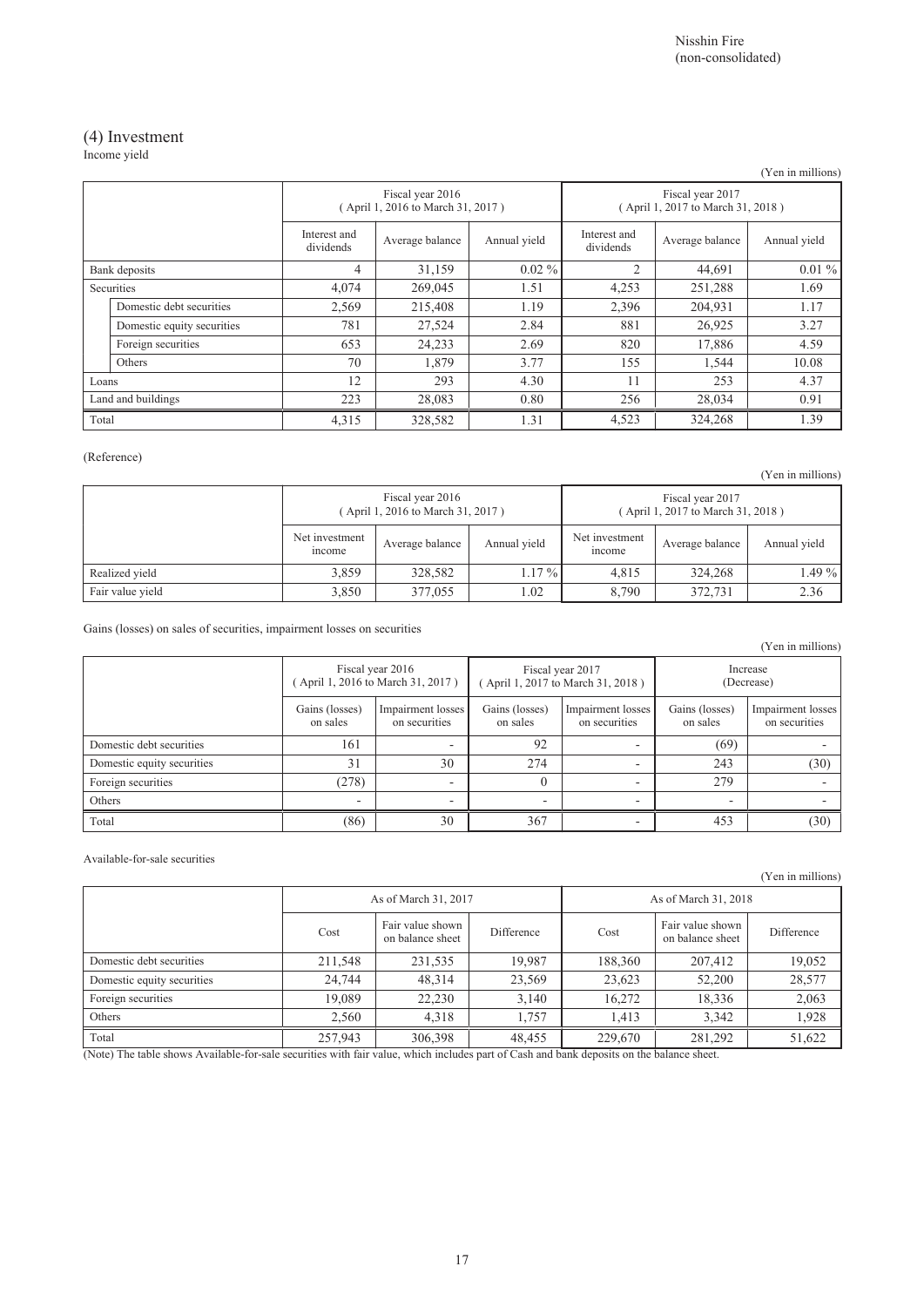## (5) Solvency margin ratio (non-consolidated)

|                                                                                                                                              |                      | (Yen in millions)    |
|----------------------------------------------------------------------------------------------------------------------------------------------|----------------------|----------------------|
|                                                                                                                                              | As of March 31, 2017 | As of March 31, 2018 |
| (A) Total amount of solvency margin                                                                                                          | 168,146              | 170,887              |
| Shareholders' equity less adjusting items                                                                                                    | 57,084               | 52,528               |
| Price fluctuation reserve                                                                                                                    | 1,104                | 1,292                |
| Contingency reserve                                                                                                                          |                      |                      |
| Catastrophe loss reserve                                                                                                                     | 60,938               | 65,396               |
| General allowance for doubtful accounts                                                                                                      | 5                    | $\overline{2}$       |
| Unrealized gains (losses) on available-for-sale securities and deferred gains (losses)<br>on hedge transactions before tax effect deductions | 43,617               | 47,195               |
| Unrealized gains (losses) on land                                                                                                            | 40                   | 900                  |
| Excess of policyholders' contract deposits                                                                                                   | $\overline{a}$       |                      |
| Subordinated debt, etc.                                                                                                                      |                      |                      |
| Amounts within "Excess of policyholders' contract deposits" and<br>"Subordinated debt, etc." not calculated into the margin                  |                      |                      |
| Deductions                                                                                                                                   |                      |                      |
| Others                                                                                                                                       | 5,356                | 3,571                |
| $(R_1+R_2)^2+(R_3+R_4)^2+R_5+R_6$<br>(B) Total amount of risks                                                                               | 25,370               | 25,867               |
| $(R_1)$<br>General insurance risk                                                                                                            | 12,180               | 12,484               |
| $(R_2)$<br>Third sector insurance risk                                                                                                       | L.                   | $\sim$               |
| $(R_3)$<br>Assumed interest rate risk                                                                                                        | 1,045                | 983                  |
| $(R_4)$<br>Asset management risk                                                                                                             | 13,476               | 13,941               |
| $(R_5)$<br>Business administration risk                                                                                                      | 649                  | 663                  |
| $(R_6)$<br>Catastrophe risk                                                                                                                  | 5,766                | 5,746                |
| (C) Solvency margin ratio<br>$[(A)/{(B)} \times 1/2] \times 100$                                                                             | 1,325.5%             | 1,321.2%             |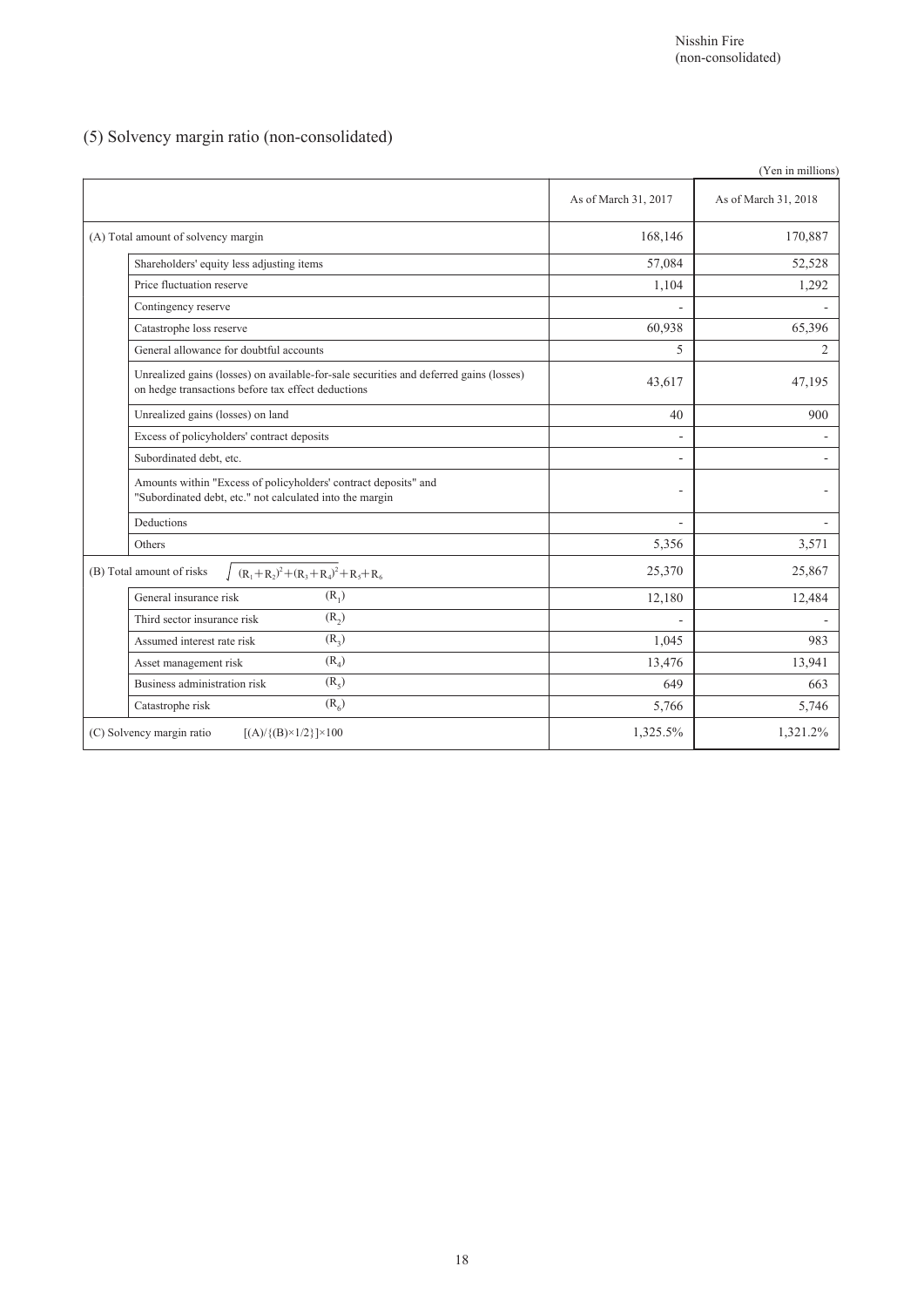# 3. E.design Insurance Co., Ltd. (non-consolidated)

(1) Balance sheet

|                                                                           |                      |                      |           |                      | (Yen in millions) |
|---------------------------------------------------------------------------|----------------------|----------------------|-----------|----------------------|-------------------|
|                                                                           | As of March 31, 2017 |                      |           | As of March 31, 2018 |                   |
|                                                                           | Amount               | Composition<br>ratio | Amount    | Composition<br>ratio | (Decrease)        |
| <b>Assets</b>                                                             |                      | $\frac{0}{0}$        |           | $\frac{0}{0}$        |                   |
| Cash and bank deposits                                                    | 32,622               | 73.30                | 37,406    | 81.26                | 4,783             |
| Bank deposits                                                             | 32,622               |                      | 37,406    |                      | 4,783             |
| Tangible fixed assets                                                     | 138                  | 0.31                 | 120       | 0.26                 | (18)              |
| <b>Buildings</b>                                                          | 74                   |                      | 69        |                      | (4)               |
| Other tangible fixed assets                                               | 64                   |                      | 50        |                      | (13)              |
| Intangible fixed assets                                                   | $\overline{0}$       | 0.00                 | $\theta$  | 0.00                 |                   |
| Other assets                                                              | 11,743               | 26.39                | 8,508     | 18.48                | (3,234)           |
| Uncollected premiums                                                      | 2,515                |                      | 2,644     |                      | 128               |
| Accounts receivable                                                       | 2                    |                      | 1         |                      | (1)               |
| Accrued income                                                            | 1                    |                      | 1         |                      | $\theta$          |
| Deposits                                                                  | 110                  |                      | 110       |                      | $\Omega$          |
| Suspense payments                                                         | 1,460                |                      | 1,924     |                      | 464               |
| Deferred assets under Article 113 of the Insurance<br><b>Business Act</b> | 7,653                |                      | 3,826     |                      | (3,826)           |
| <b>Total assets</b>                                                       | 44,505               | 100.00               | 46,035    | 100.00               | 1,530             |
| <b>Liabilities</b>                                                        |                      |                      |           |                      |                   |
| Insurance liabilities                                                     | 27,097               | 60.89                | 32,148    | 69.84                | 5,051             |
| Outstanding claims                                                        | 11,604               |                      | 15,380    |                      | 3,775             |
| Underwriting reserves                                                     | 15,492               |                      | 16,768    |                      | 1,275             |
| Other liabilities                                                         | 4,214                | 9.47                 | 4,648     | 10.10                | 434               |
| Income taxes payable                                                      | 35                   |                      | 36        |                      | $\mathbf{0}$      |
| Deposits received                                                         | $\overline{c}$       |                      | 3         |                      | $\Omega$          |
| Accounts payable                                                          | 1,120                |                      | 1,175     |                      | 54                |
| Suspense receipts                                                         | 2,971                |                      | 3,359     |                      | 388               |
| Lease obligations                                                         | 34                   |                      | 24        |                      | (9)               |
| Asset retirement obligations                                              | 49                   |                      | 49        |                      | $\theta$          |
| Provision for retirement benefits                                         | 132                  | 0.30                 | 177       | 0.39                 | 45                |
| Provision for employees' bonus                                            | 152                  | 0.34                 | 171       | 0.37                 | 18                |
| Deferred tax liabilities                                                  | 1                    | 0.00                 | 1         | 0.00                 | (0)               |
| <b>Total liabilities</b>                                                  | 31,597               | 71.00                | 37,147    | 80.69                | 5,549             |
| <b>Net assets</b>                                                         |                      |                      |           |                      |                   |
| Share capital                                                             | 25,903               | 58.20                | 26,653    | 57.90                | 749               |
| Capital surplus                                                           | 25,903               | 58.20                | 26,653    | 57.90                | 749               |
| Additional paid-in capital                                                | 25,903               |                      | 26,653    |                      | 749               |
| Retained earnings                                                         | (38, 899)            | (87.40)              | (44, 419) | (96.49)              | (5,519)           |
| Other retained earnings                                                   | (38, 899)            |                      | (44, 419) |                      | (5,519)           |
| Retained earnings carried forward                                         | (38, 899)            |                      | (44, 419) |                      | (5,519)           |
| Total shareholders' equity                                                | 12,907               | 29.00                | 8,888     | 19.31                | (4,019)           |
| <b>Total net assets</b>                                                   | 12,907               | 29.00                | 8,888     | 19.31                | (4,019)           |
| <b>Total liabilities and net assets</b>                                   | 44,505               | 100.00               | 46,035    | 100.00               | 1,530             |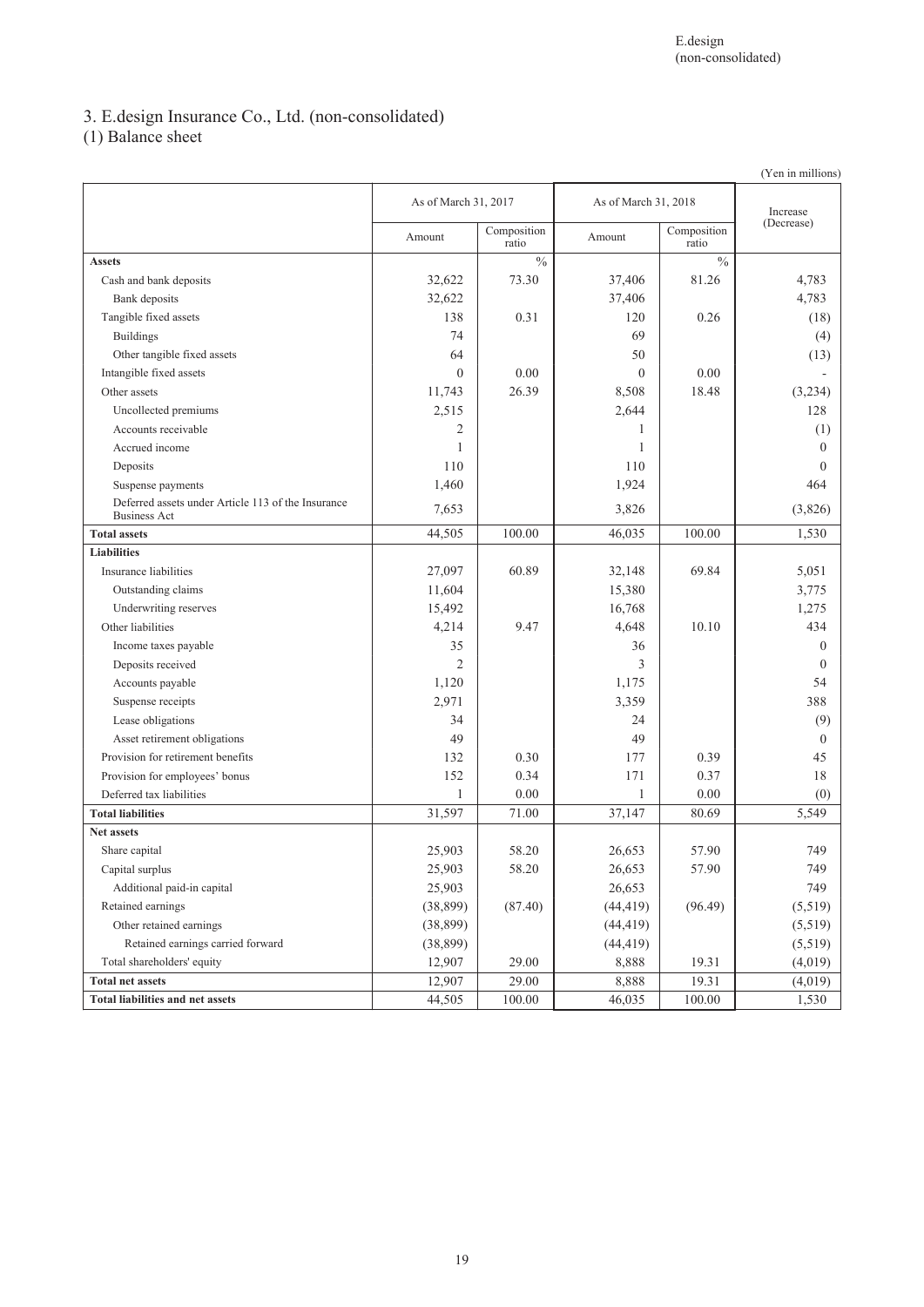## (2) Statement of income

|                                                                                    |                                                          |                                                          | (Yen in millions)      |
|------------------------------------------------------------------------------------|----------------------------------------------------------|----------------------------------------------------------|------------------------|
|                                                                                    | Fiscal year 2016<br>(April 1, 2016 to<br>March 31, 2017) | Fiscal year 2017<br>(April 1, 2017 to<br>March 31, 2018) | Increase<br>(Decrease) |
| <b>Ordinary</b> income                                                             | 25,741                                                   | 28,289                                                   | 2,547                  |
| <b>Underwriting income</b>                                                         | 25,735                                                   | 28,294                                                   | 2,559                  |
| Net premiums written                                                               | 25,723                                                   | 28,280                                                   | 2,557                  |
| Investment income on deposit premiums                                              | 11                                                       | 13                                                       | 2                      |
| <b>Investment income</b>                                                           | (6)                                                      | (11)                                                     | (5)                    |
| Interest and dividends                                                             | 5                                                        | 2                                                        | (2)                    |
| Transfer of investment income on deposit premiums                                  | (11)                                                     | (13)                                                     | (2)                    |
| Other ordinary income                                                              | 12                                                       | 5                                                        | (6)                    |
| <b>Ordinary</b> expenses                                                           | 33,296                                                   | 33,796                                                   | 499                    |
| <b>Underwriting expenses</b>                                                       | 22,065                                                   | 22,616                                                   | 551                    |
| Net claims paid                                                                    | 13,897                                                   | 15,590                                                   | 1,693                  |
| Loss adjustment expenses                                                           | 1,679                                                    | 1,934                                                    | 254                    |
| Agency commissions and brokerage                                                   | 20                                                       | 39                                                       | 18                     |
| Provision for outstanding claims                                                   | 3,944                                                    | 3,775                                                    | (168)                  |
| Provision for underwriting reserves                                                | 2,522                                                    | 1,275                                                    | (1,247)                |
| Operating and general administrative expenses                                      | 7,401                                                    | 7,351                                                    | (50)                   |
| Other ordinary expenses                                                            | 3,830                                                    | 3,828                                                    | (1)                    |
| Interest expenses                                                                  | $\Omega$                                                 | $\Omega$                                                 | (0)                    |
| Amortization of deferred assets under Article 113 of<br>the Insurance Business Act | 3,826                                                    | 3,826                                                    |                        |
| Other ordinary expenses                                                            | $\overline{2}$                                           | $\Omega$                                                 | (1)                    |
| Ordinary profit (loss)                                                             | (7, 555)                                                 | (5,506)                                                  | 2,048                  |
| <b>Extraordinary losses</b>                                                        | $\overline{0}$                                           | $\theta$                                                 | $\Omega$               |
| Losses on disposal of fixed assets                                                 | $\mathbf{0}$                                             | $\theta$                                                 | $\Omega$               |
| Income (loss) before income taxes                                                  | (7, 555)                                                 | (5,507)                                                  | 2,048                  |
| Income taxes - current                                                             | 12                                                       | 12                                                       |                        |
| <b>Income taxes - deferred</b>                                                     | $\theta$                                                 | (0)                                                      | (1)                    |
| <b>Total income taxes</b>                                                          | 12                                                       | 11                                                       | (1)                    |
| Net income (loss)                                                                  | (7, 568)                                                 | (5,519)                                                  | 2,049                  |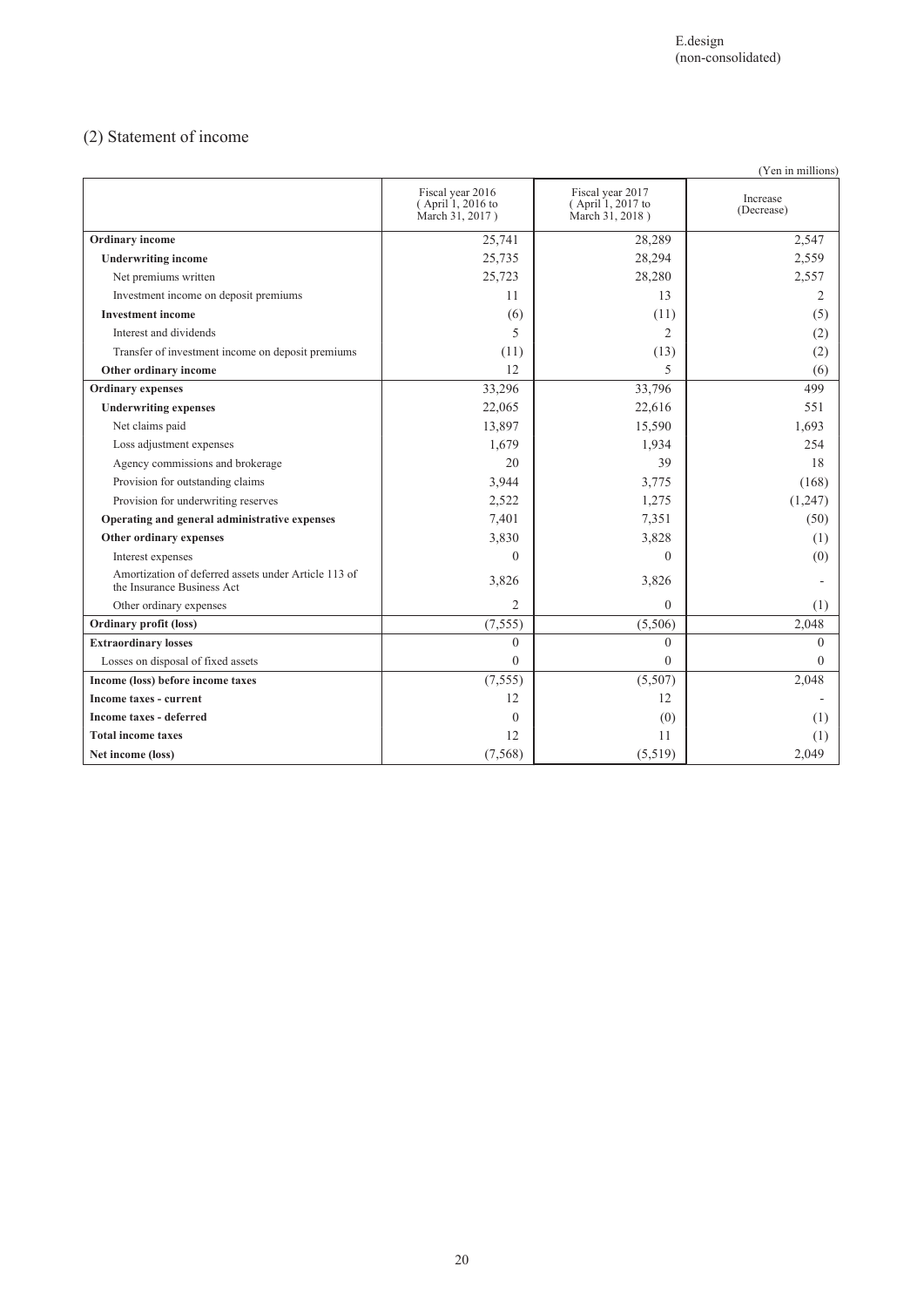# 4. Tokio Marine & Nichido Life Insurance Co., Ltd. (non-consolidated)

(1) Balance sheet

|                                                     |                      |                      |                      |                      | (Yen in millions) |
|-----------------------------------------------------|----------------------|----------------------|----------------------|----------------------|-------------------|
|                                                     | As of March 31, 2017 |                      | As of March 31, 2018 |                      | Increase          |
|                                                     | Amount               | Composition<br>ratio | Amount               | Composition<br>ratio | (Decrease)        |
| <b>Assets</b>                                       |                      | $\frac{0}{0}$        |                      | $\frac{0}{0}$        |                   |
| Cash and bank deposits                              | 152,726              | 2.08                 | 89,089               | 1.23                 | (63, 637)         |
| Bank deposits                                       | 152,726              |                      | 89,089               |                      | (63, 637)         |
| Receivables under securities borrowing transactions | 21,809               | 0.30                 | 30,880               | 0.43                 | 9,071             |
| Monetary receivables bought                         | 160,996              | 2.20                 | 146,997              | 2.04                 | (13,999)          |
| <b>Securities</b>                                   | 6,765,267            | 92.24                | 6,712,287            | 93.05                | (52, 979)         |
| Domestic government bonds                           | 5,747,646            |                      | 5,924,046            |                      | 176,399           |
| Domestic municipal bonds                            | 11,593               |                      | 17,269               |                      | 5,675             |
| Domestic corporate bonds                            | 97,734               |                      | 193,565              |                      | 95,830            |
| Domestic equity securities                          | 258                  |                      | 235                  |                      | (22)              |
| Foreign securities                                  | 479,769              |                      | 399,140              |                      | (80,629)          |
| Others                                              | 428,265              |                      | 178,031              |                      | (250, 233)        |
| Loans                                               | 84,666               | 1.15                 | 90,512               | 1.25                 | 5,846             |
| Policy loans                                        | 84,666               |                      | 90,512               |                      | 5,846             |
| Tangible fixed assets                               | 1,352                | 0.02                 | 1,183                | 0.02                 | (169)             |
| <b>Buildings</b>                                    | 572                  |                      | 518                  |                      | (54)              |
| Other tangible fixed assets                         | 779                  |                      | 664                  |                      | (115)             |
| Intangible fixed assets                             | 27                   | 0.00                 | 27                   | 0.00                 |                   |
| Agency accounts receivable                          | 268                  | 0.00                 | 344                  | 0.00                 | 76                |
| Reinsurance accounts receivable                     | 3,356                | 0.05                 | 1,861                | 0.03                 | (1,495)           |
| Other assets                                        | 144,943              | 1.98                 | 141,623              | 1.96                 | (3,320)           |
| Accounts receivable                                 | 76,898               |                      | 73,498               |                      | (3,399)           |
| Prepaid expenses                                    | 10,769               |                      | 10,177               |                      | (591)             |
| Accrued income                                      | 17,868               |                      | 16,686               |                      | (1,181)           |
| Deposits                                            | 740                  |                      | 723                  |                      | (16)              |
| Derivative assets                                   | 35,202               |                      | 37,042               |                      | 1,839             |
| Suspense payments                                   | 3,464                |                      | 3,493                |                      | 29                |
| Allowance for doubtful accounts                     | (780)                | (0.01)               | (832)                | (0.01)               | (51)              |
| <b>Total assets</b>                                 | 7,334,636            | 100.00               | 7,213,975            | 100.00               | (120, 661)        |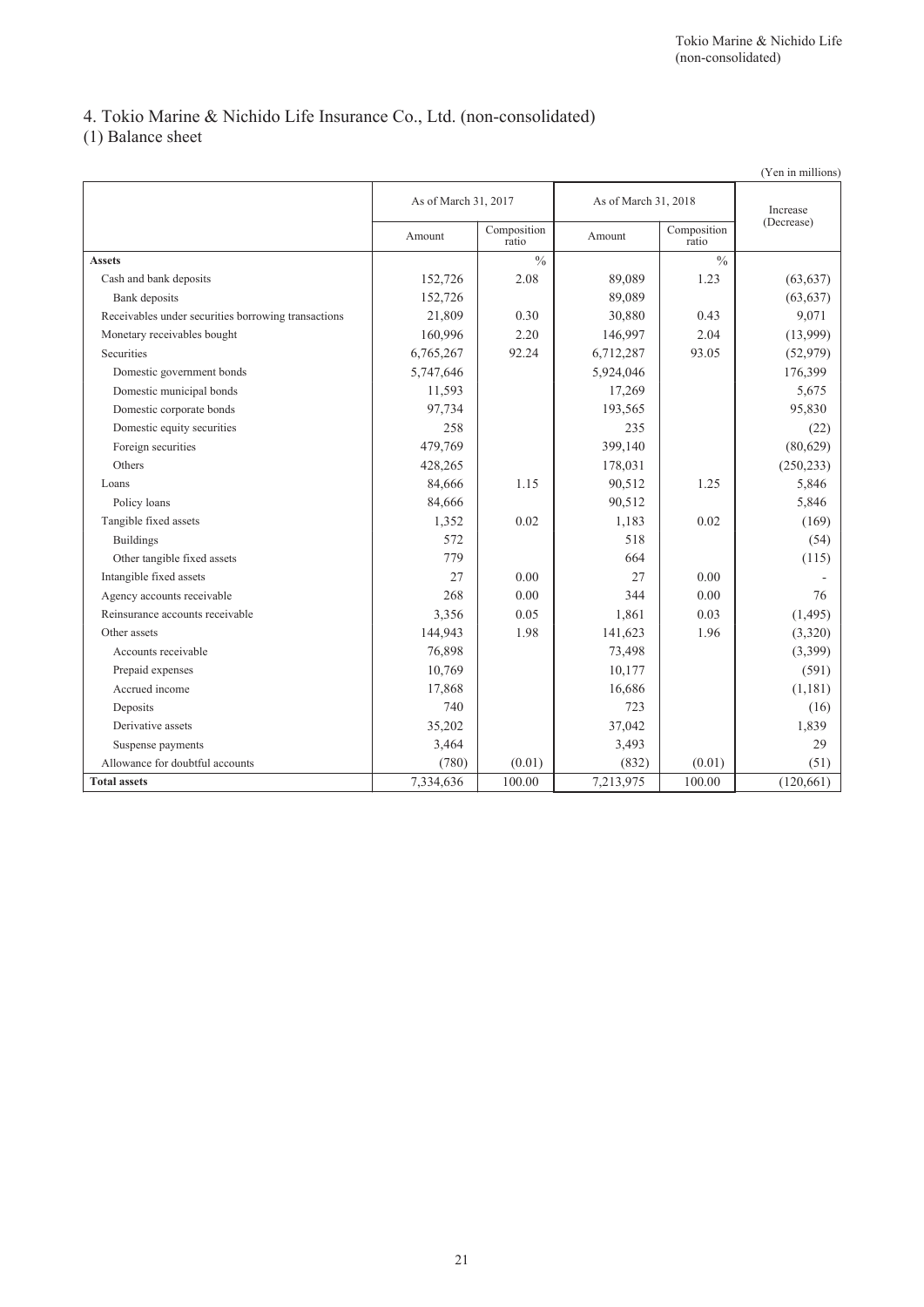|                                                            |                      |                      |                      |                      | (Yen in millions) |
|------------------------------------------------------------|----------------------|----------------------|----------------------|----------------------|-------------------|
|                                                            | As of March 31, 2017 |                      | As of March 31, 2018 | Increase             |                   |
|                                                            | Amount               | Composition<br>ratio | Amount               | Composition<br>ratio | (Decrease)        |
| <b>Liabilities</b>                                         |                      | $\%$                 |                      | $\frac{0}{0}$        |                   |
| Insurance liabilities                                      | 5,905,770            | 80.52                | 6,224,983            | 86.29                | 319,213           |
| Outstanding claims                                         | 48,736               |                      | 59,041               |                      | 10,305            |
| Underwriting reserves                                      | 5,753,886            |                      | 6,066,723            |                      | 312,836           |
| Reserve for dividends to policyholders                     | 103,147              |                      | 99,218               |                      | (3,929)           |
| Agency accounts payable                                    | 8,728                | 0.12                 | 7,407                | 0.10                 | (1,320)           |
| Reinsurance accounts payable                               | 3,046                | 0.04                 | 2,440                | 0.03                 | (605)             |
| Other liabilities                                          | 1,103,516            | 15.05                | 624,857              | 8.66                 | (478, 658)        |
| Payables under securities lending transactions             | 951,334              |                      | 473,452              |                      | (477, 881)        |
| <b>Borrowings</b>                                          | 100,000              |                      | 100,000              |                      |                   |
| Income taxes payable                                       | 838                  |                      | 947                  |                      | 109               |
| Accounts payable                                           | 2,813                |                      | 586                  |                      | (2,226)           |
| Accrued expenses                                           | 12,821               |                      | 12,025               |                      | (796)             |
| Unearned revenue                                           |                      |                      | $\mathbf{0}$         |                      | $\mathbf{0}$      |
| Deposits received                                          | 169                  |                      | 236                  |                      | 67                |
| Guarantee deposits received                                |                      |                      | 2                    |                      | 2                 |
| Derivative liabilities                                     | 19,890               |                      | 24,923               |                      | 5,032             |
| Cash collateral received for financial instruments         | 12,759               |                      | 10,810               |                      | (1,949)           |
| Lease obligations                                          | 212                  |                      | 135                  |                      | (77)              |
| Suspense receipts                                          | 2,676                |                      | 1,737                |                      | (939)             |
| Provision for retirement benefits                          | 5,560                | 0.08                 | 6,292                | 0.09                 | 732               |
| Reserves under special laws                                | 6,451                | 0.09                 | 7,781                | 0.11                 | 1,330             |
| Price fluctuation reserve                                  | 6,451                |                      | 7,781                |                      | 1,330             |
| Deferred tax liabilities                                   | 4,158                | 0.06                 | 14,230               | 0.20                 | 10,072            |
| <b>Total liabilities</b>                                   | 7,037,231            | 95.95                | 6,887,994            | 95.48                | (149, 236)        |
| Net assets                                                 |                      |                      |                      |                      |                   |
| Share capital                                              | 55,000               | 0.75                 | 55,000               | 0.76                 |                   |
| Capital surplus                                            | 55,095               | 0.75                 | 55,095               | 0.76                 |                   |
| Additional paid-in capital                                 | 41,860               |                      | 41,860               |                      |                   |
| Other capital surplus                                      | 13,235               |                      | 13,235               |                      |                   |
| Retained earnings                                          | 32,390               | 0.44                 | 34,473               | 0.48                 | 2,082             |
| Surplus reserve                                            | 10,300               |                      | 13,000               |                      | 2,700             |
| Other retained earnings                                    | 22,090               |                      | 21,473               |                      | (617)             |
| Retained earnings carried forward                          | 22,090               |                      | 21,473               |                      | (617)             |
| Total shareholders' equity                                 | 142,486              | 1.94                 | 144,568              | 2.00                 | 2,082             |
| Unrealized gains (losses) on available-for-sale securities | 148,180              | 2.02                 | 172,494              | 2.39                 | 24,313            |
| Deferred gains (losses) on hedge transactions              | 6,738                | 0.09                 | 8,917                | 0.12                 | 2,179             |
| Total valuation and translation adjustments                | 154,918              | 2.11                 | 181,411              | 2.51                 | 26,492            |
| <b>Total net assets</b>                                    | 297,405              | 4.05                 | 325,980              | 4.52                 | 28,575            |
| <b>Total liabilities and net assets</b>                    | 7,334,636            | 100.00               | 7,213,975            | 100.00               | (120,661)         |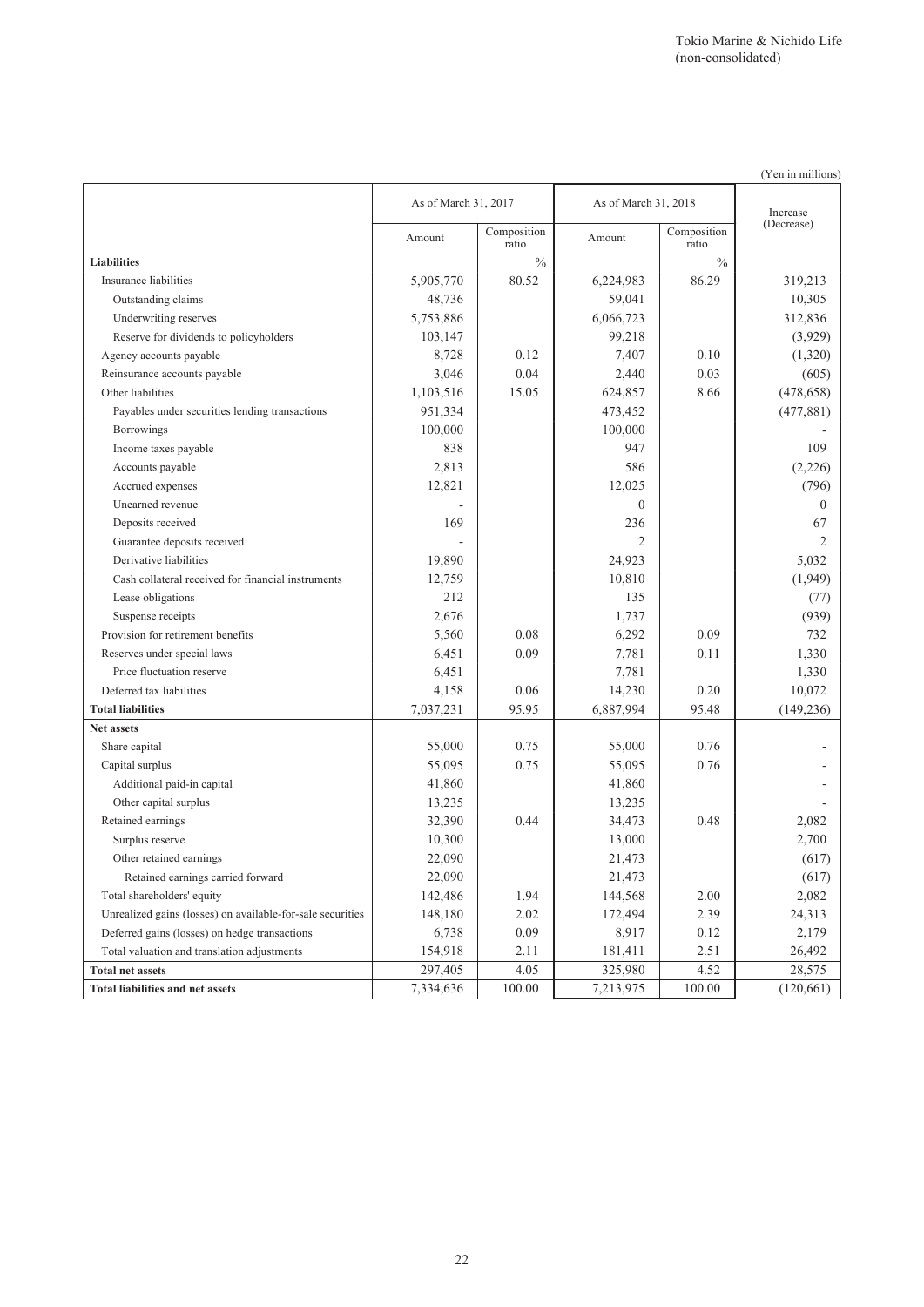### (2) Statement of income

| (Yen in millions)                                                     |                                                          |                                                          |                        |  |
|-----------------------------------------------------------------------|----------------------------------------------------------|----------------------------------------------------------|------------------------|--|
|                                                                       | Fiscal year 2016<br>(April 1, 2016 to<br>March 31, 2017) | Fiscal year 2017<br>(April 1, 2017 to<br>March 31, 2018) | Increase<br>(Decrease) |  |
| Ordinary income                                                       | 1,005,607                                                | 1,085,446                                                | 79,838                 |  |
| Insurance premiums and other                                          | 866,753                                                  | 908,192                                                  | 41,438                 |  |
| Insurance premiums                                                    | 848,448                                                  | 896,500                                                  | 48,052                 |  |
| Reinsurance income                                                    | 18,305                                                   | 11,691                                                   | (6,614)                |  |
| <b>Investment income</b>                                              | 132,398                                                  | 171,297                                                  | 38,899                 |  |
| Interest and dividends                                                | 94,586                                                   | 97,260                                                   | 2,673                  |  |
| Interest on bank deposits                                             | 13                                                       | 2                                                        | (10)                   |  |
| Interest and dividends on securities                                  | 90,087                                                   | 93,381                                                   | 3,293                  |  |
| Interest on loans                                                     | 2,374                                                    | 2,546                                                    | 172                    |  |
| Other interest and dividends                                          | 2,110                                                    | 1,329                                                    | (781)                  |  |
| Gains on sales of securities                                          | 3,924                                                    | 7,765                                                    | 3,840                  |  |
| Gains on derivatives                                                  | 2,152                                                    |                                                          | (2,152)                |  |
| Foreign exchange gains                                                | 4,486                                                    | 35,709                                                   | 31,223                 |  |
| Other investment income                                               | 47                                                       | 54                                                       | 6                      |  |
| Investment gains on separate accounts                                 | 27,200                                                   | 30,508                                                   | 3,307                  |  |
| Other ordinary income                                                 | 6,455                                                    | 5,956                                                    | (498)                  |  |
| Income from annuity riders                                            | 568                                                      | 243                                                      | (325)                  |  |
| Deferred insurance amount                                             | 5,678                                                    | 5,539                                                    | (138)                  |  |
| Other ordinary income                                                 | 207                                                      | 172                                                      | (34)                   |  |
| <b>Ordinary</b> expenses                                              | 988,130                                                  | 1,062,385                                                | 74,254                 |  |
| Insurance claims and other                                            | 679,099                                                  | 556,463                                                  | (122, 636)             |  |
| Insurance claims                                                      | 51,845                                                   | 48,359                                                   | (3,486)                |  |
| Annuity payments                                                      | 63,362                                                   | 62,766                                                   | (596)                  |  |
| <b>Benefits</b>                                                       | 288,476                                                  | 185,644                                                  | (102, 831)             |  |
| Surrender benefits                                                    | 237,681                                                  | 224,115                                                  | (13, 566)              |  |
| Other refunds                                                         | 14,347                                                   | 21,248                                                   | 6,900                  |  |
| Reinsurance premiums                                                  | 23,386                                                   | 14,329                                                   | (9,057)                |  |
| Provision for underwriting reserves and other                         | 159,005                                                  | 323,143                                                  | 164,138                |  |
| Provision for outstanding claims                                      | 9,935                                                    | 10,305                                                   | 369                    |  |
| Provision for underwriting reserves                                   | 149,068                                                  | 312,836                                                  | 163,768                |  |
| Interest on reserve for dividends to policyholders                    | $\theta$                                                 | -1                                                       | $\Omega$               |  |
| <b>Investment expenses</b>                                            | 12,466                                                   | 47,610                                                   | 35,144                 |  |
| Interest expenses                                                     | 910                                                      | 1,370                                                    | 459                    |  |
| Losses on sales of securities                                         | 11,489                                                   | 10,897                                                   | (591)                  |  |
| Impairment losses on securities                                       |                                                          | 22                                                       | 22                     |  |
| Losses on derivatives                                                 |                                                          | 35,259                                                   | 35,259                 |  |
| Increase in allowance for doubtful accounts                           | 63                                                       | 56                                                       | (7)                    |  |
| Other investment expenses                                             | $\overline{2}$                                           | 3                                                        | $\theta$               |  |
| <b>Operating expenses</b>                                             | 127,628                                                  | 124,789                                                  | (2,839)                |  |
| Other ordinary expenses                                               | 9,929                                                    | 10,377                                                   | 448                    |  |
| Deferred annuity payments                                             | 5,126                                                    | 4,986                                                    | (140)                  |  |
| Taxes                                                                 | 2,939                                                    | 3,089                                                    | 150                    |  |
| Depreciation                                                          | 291                                                      | 332                                                      | 41                     |  |
| Provision for retirement benefits                                     | 683                                                      | 732                                                      | 48                     |  |
| Other ordinary expenses                                               | 888                                                      | 1,236                                                    | 348                    |  |
| Ordinary profit                                                       | 17,477                                                   | 23,061                                                   | 5,584                  |  |
| <b>Extraordinary losses</b>                                           | 786                                                      | 1,334                                                    | 547                    |  |
| Losses on disposal of fixed assets                                    | 45                                                       | 3                                                        | (41)                   |  |
| Provision for reserves under special laws                             | 741                                                      | 1,330                                                    | 589                    |  |
| Provision for price fluctuation reserve                               | 741                                                      | 1,330                                                    | 589                    |  |
| Provision for (Reversal of) reserve for dividends<br>to policyholders | 4,226                                                    | (476)                                                    | (4,702)                |  |
| Income before income taxes                                            | 12,464                                                   | 22,202                                                   | 9,738                  |  |
| Income taxes - current                                                | 5,891                                                    | 6,850                                                    | 959                    |  |
| Income taxes - deferred                                               | (2,223)                                                  | (230)                                                    | 1,993                  |  |
| <b>Total income taxes</b>                                             | 3,667                                                    | 6,620                                                    | 2,952                  |  |
| Net income                                                            | 8,796                                                    | 15,582                                                   | 6,785                  |  |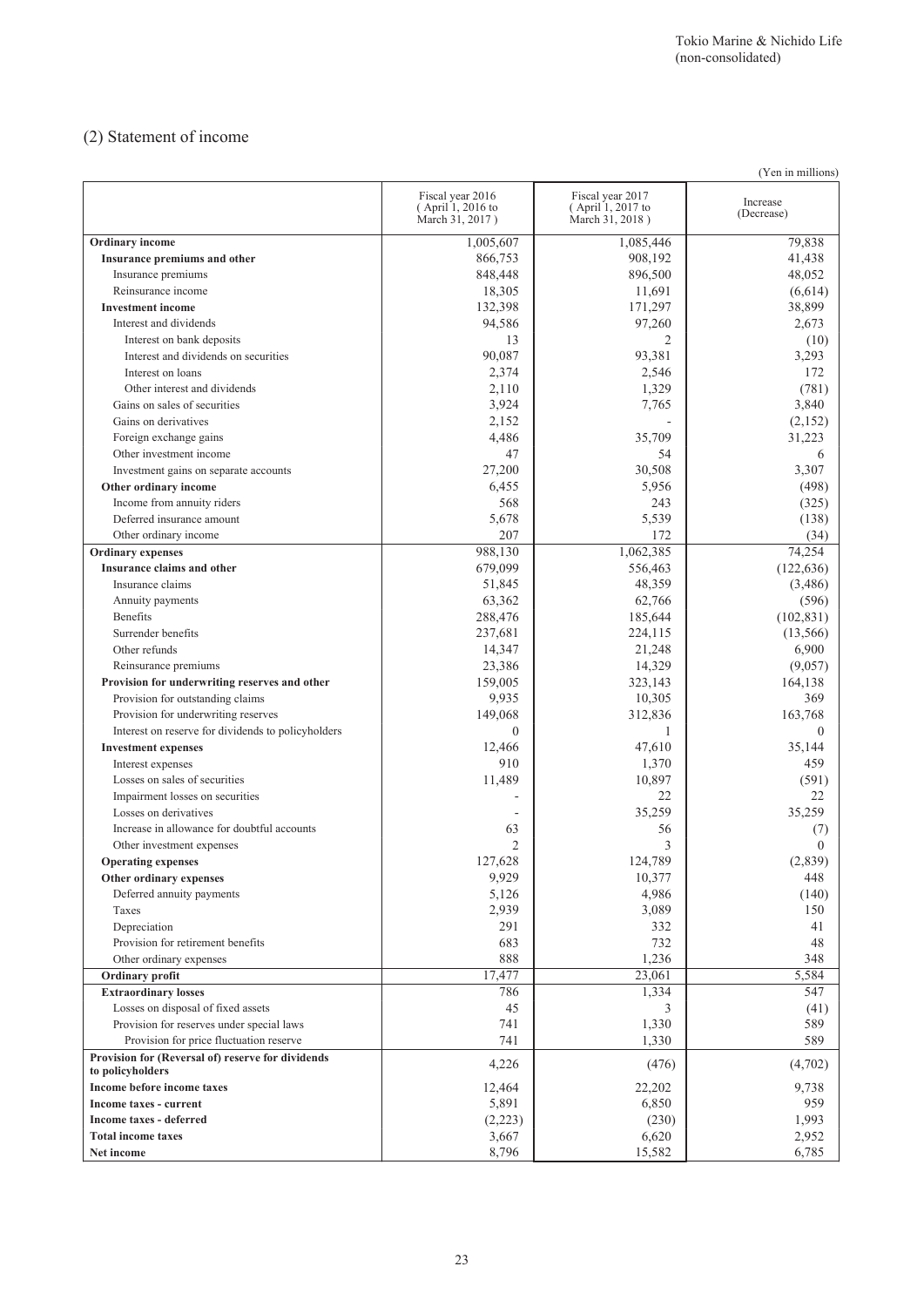### Breakdown of Ordinary profit (Core operating profit)

|                                                            |               |                                                          |                                                          | (Yen in millions)      |
|------------------------------------------------------------|---------------|----------------------------------------------------------|----------------------------------------------------------|------------------------|
|                                                            |               | Fiscal year 2016<br>(April 1, 2016 to<br>March 31, 2017) | Fiscal year 2017<br>(April 1, 2017 to<br>March 31, 2018) | Increase<br>(Decrease) |
| Core operating profit                                      | А             | 22,310                                                   | 30,509                                                   | 8,199                  |
| Capital gains                                              |               | 8,959                                                    | 44,526                                                   | 35,567                 |
| Gains on sales of securities                               |               | 3,924                                                    | 7,765                                                    | 3,840                  |
| Gains on derivatives                                       |               | 171                                                      |                                                          | (171)                  |
| Foreign exchange gains                                     |               | 4,486                                                    | 35,709                                                   | 31,223                 |
| Other capital gains                                        |               | 376                                                      | 1,051                                                    | 674                    |
| Capital losses                                             |               | 11,489                                                   | 48,150                                                   | 36,660                 |
| Losses on sales of securities                              |               | 11,489                                                   | 10,897                                                   | (591)                  |
| Impairment losses on securities                            |               | $\qquad \qquad \blacksquare$                             | 22                                                       | 22                     |
| Losses on derivatives                                      |               | $\overline{\phantom{0}}$                                 | 37,229                                                   | 37,229                 |
| Net capital gains (losses)                                 | B             | (2,530)                                                  | (3,623)                                                  | (1,093)                |
| Core operating profit including net capital gains (losses) | $A + B$       | 19,779                                                   | 26,885                                                   | 7,105                  |
| Non-recurring losses                                       |               | 2,302                                                    | 3,824                                                    | 1,521                  |
| Provision of contingency reserves                          |               | 2,256                                                    | 3,743                                                    | 1,486                  |
| Increase in specific allowance for doubtful accounts       |               | 45                                                       | 81                                                       | 35                     |
| Net non-recurring income (losses)                          | $\mathcal{C}$ | (2,302)                                                  | (3,824)                                                  | (1,521)                |
| Ordinary profit                                            | $A+B+C$       | 17,477                                                   | 23,061                                                   | 5,584                  |

(Note) 1. Net amount of interest received (paid) on interest rate swaps of 1,981 million yen and 1,969 million yen presented as Gains (Losses) on derivatives on the statement of income are included in Core operating profit for the fiscal year 2016 and 2017, respectively.

2. Other capital gains (losses) is a decrease (increase) in underwriting reserves for foreign-currency denominated insurance contracts due to exchange rate fluctuations, and it is included in Provision for underwriting reserves and Reversal of underwriting reserves on the statement of income.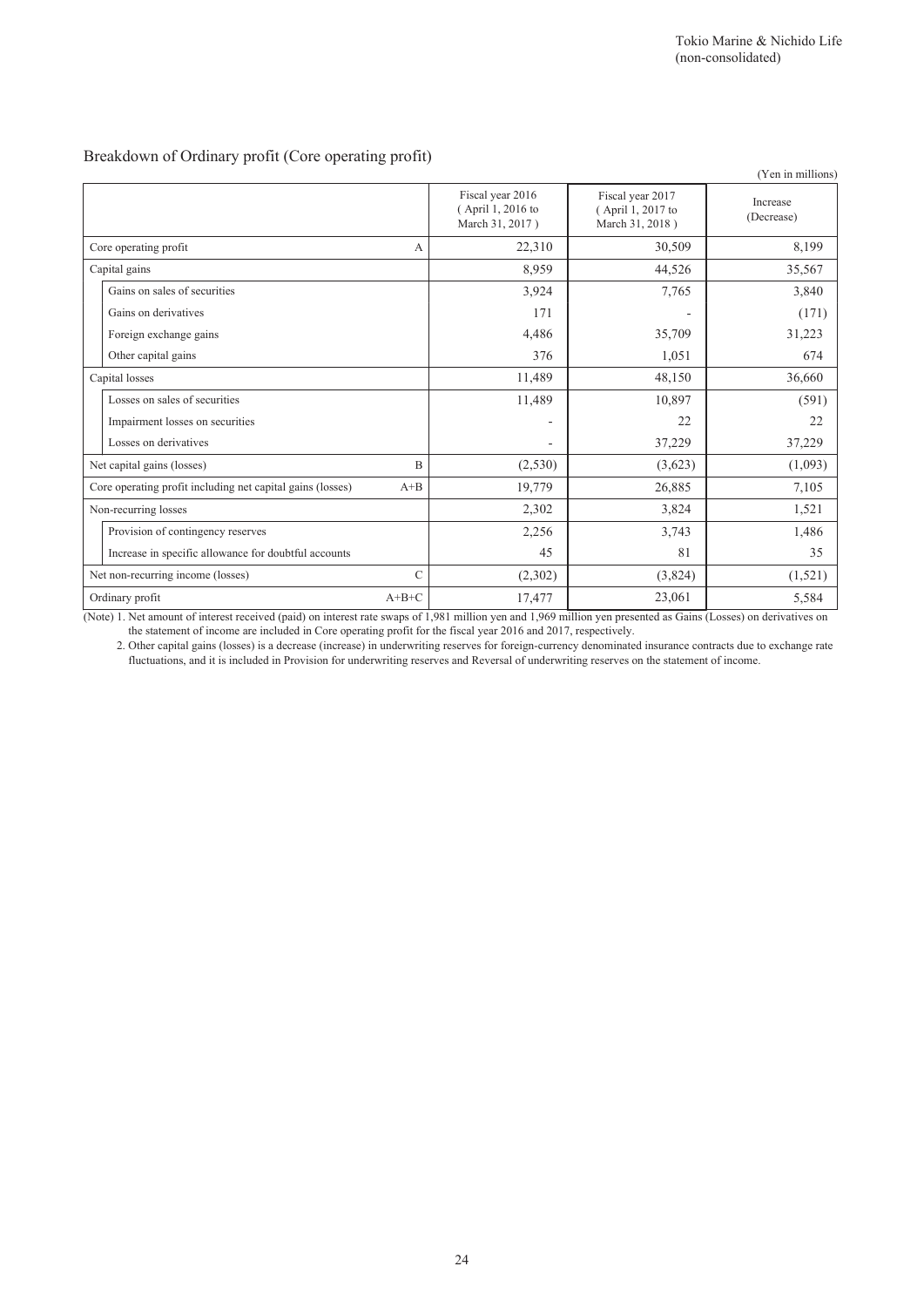### (3) Underwriting (life)

| Amount of policies                                              |                          |                          |         |                          |                          |                          |                      |                          |  |  |
|-----------------------------------------------------------------|--------------------------|--------------------------|---------|--------------------------|--------------------------|--------------------------|----------------------|--------------------------|--|--|
| (Number in thousands, yen in 100 millions)<br>Policies in force |                          |                          |         |                          |                          |                          |                      |                          |  |  |
|                                                                 |                          | As of March 31, 2017     |         |                          |                          |                          | As of March 31, 2018 |                          |  |  |
|                                                                 | Number of policies       |                          |         | Amount                   |                          | Number of policies       |                      | Amount                   |  |  |
|                                                                 |                          | $%$ to<br>March 31, 2016 |         | $%$ to<br>March 31, 2016 |                          | $%$ to<br>March 31, 2017 |                      | $%$ to<br>March 31, 2017 |  |  |
| Individual insurance                                            | 4.917                    | 106.9                    | 266,187 | 108.2                    | 5,138                    | 104.5                    | 285.025              | 107.1                    |  |  |
| Individual annuities                                            | 638                      | 90.5                     | 28,138  | 87.9                     | 568                      | 89.0                     | 24,848               | 88.3                     |  |  |
| Group insurance                                                 | ۰                        |                          | 25.482  | 97.8                     | -                        |                          | 23,830               | 93.5                     |  |  |
| Group annuities                                                 | $\overline{\phantom{0}}$ |                          | 33      | 98.0                     | $\overline{\phantom{0}}$ |                          | 32                   | 96.4                     |  |  |

New policies (Number in thousands, yen in 100 millions)

|                      | Fiscal year 2016<br>(April 1, 2016 to March 31, 2017) |                            |        |                            |                    | Fiscal year 2017<br>(April 1, 2017 to March 31, 2018) |                          |                            |
|----------------------|-------------------------------------------------------|----------------------------|--------|----------------------------|--------------------|-------------------------------------------------------|--------------------------|----------------------------|
|                      | Number of policies                                    |                            | Amount |                            | Number of policies |                                                       |                          | Amount                     |
|                      |                                                       | $%$ to<br>Fiscal year 2015 |        | $%$ to<br>Fiscal year 2015 |                    | $%$ to<br>Fiscal year 2016                            |                          | $%$ to<br>Fiscal year 2016 |
| Individual insurance | 559                                                   | 95.1                       | 41.259 | 135.8                      | 453                | 81.2                                                  | 39,375                   | 95.4                       |
| Individual annuities | 13                                                    | 22.0                       | 734    | 24.2                       | ۰                  | -                                                     | -                        |                            |
| Group insurance      | ۰                                                     | $\overline{\phantom{0}}$   | 316    | 16.5                       | ۰                  | -                                                     | 176                      | 55.6                       |
| Group annuities      | -                                                     | $\overline{\phantom{0}}$   | -      | -                          | ۰                  | -                                                     | $\overline{\phantom{0}}$ |                            |

# Annualized premiums

|                      | Policies in force<br>(Yen in 100 millions)            |       |                     |       |                      |  |  |  |
|----------------------|-------------------------------------------------------|-------|---------------------|-------|----------------------|--|--|--|
| As of March 31, 2017 |                                                       |       |                     |       | As of March 31, 2018 |  |  |  |
|                      |                                                       |       | % to March 31, 2016 |       | % to March 31, 2017  |  |  |  |
| Individual insurance |                                                       | 6,369 | 112.7               | 6,908 | 108.5                |  |  |  |
| Individual annuities |                                                       | 1,944 | 83.9                | 1,619 | 83.3                 |  |  |  |
| Total                |                                                       | 8,313 | 104.4               | 8,527 | 102.6                |  |  |  |
|                      | Medical coverage, accelerated<br>death benefits, etc. | 1,632 | 111.7               | 1,773 | 108.6                |  |  |  |
|                      | Medical and cancer                                    | 1,401 | 111.3               | 1,517 | 108.2                |  |  |  |

New policies (Yen in 100 millions)

|                      |                      |                                                       |       | Fiscal year 2016<br>(April 1, 2016 to March 31, 2017) |       | Fiscal year 2017<br>(April 1, 2017 to March 31, 2018) |
|----------------------|----------------------|-------------------------------------------------------|-------|-------------------------------------------------------|-------|-------------------------------------------------------|
|                      |                      |                                                       |       | % to Fiscal year 2015                                 |       | % to Fiscal year 2016                                 |
| Individual insurance |                      |                                                       | 1.166 | 110.4                                                 | 1,021 | 87.5                                                  |
|                      | Individual annuities |                                                       | 40    | 29.2                                                  | -     |                                                       |
| Total                |                      | 1,207<br>100.9                                        |       | 1,021                                                 | 84.5  |                                                       |
|                      |                      | Medical coverage, accelerated<br>death benefits, etc. | 257   | 95.9                                                  | 227   | 88.3                                                  |
|                      |                      | Medical and cancer                                    | 215   | 88.0                                                  | 188   | 87.4                                                  |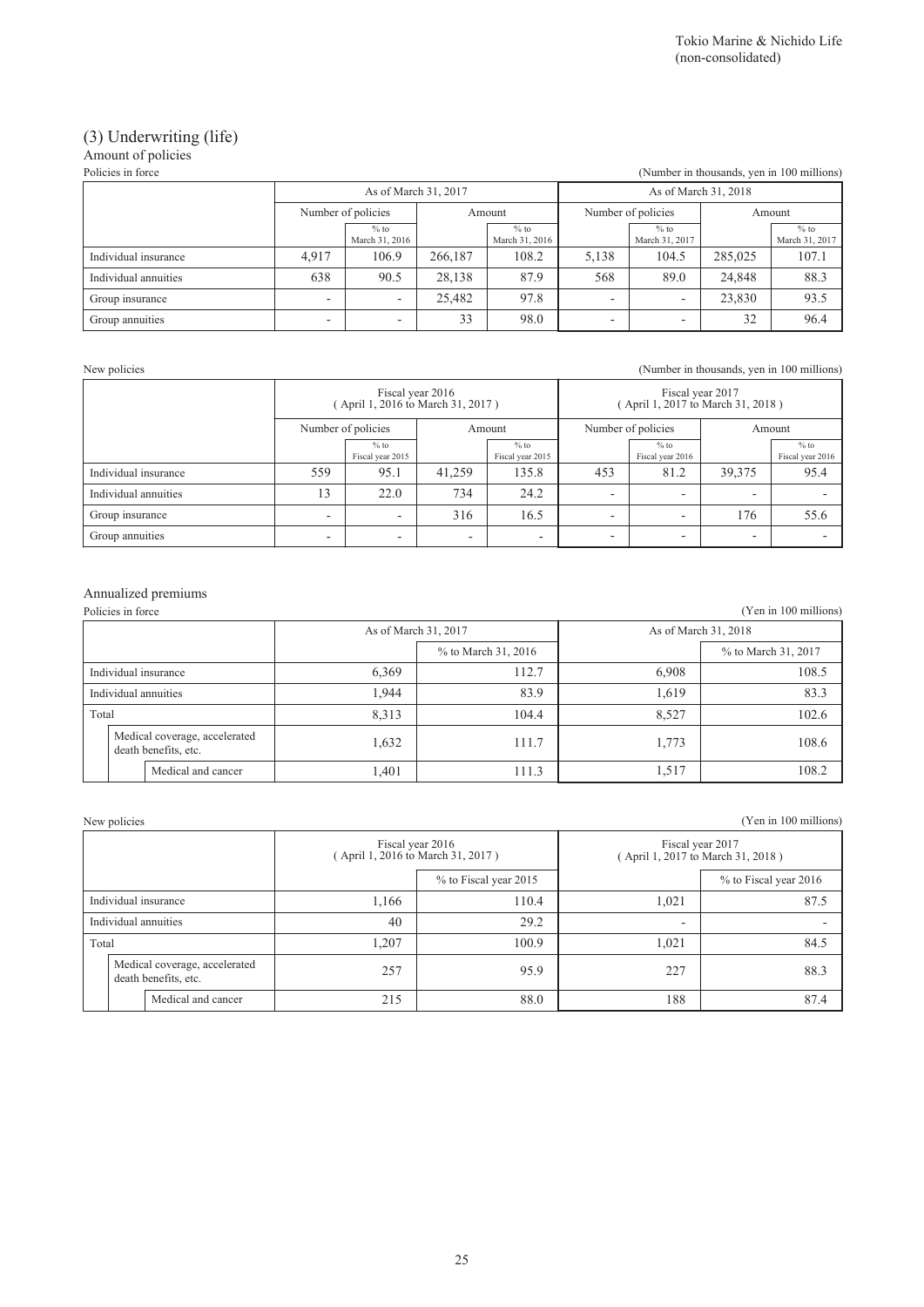### (4) Separate account

Separate account asset balance

|                               |                      | (Yen in 100 millions) |
|-------------------------------|----------------------|-----------------------|
|                               | As of March 31, 2017 | As of March 31, 2018  |
| Individual variable insurance | 647                  | 717                   |
| Individual variable annuities | 4.184                | 1.479                 |
| Group annuities               |                      |                       |
| Separate account total        | 4,831                | 2,197                 |

Separate account policies in force

Individual variable insurance

(Number in thousands, yen in 100 millions)

|                                        |                              | As of March 31, 2017 |                    | As of March 31, 2018 |
|----------------------------------------|------------------------------|----------------------|--------------------|----------------------|
|                                        | Number of policies<br>Amount |                      | Number of policies | Amount               |
| Variable insurance (defined term type) |                              | 105                  |                    | 902                  |
| Variable insurance (whole life type)   | 28                           | 2,278                | 28                 | 2,314                |
| Total                                  | 30                           | 2,383                | 39                 | 3,216                |

Individual variable annuities

(Number in thousands, yen in 100 millions)

|                               | As of March 31, 2017     |        | As of March 31, 2018 |        |  |
|-------------------------------|--------------------------|--------|----------------------|--------|--|
|                               | Number of policies       | Amount |                      | Amount |  |
| Individual variable annuities | $\overline{\phantom{a}}$ | 4.226  | ~                    | .448   |  |
| Total                         | $\overline{\phantom{a}}$ | 4,226  | <b>L</b>             | .448   |  |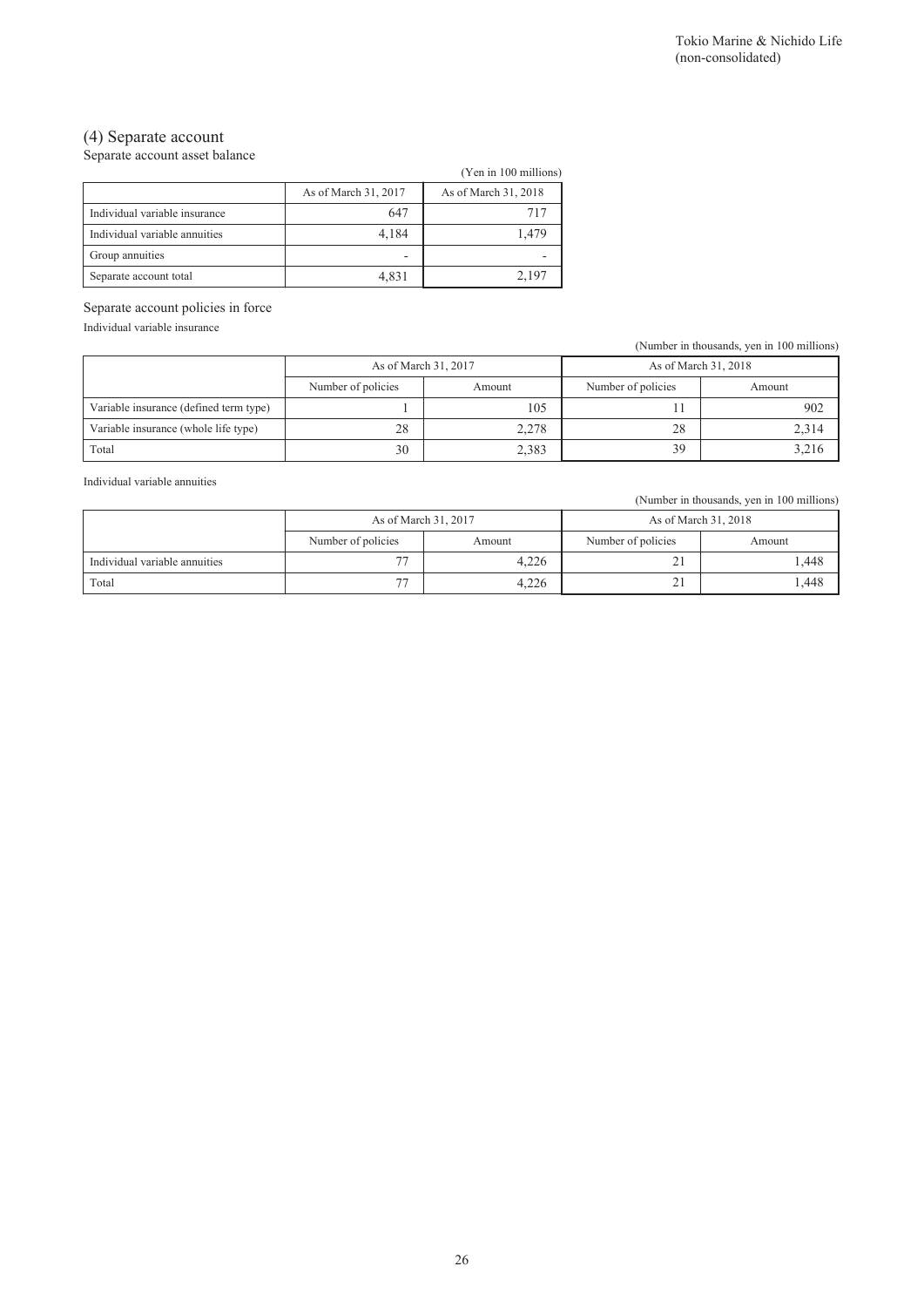## (5) Investment (General account)

Realized yield

|                    |                                                        |                          |                                  |              |                          |                                   | (Yen in millions) |
|--------------------|--------------------------------------------------------|--------------------------|----------------------------------|--------------|--------------------------|-----------------------------------|-------------------|
|                    |                                                        |                          | Fiscal year 2016                 |              | Fiscal year 2017         |                                   |                   |
|                    |                                                        |                          | April 1, 2016 to March 31, 2017) |              |                          | (April 1, 2017 to March 31, 2018) |                   |
|                    |                                                        | Net investment<br>income | Average balance                  | Annual yield | Net investment<br>income | Average balance                   | Annual yield      |
|                    | Bank deposits                                          | (23)                     | 98,638                           | $(0.02)\%$   | (60)                     | 77,840                            | $(0.08)\%$        |
|                    | Call loans                                             | $\theta$                 | 316                              | 0.00         | $\theta$                 | 86                                | 0.03              |
|                    | Receivables under resale agreements                    | $\overline{\phantom{a}}$ |                                  |              | ۰                        |                                   |                   |
|                    | Receivables under securities borrowing<br>transactions | 3                        | 19,757                           | 0.02         | 5                        | 27,075                            | 0.02              |
|                    | Monetary receivables bought                            | 32                       | 223,663                          | 0.01         | 17                       | 163,156                           | 0.01              |
| Money trusts       |                                                        | ۰                        | $\overline{\phantom{a}}$         |              | $\overline{\phantom{0}}$ |                                   |                   |
|                    | Securities                                             | 89,168                   | 5,859,167                        | 1.52         | 127,352                  | 6,268,228                         | 2.03              |
|                    | Domestic debt securities                               | 87,944                   | 5,348,796                        | 1.64         | 87,598                   | 5,756,464                         | 1.52              |
|                    | Domestic equity securities                             | 19                       | 237                              | 8.20         | 6                        | 258                               | 2.49              |
|                    | Foreign securities                                     | 1,204                    | 510,132                          | 0.24         | 39,747                   | 511,505                           | 7.77              |
|                    | Others                                                 |                          | $\overline{\phantom{a}}$         |              |                          | -                                 |                   |
| Loans              |                                                        | 2,374                    | 81,454                           | 2.91         | 2,546                    | 87,153                            | 2.92              |
| Land and buildings |                                                        | ٠                        | 596                              | ٠            |                          | 580                               |                   |
|                    | General account total                                  | 92,731                   | 6,404,369                        | $1.45\%$     | 93,178                   | 6,752,987                         | 1.38 %            |
|                    | Overseas investment                                    | 1,187                    | 510,133                          | 0.23         | 39,707                   | 511,508                           | 7.76              |

Gains (losses) on sales of securities, impairment losses on securities

|                                                       |                            |                                                      |                            |                                       |                            | (Yen in millions)                     |
|-------------------------------------------------------|----------------------------|------------------------------------------------------|----------------------------|---------------------------------------|----------------------------|---------------------------------------|
| Fiscal year 2016<br>(April 1, 2016 to March 31, 2017) |                            | Fiscal year 2017<br>April 1, 2017 to March 31, 2018) |                            | Increase<br>(Decrease)                |                            |                                       |
|                                                       | Gains (losses)<br>on sales | Impairment<br>losses<br>on securities                | Gains (losses)<br>on sales | Impairment<br>losses<br>on securities | Gains (losses)<br>on sales | Impairment<br>losses<br>on securities |
| Domestic debt securities                              | 3,316                      |                                                      | 2,145                      |                                       | (1,171)                    |                                       |
| Domestic equity securities                            | $\overline{\phantom{a}}$   |                                                      | $\overline{\phantom{0}}$   | 22                                    | -                          | 22                                    |
| Foreign securities                                    | (10, 881)                  |                                                      | (5,277)                    |                                       | 5.603                      |                                       |
| Others                                                | $\overline{\phantom{a}}$   | $\overline{\phantom{0}}$                             | $\overline{\phantom{0}}$   | $\overline{\phantom{0}}$              | ٠                          |                                       |
| Total                                                 | (7, 564)                   |                                                      | (3, 132)                   | 22                                    | 4,431                      | 22                                    |

Fair value information on securities (Securities with fair value other than trading securities)

|                                          |                                              |                                          |                      |                              |                    |                      | (Yen in millions)            |  |
|------------------------------------------|----------------------------------------------|------------------------------------------|----------------------|------------------------------|--------------------|----------------------|------------------------------|--|
|                                          |                                              |                                          | As of March 31, 2017 |                              |                    | As of March 31, 2018 |                              |  |
|                                          |                                              | Carrying<br>amount                       | Fair value           | Unrealized gains<br>(losses) | Carrying<br>amount | Fair value           | Unrealized gains<br>(losses) |  |
|                                          | Bonds held to maturity                       | 4,347,954                                | 4,933,380            | 585,426                      | 4,618,275          | 5,284,967            | 666,691                      |  |
|                                          | Bonds earmarked for underwriting<br>reserves | 52,911                                   | 54,888               | 1,976                        | 38,180             | 39,227               | 1,046                        |  |
|                                          | Available-for-sale securities                | 1,896,894                                | 2,102,196            | 205,301                      | 1,740,408          | 1,974,437            | 234,029                      |  |
|                                          | Domestic debt securities                     | 1,240,136                                | 1,475,568            | 235,432                      | 1,245,561          | 1,493,580            | 248,019                      |  |
|                                          | Domestic equity securities                   |                                          |                      |                              |                    |                      |                              |  |
|                                          | Foreign securities                           | 465,761                                  | 435,630              | (30, 130)                    | 327,849            | 313,859              | (13,989)                     |  |
|                                          | Others                                       | 190.996                                  | 190.996              |                              | 166.997            | 166.997              |                              |  |
| Total                                    |                                              | 6,297,760                                | 7,090,465            | 792,704                      | 6,396,864          | 7,298,632            | 901,768                      |  |
|                                          | Domestic debt securities                     | 5,608,564                                | 6,433,775            | 825,211                      | 5,874,140          | 6,790,409            | 916,268                      |  |
|                                          | Domestic equity securities                   |                                          |                      |                              |                    |                      |                              |  |
|                                          | Foreign securities                           | 498,199                                  | 465,692              | (32, 506)                    | 355,726            | 341,225              | (14,500)                     |  |
| $\Delta x \rightarrow \Delta B \Delta A$ | Others<br>.<br>$\cdots$ $\cdots$             | 190,996<br>$\mathbf{1}$ and $\mathbf{1}$ | 190,996<br>$\cdots$  | ۰                            | 166,997            | 166,997              |                              |  |

(Note) "Others" includes Monetary receivables bought, etc. on the balance sheet.

(Reference) Maturity schedule of securities

|                            |                                                                                                                              |                          |                          |       |                          |           | (Yen in millions) |
|----------------------------|------------------------------------------------------------------------------------------------------------------------------|--------------------------|--------------------------|-------|--------------------------|-----------|-------------------|
|                            |                                                                                                                              | As of March 31, 2018     |                          |       |                          |           |                   |
|                            | Over 10 years<br>Within 1<br>$7-10$ years<br>(Including no<br>1-3 years<br>3-5 years<br>5-7 years<br>year<br>fixed maturity) |                          |                          |       |                          |           | Total             |
| Domestic government bonds  | 122,441                                                                                                                      | 54,471                   | 18,711                   | 4,236 | 479,530                  | 5,231,934 | 5,911,326         |
| Domestic municipal bonds   |                                                                                                                              | ٠                        | $\overline{a}$           |       | $\overline{\phantom{0}}$ | 17,269    | 17,269            |
| Domestic corporate bonds   |                                                                                                                              | ٠                        | 7,446                    |       | $\overline{\phantom{0}}$ | 186,118   | 193,565           |
| Domestic equity securities |                                                                                                                              |                          |                          |       |                          | 235       | 235               |
| Foreign securities         | 2,843                                                                                                                        | 6,003                    | 5,590                    | 1,611 | 704                      | 370,049   | 386,802           |
| Others                     | 166,997                                                                                                                      | $\overline{\phantom{0}}$ | $\overline{\phantom{a}}$ |       | $\overline{\phantom{0}}$ |           | 166,997           |
| Total<br>.<br>.            | 292,282                                                                                                                      | 60,474                   | 31,748                   | 5,848 | 480,234                  | 5,805,608 | 6,676,196         |

(Note) "Others" includes Monetary receivables bought, etc. on the balance sheet.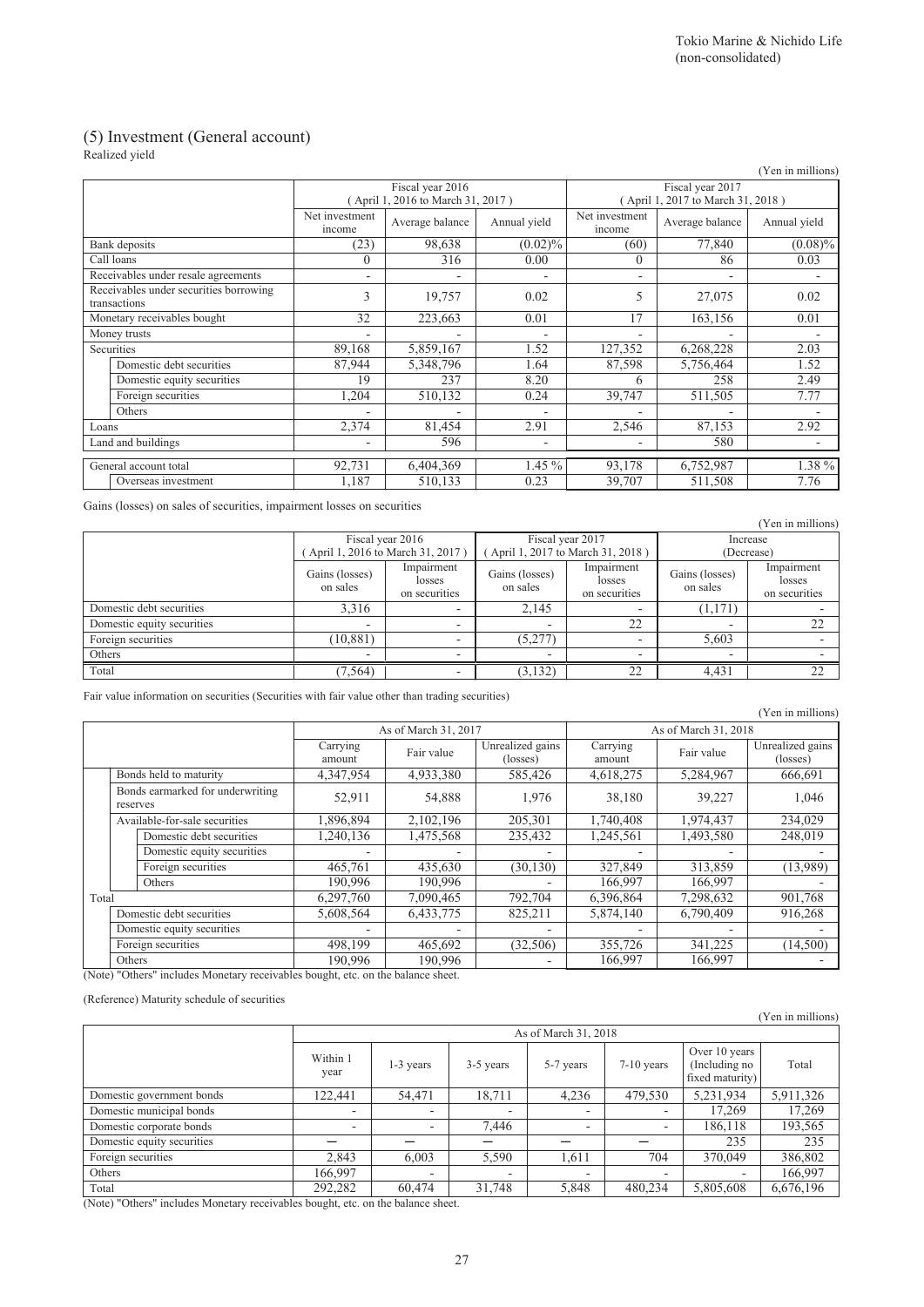### (6) Solvency margin ratio (non-consolidated)

|                                                                                                                                                           |                      | (Yen in millions)    |
|-----------------------------------------------------------------------------------------------------------------------------------------------------------|----------------------|----------------------|
|                                                                                                                                                           | As of March 31, 2017 | As of March 31, 2018 |
| (A) Total amount of solvency margin                                                                                                                       | 747,165              | 782,623              |
| Shareholders' equity less adjusting items                                                                                                                 | 128,986              | 130,468              |
| Price fluctuation reserve                                                                                                                                 | 6,451                | 7,781                |
| Contingency reserve                                                                                                                                       | 47,350               | 51,093               |
| General allowance for doubtful accounts                                                                                                                   | 488                  | 463                  |
| Unrealized gains (losses) on available-for-sale securities and deferred gains (losses)<br>on hedge transactions before tax effect deductions $\times$ 90% | 185,225              | 215,617              |
| Unrealized gains (losses) on land $\times$ 85%                                                                                                            |                      |                      |
| Excess of continued Zillmerized reserve                                                                                                                   | 310,471              | 319,252              |
| Subordinated debt, etc.                                                                                                                                   | 100,000              | 100,000              |
| Amounts within "Excess of continued Zillmerized reserve" and<br>"Subordinated debt, etc." not calculated into the margin                                  | (130, 891)           | (137, 387)           |
| Deductions                                                                                                                                                |                      |                      |
| Others                                                                                                                                                    | 99,082               | 95,333               |
| $(R_1 + R_8)^2 + (R_2 + R_3 + R_7)^2 + R_4$<br>(B) Total amount of risks                                                                                  | 52,072               | 66,658               |
| $(R_1)$<br>Insurance risk                                                                                                                                 | 15,965               | 16,464               |
| (R <sub>8</sub> )<br>Third sector insurance risk                                                                                                          | 5,284                | 5,763                |
| $(R_2)$<br>Assumed interest rate risk                                                                                                                     | 4,969                | 4,985                |
| $(R_7)$<br>Minimum guarantee risk                                                                                                                         | 3,008                | 2,833                |
| $(R_2)$<br>Asset management risk                                                                                                                          | 38,082               | 53,253               |
| $(R_4)$<br>Business administration risk                                                                                                                   | 1,346                | 1,666                |
| (C) Solvency margin ratio<br>$[(A) / {(B)} \times 1/2] \times 100$                                                                                        | 2,869.7%             | 2,348.1%             |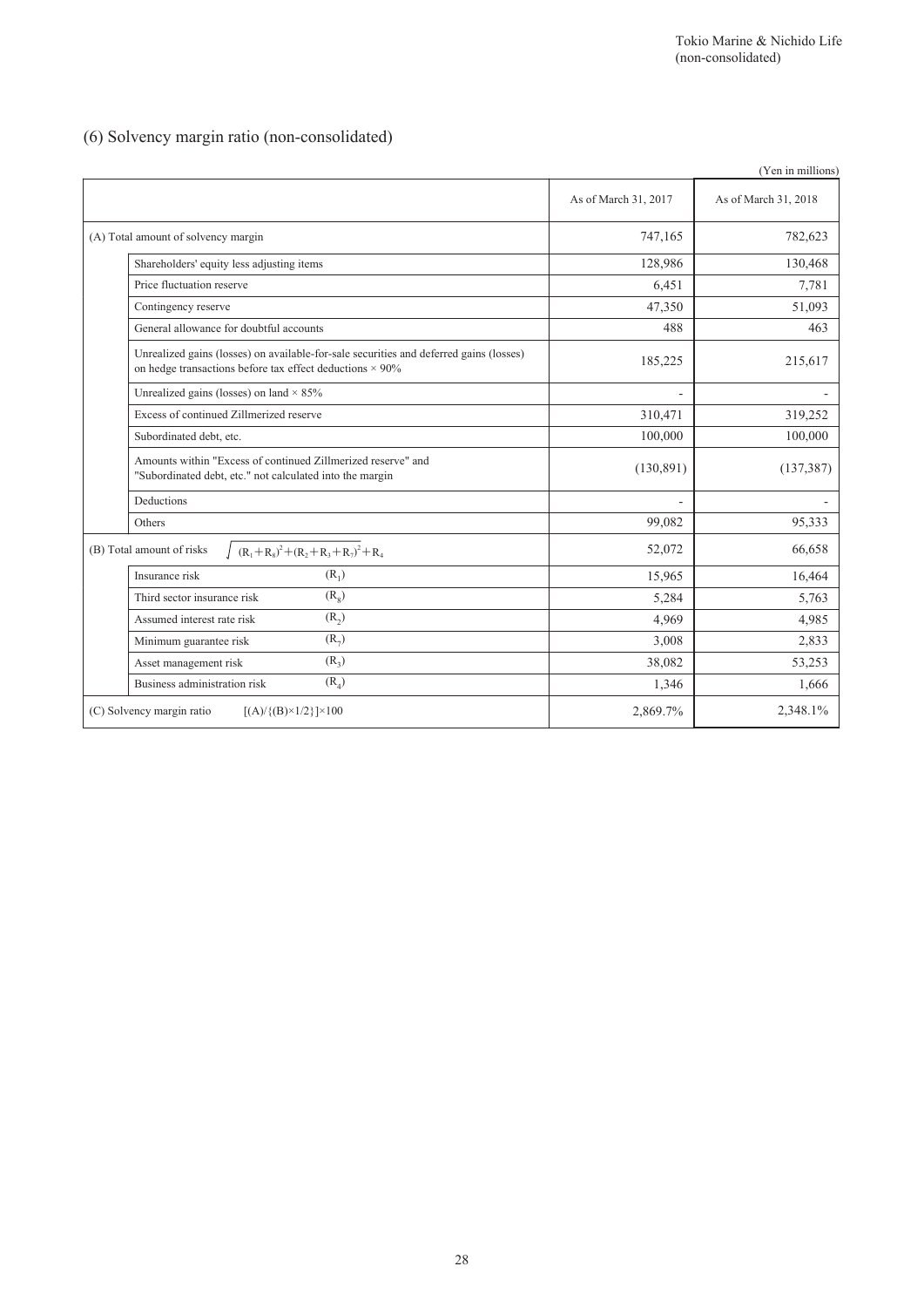### Glossary of terminology

【2. Key figures of the domestic property and casualty insurance business】

● Underwriting profit

Underwriting profit = Underwriting income - (Underwriting expenses + Operating and general administrative expenses on underwriting)  $\pm$  other miscellaneous income and expenses (\*)

- \* Mainly consist of income taxes related to compulsory automobile liability insurance.
- Net investment income and other

Net investment income and other = (Investment income - Investment expenses) + (Other ordinary income - Other ordinary expenses (\*)) - Operating and general administrative expenses other than underwriting

- \* Excluding Amortization of deferred assets under Article 113 of the Insurance Business Act on the Statement of income of E.design Insurance Co., Ltd.
- Loss ratio (W/P basis)

Loss ratio (W/P basis) = (Net claims paid + Loss adjustment expenses) / Net premiums written  $\times$  100

• Expense ratio (W/P basis)

Expense ratio (W/P basis) = (Agency commissions and brokerage + Operating and general administrative expenses on underwriting) / Net premiums written  $\times$  100

• Combined ratio (W/P basis)

Combined ratio (W/P basis) = Loss ratio (W/P basis) + Expense ratio (W/P basis)

 $\bullet$  Loss ratio (private sector  $(*1)$ , E/I basis)

Loss ratio (private sector,  $E/I$  basis) = (Net claims paid + Outstanding claims as of the end of current fiscal year -Outstanding claims as of the end of previous fiscal year + Loss adjustment expenses) / Earned premiums (\*2)  $\times$  100

- \*1 Excluding earthquake insurance under the Law concerning Earthquake Insurance and compulsory automobile liability insurance.
- \*2 Earned premiums = Net premiums written Unearned premiums as of the end of current fiscal year (\*3) + Unearned premiums as of the end of previous fiscal year (\*3)
- \*3 Unearned premiums are premiums corresponding to the remaining duration of insurance policies at the end of the fiscal year.
- Expense ratio (private sector)

Expense ratio (private sector) = (Agency commissions and brokerage + Operating and general administrative expenses on underwriting) / Net premiums written  $\times 100$ 

• Combined ratio (private sector)

Combined ratio (private sector) = Loss ratio (private sector, E/I basis) + Expense ratio (private sector)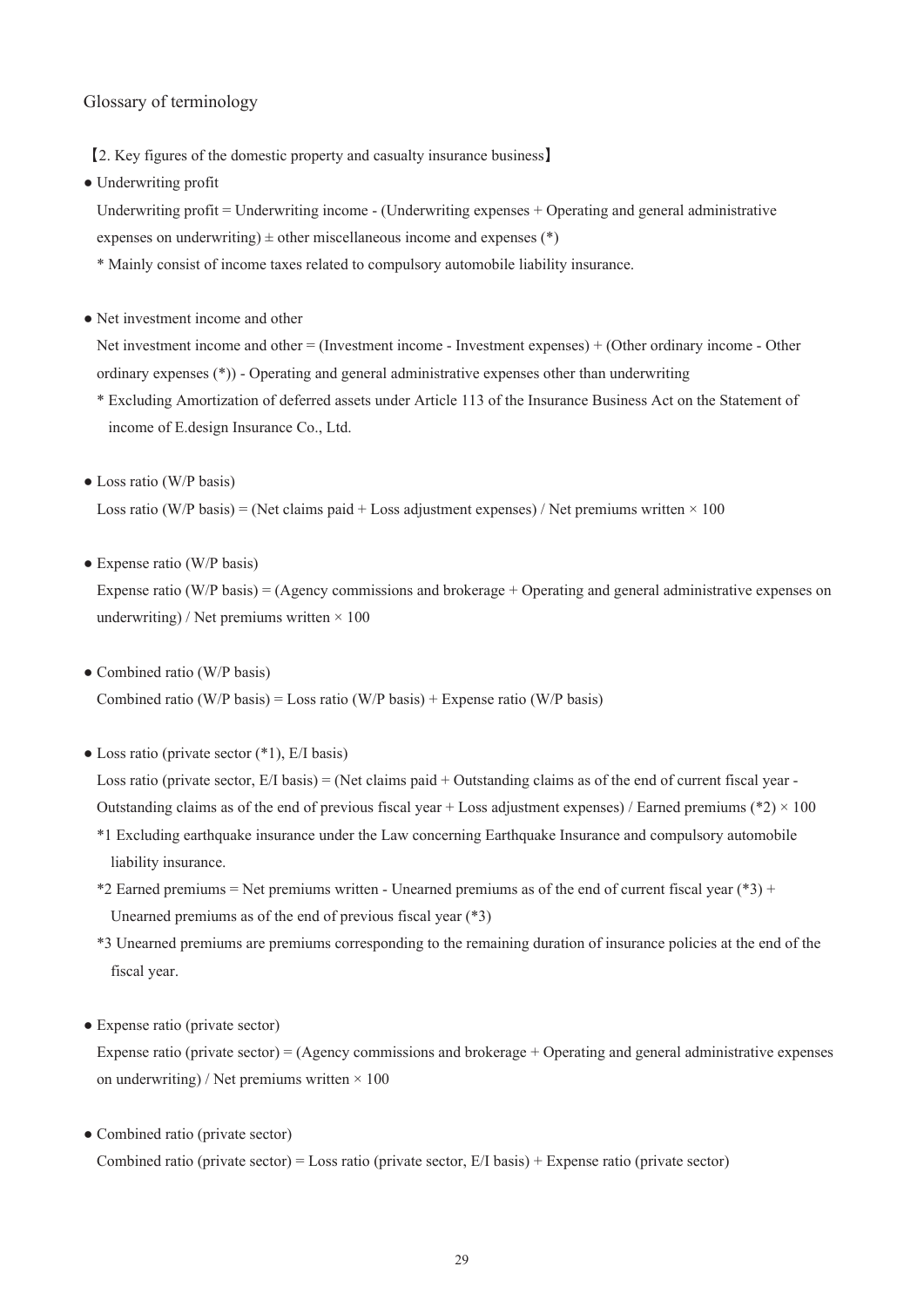• Net incurred losses related to natural catastrophe (\*1)

Sum of net claims paid and outstanding claims (\*2) related to natural catastrophe that occurred during the period.

- \*1 Excluding the net incurred losses related to earthquake insurance under the Law concerning Earthquake Insurance.
- \*2 Outstanding claims are net of reinsurance recoverable.
- Reservation ratio of catastrophe loss reserve
	- Reservation ratio of catastrophe loss reserve = Balance of catastrophe loss reserve / Net premiums written (\*)  $\times$  100
	- \* Excluding earthquake insurance under the Law concerning Earthquake Insurance and compulsory automobile liability insurance.
	- 【3. Key figures of the domestic life insurance business】
- Annualized premiums

Annualized premiums are amount of premiums per year calculated by dividing aggregate amount of premiums by the duration of insurance policies.

● Medical coverage, accelerated death benefits, etc.

Medical coverage, accelerated death benefits, etc. includes coverage for medical expense (e.g. hospitalization and operation), accelerated death benefits (e.g. specific diseases and nursing care) and exemption of obligation to pay insurance premiums excluding those caused by disability but including those caused by specific diseases, nursing care, etc.

### 【Investment】

#### • Income yield

Income yield is an indicator that shows the investment performance based on interest income. Numerator: Interest and dividends + Interest and dividends included in Gains/losses on money trusts Denominator: Average balance of investment assets based on original cost or amortized cost

• Realized yield

Realized yield is an indicator that shows the investment performance based on net investment income.

[Property and casualty insurance business]

Numerator: Investment income + Investment income on deposit premiums - Investment expenses Denominator: Average balance of investment assets based on original cost or amortized cost

#### [Life insurance business]

Numerator: Investment income - Investment expenses Denominator: Average balance of investment assets based on original cost or amortized cost

"General account total" includes non-investment assets. Overseas investment is the total of assets denominated in foreign currencies and yen.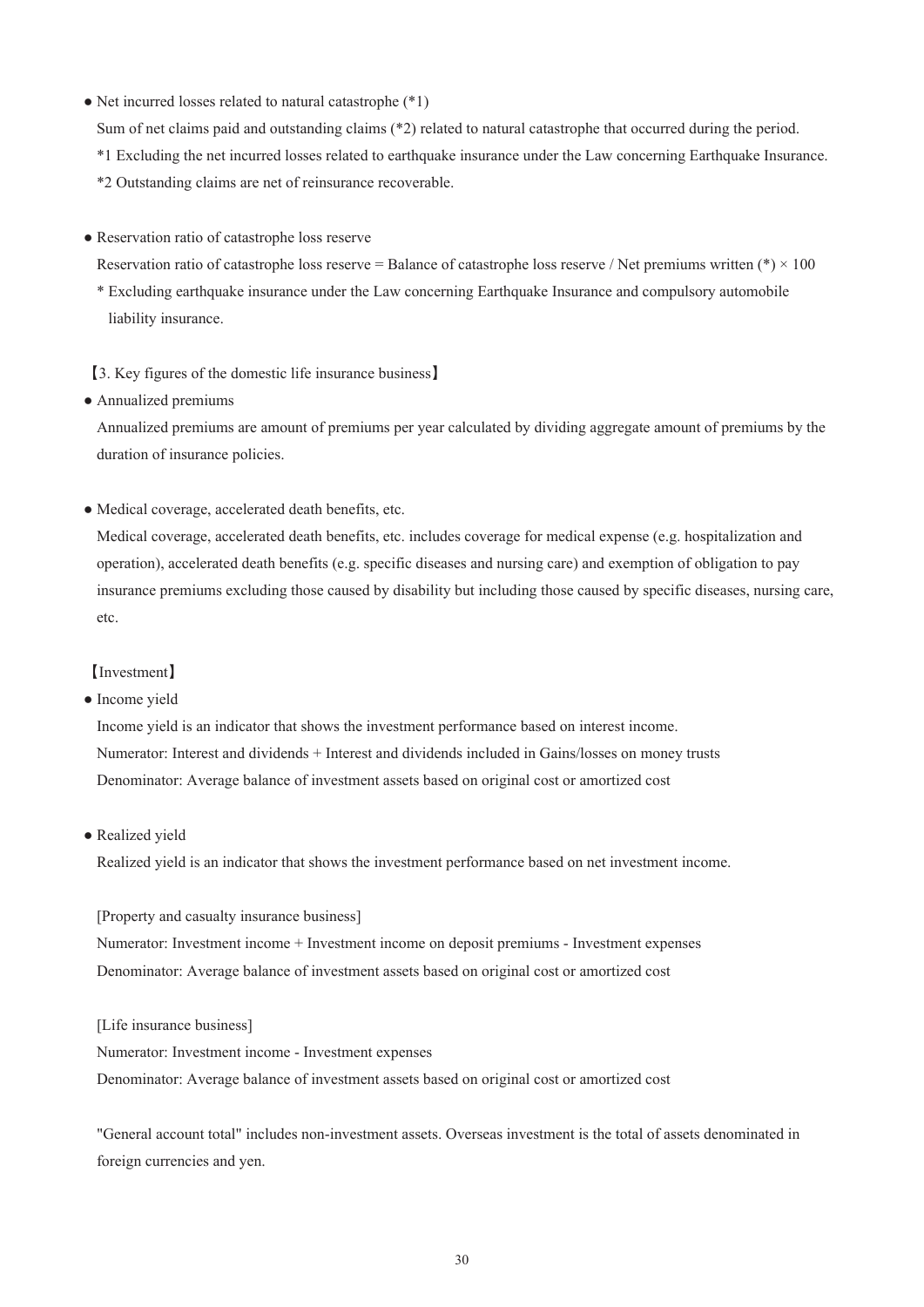#### ● Fair value yield

Fair value yield is an indicator of investment performance on fair value basis.

Numerator: Investment income + Investment income on deposit premiums - Investment expenses + change in Unrealized gains (losses) on available-for-sale securities  $(*1)$  for the fiscal year + change in Deferred gains (losses) on hedge transactions (\*1)

Denominator: Average balance of investment assets based on original cost or amortized cost + Unrealized gains (losses) on available-for-sale securities at the beginning of the year  $(*1)$  + Unrealized gains (losses) on trading securities at the beginning of the year (\*2)

- \*1 Before tax effect deductions.
- \*2 Trading securities includes money trusts held for trading purposes.

### 【Solvency margin ratio】

- Solvency margin ratio
	- In addition to reserves to cover claim payments, payments for maturity refunds of saving type insurance policies, etc., it is necessary for insurance companies to maintain sufficient solvency in order to cover risks that exceed normal estimates, e.g. occurrences of a major catastrophe, a significant decline in value of assets held by insurance companies.
	- (C) Solvency margin ratio is the ratio of (A) Total amount of solvency margin (i.e. solvency of insurance companies in terms of their capital, reserves, etc.) to (B) Total amount of risks (i.e. risks that exceed normal estimates) which is calculated in accordance with the Insurance Business Act.
	- "Risks that exceed normal estimates" is composed of risks described below.
		- ① (General) insurance risk, third sector insurance risk: risk that insurance claims occur in excess of normal estimates excluding catastrophe risk.
		- ② Assumed interest rate risk: risk that invested assets fail to yield assumed interest rates due to factors such as downturn of investment conditions.
		- ③ Minimum guarantee risk: risk that value of assets related to the minimum guarantee for benefits of insurance contracts which are managed as a separate account fluctuates in excess of normal estimates and falls below the minimum guaranteed benefits when they are to be paid.
		- ④ Asset management risk: risk that prices of retained securities and other assets fluctuate in excess of normal estimates.
		- ⑤ Business administration risk: risk that occurs in excess of normal estimates and does not fall under other categories.
		- ⑥ Catastrophe risk: risk that a major catastrophe in excess of normal estimates which is equivalent to the Great Kanto Earthquake or Isewan typhoon occurs.
	- Solvency of insurance companies in terms of their capital, reserves, etc. ((A) Total amount of solvency margin) is the total amount of net assets excluding planned outflows, certain reserves (e.g. price fluctuation reserve, contingency reserve, catastrophe loss reserve, etc.) and part of unrealized gains (losses) on land.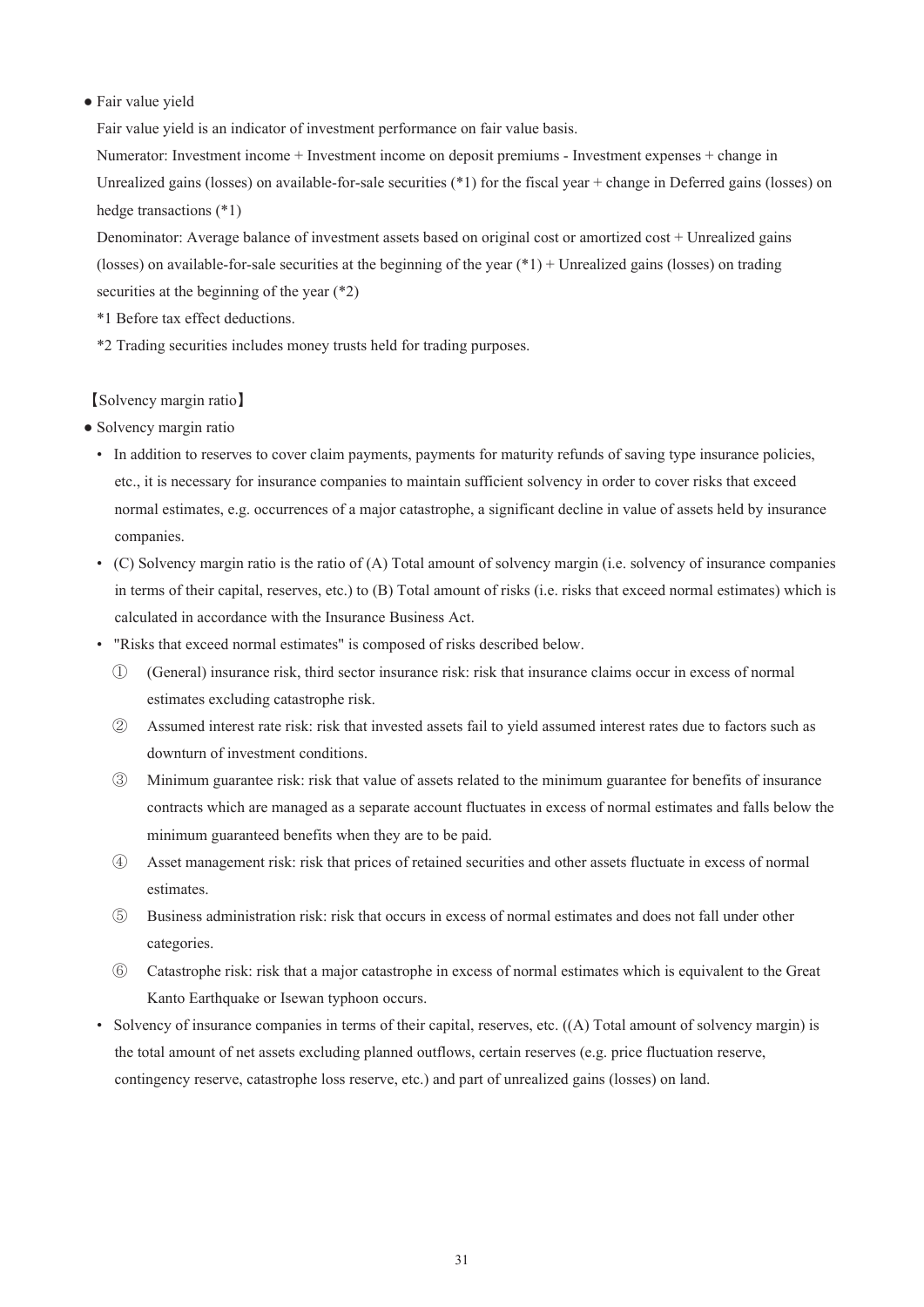• Solvency margin ratio is one of the objective indicators used by the regulatory authority to supervise insurance companies. A ratio exceeding 200% indicates sufficient solvency to fulfill payment obligations such as insurance claims.

### 【Underwriting (life)】

- Amount of Policies in force
	- Individual insurance and group insurance

Total amount of death benefits under policies in force at the end of the period.

- Individual annuities
	- ① Individual annuities whose payments have not yet commenced: amount of funds for annuity payments that is expected to have accrued at the commencement of annuity payments.
	- ② Individual annuities whose payments have already commenced: amount of underwriting reserves.
- Group annuities

Amount of underwriting reserves.

- Amounts of New policies
	- Individual insurance and group insurance

Total amount of death benefits under new policies issued during the current period.

• Individual annuities

Amount of funds for annuity payments that is expected to have accrued at the commencement of annuity payments for new policies issued during the period.

• Group annuities

First installment of premium payments.

### 【Separate account】

• Separate account

Separate account is an account held for insurance policies of which insurance benefits change based on investment performance, and its assets and liabilities are maintained separately from those of general account.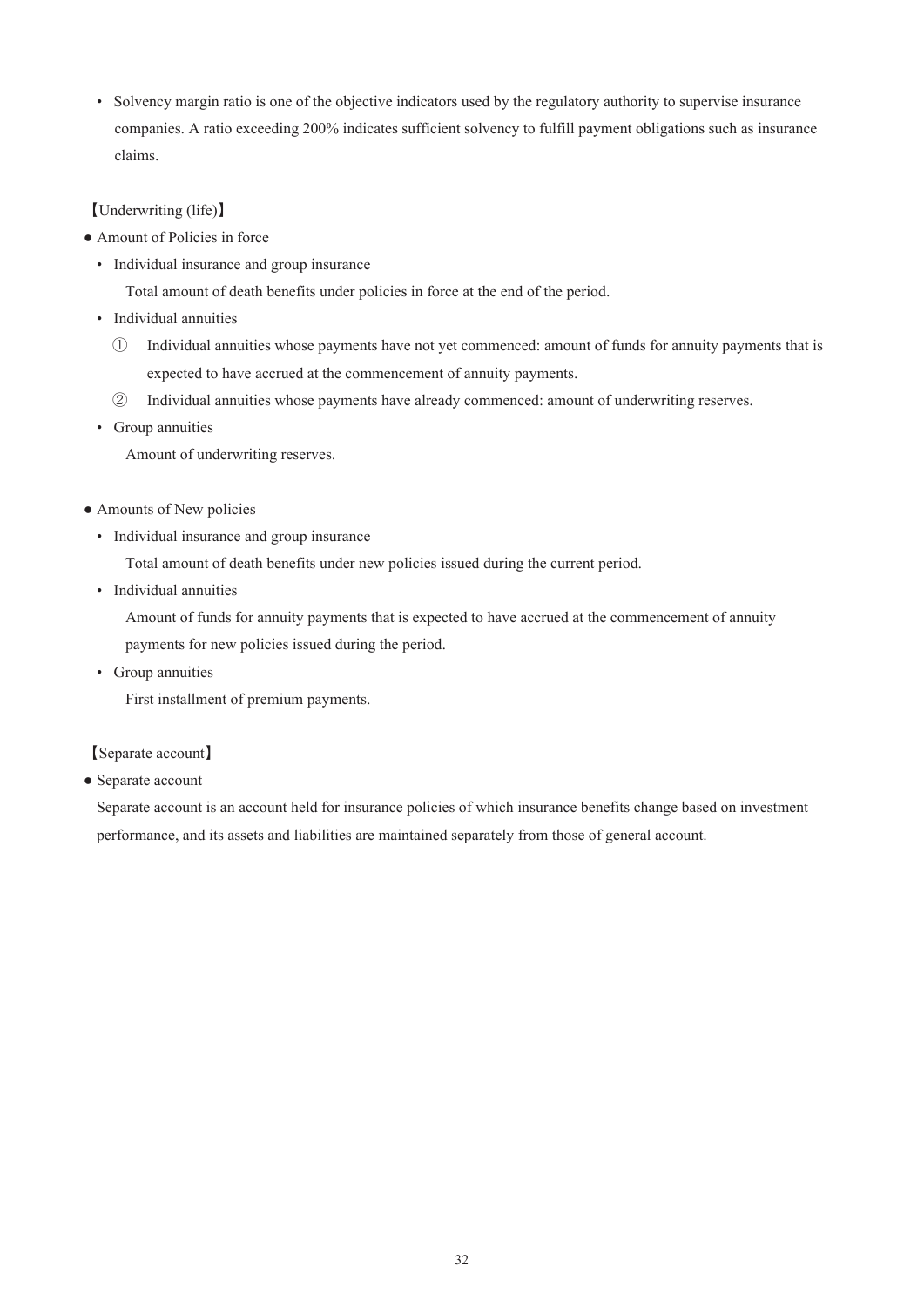# **Supplementary information of business results for the fiscal year 2017**

### 1. Key figures

|                              |                      |                                               |                        |                                    | (Yen in 100 millions)              |
|------------------------------|----------------------|-----------------------------------------------|------------------------|------------------------------------|------------------------------------|
|                              | Fiscal year 2016 (A) | Six months ended<br>September 30, 2017<br>(B) | Fiscal year $2017$ (C) | Increase (Decrease)<br>$(C) - (A)$ | Increase (Decrease)<br>$(C) - (B)$ |
| 10 Net premiums written      | 21,161               | 10,850                                        | 21,447                 | 286                                |                                    |
| Rate of change               | $(0.6\%)$            | 2.5%                                          | 1.4%                   | 1.9%                               | $(1.1\%)$                          |
| 2 Total assets               | 95,244               | 97,118                                        | 96,698                 | 1,453                              | (419)                              |
| 3 Loss ratio                 | 60.7%                | 60.1%                                         | 62.0%                  | 1.3%                               | 2.0%                               |
| 4 Expense ratio              | 30.8%                | 30.4%                                         | 30.7%                  | $(0.1\%)$                          | 0.3%                               |
| 5 Combined ratio             | 91.5%                | 90.5%                                         | 92.7%                  | 1.2%                               | 2.2%                               |
| Underwriting profit margin   | 8.5%                 | 9.5%                                          | 7.3%                   | $(1.2\%)$                          | $(2.2\%)$                          |
| 6 Voluntary automobile       |                      |                                               |                        |                                    |                                    |
| • Net premiums written       | 10,513               | 5,310                                         | 10,644                 | 130                                |                                    |
| Rate of change               | $2.0\%$              | 1.5%                                          | 1.2%                   | $(0.8\%)$                          | $(0.3\%)$                          |
| • Underwriting profit margin | 10.6%                | 11.9%                                         | 9.7%                   | $(0.8\%)$                          | $(2.1\%)$                          |
| • Loss ratio                 | 58.7%                | 58.0%                                         | 59.3%                  | 0.7%                               | 1.3%                               |
| • Expense ratio              | 30.8%                | 30.1%                                         | 31.0%                  | 0.2%                               | 0.8%                               |
| (7) Fire and allied lines    |                      |                                               |                        |                                    |                                    |
| · Net premiums written       | 2,722                | 1,296                                         | 2,746                  | 24                                 |                                    |
| Rate of change               | $(10.3\%)$           | 4.2%                                          | $0.9\%$                | 11.2%                              | $(3.3\%)$                          |
| · Underwriting profit margin | 8.2%                 | 6.2%                                          | 1.7%                   | $(6.5\%)$                          | $(4.5\%)$                          |
| • Loss ratio                 | 53.0%                | 54.4%                                         | 60.8%                  | 7.8%                               | 6.4%                               |
| • Expense ratio              | 38.7%                | 39.4%                                         | 37.5%                  | $(1.2\%)$                          | $(1.8\%)$                          |
| 8 Number of employees        | 17,368               | 17,702                                        | 17,483                 | 115                                | (219)                              |
| <b>9 Number of agencies</b>  | 51,302               | 50,974                                        | 50,616                 | (686)                              | (358)                              |

(Note) 1. Loss ratio = (Net claims paid + Loss adjustment expenses) / Net premiums written  $\times$  100

2. Expense ratio = (Agency commissions and brokerage + Operating and general administrative expenses on underwriting) / Net premiums written × 100

3. Combined ratio = Loss ratio + Expense ratio

4. Underwriting profit margin = 100 - Combined ratio

<Reference> Key figures from consolidated statement of income of Tokio Marine Holdings

(Yen in 100 millions)

|                                                      |                                                    | Six months ended |                        |                                    |                                    |
|------------------------------------------------------|----------------------------------------------------|------------------|------------------------|------------------------------------|------------------------------------|
|                                                      | September 30, 2017<br>Fiscal year $2016(A)$<br>(B) |                  | Fiscal year $2017$ (C) | Increase (Decrease)<br>$(C) - (A)$ | Increase (Decrease)<br>$(C) - (B)$ |
| 1 Ordinary income                                    | 52,326                                             | 27,323           | 53,991                 | 1,665                              |                                    |
| 2 Net premiums written                               | 34,804                                             | 18,064           | 35,647                 | 842                                |                                    |
| Rate of change                                       | 6.6%                                               | $6.2\%$          | $2.4\%$                | $(4.2\%)$                          | $(3.8\%)$                          |
| <b>3</b> Life insurance premiums                     | 9,044                                              | 4,559            | 9,530                  | 485                                |                                    |
| Rate of change                                       | 91.7%                                              | $4.9\%$          | $5.4\%$                | $(86.4\%)$                         | $0.4\%$                            |
| 4 Ordinary profit                                    | 3,876                                              | 1,198            | 3,449                  | (427)                              |                                    |
| 5 Net income attributable to<br>owners of the parent | 2,738                                              | 767              | 2,841                  | 103                                |                                    |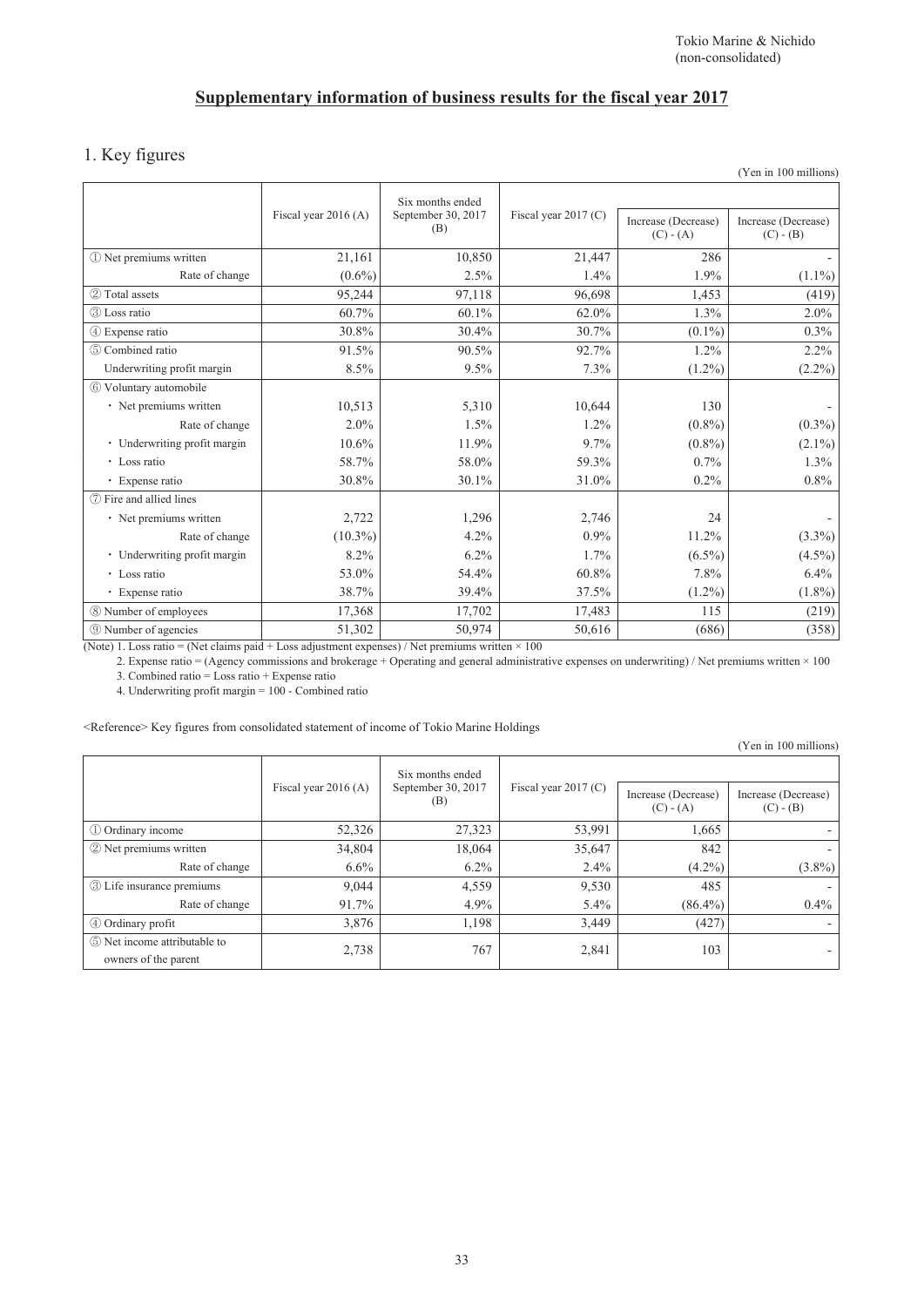## 2. Other information

#### ① Non-performing assets Status of risk monitored loans

|                                         |                      |                          | (Yen in 100 millions) |
|-----------------------------------------|----------------------|--------------------------|-----------------------|
|                                         | As of March 31, 2017 | As of September 30, 2017 | As of March 31, 2018  |
| Loans to borrowers in bankruptcy        |                      | -                        |                       |
| Past due loans                          |                      | $\Omega$                 |                       |
| Loans past due for three months or more | -                    | -                        |                       |
| Restructured loans                      | 0                    | ۰                        |                       |
| Total                                   |                      | $\theta$                 |                       |
| Percentage to total loans               | $0.1\%$              | $0.0\%$                  | $0.0\%$               |
|                                         |                      |                          |                       |
| (Reference) Total loans                 | 6,064                | 4,539                    | 2,572                 |

#### Status of self-assessment

|                      |                      |                          | (Yen in 100 millions) |
|----------------------|----------------------|--------------------------|-----------------------|
|                      | As of March 31, 2017 | As of September 30, 2017 | As of March 31, 2018  |
| Non-categorized      | 90.507               | 92.311                   | 91,528                |
| Category $\Pi$       | 4,705                | 4,777                    | 5,141                 |
| Category III         | 28                   | 26                       | 25                    |
| Category IV          | 10                   | 74                       |                       |
| Subtotal $(II - IV)$ | 4.744                | 4.877                    | 5,170                 |
| Total                | 95,252               | 97,189                   | 96,698                |

### ② Impairment losses on securities

|                            |                  |                                        | (Yen in 100 millions) |
|----------------------------|------------------|----------------------------------------|-----------------------|
|                            | Fiscal year 2016 | Six months ended<br>September 30, 2017 | Fiscal year 2017      |
| Domestic debt securities   |                  |                                        |                       |
| Domestic equity securities |                  |                                        |                       |
| Foreign securities         |                  | 71                                     |                       |
| Others                     |                  | -                                      | ı ()                  |
| Total                      |                  | 71                                     |                       |

#### ・Rules for recognition of impairment

|  | In principle, impairment loss on a security with fair value is recognized when the fair value is below its cost by 30% or more. |
|--|---------------------------------------------------------------------------------------------------------------------------------|
|  |                                                                                                                                 |

### ③ Impairment losses on fixed assets

|                     |                  |                                        | (Yen in 100 millions) |
|---------------------|------------------|----------------------------------------|-----------------------|
|                     | Fiscal year 2016 | Six months ended<br>September 30, 2017 | Fiscal year 2017      |
| Land                |                  |                                        |                       |
| Buildings<br>Others |                  | -                                      |                       |
|                     | -                | -                                      |                       |
| Total               |                  |                                        |                       |

### ④ Unrealized gains (losses) on securities

|                            |                      |                          | (Yen in 100 millions) |
|----------------------------|----------------------|--------------------------|-----------------------|
|                            | As of March 31, 2017 | As of September 30, 2017 | As of March 31, 2018  |
| Domestic debt securities   | 1,302                | 1,245                    | 1,289                 |
| Domestic equity securities | 18,230               | 20,193                   | 20,613                |
| Foreign securities         | 466                  | 627                      | 504                   |
| Others                     | (0)                  | (4)                      |                       |
| Total                      | 19,998               | 22,062                   | 22,413                |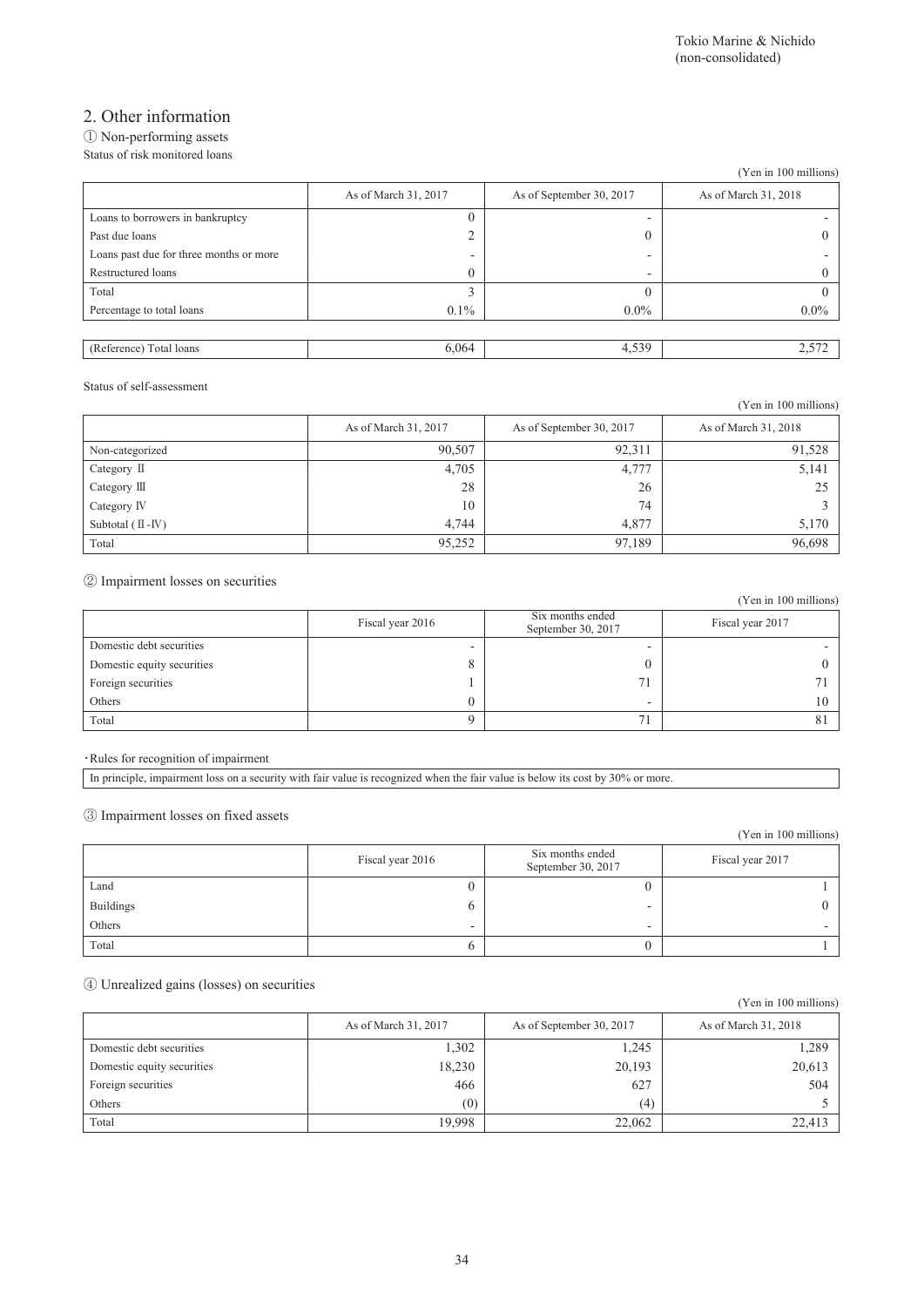#### ⑤ Losses related to natural catastrophe

|                            |                                                            |     | (Yen in 100 millions) |
|----------------------------|------------------------------------------------------------|-----|-----------------------|
|                            | Six months ended<br>Fiscal year 2016<br>September 30, 2017 |     | Fiscal year 2017      |
| Direct claims paid         | 379                                                        | 79  | 515                   |
| Net claims paid            | 358                                                        | 79  | 507                   |
| Net outstanding claims (*) | 176                                                        | 339 | 314                   |

(Note) Figures above represent losses caused by natural catastrophe occurred during the period, excluding losses related to earthquake insurance under the Law concerning Earthquake Insurance.

\* Net of reinsurance recoverable ceded.

### ⑥ Catastrophe loss reserve

(Yen in 100 millions)

|                       | As of March 31, 2017    |                      | As of September 30, 2017 |         |                      | As of March 31, 2018 |         |                      |           |
|-----------------------|-------------------------|----------------------|--------------------------|---------|----------------------|----------------------|---------|----------------------|-----------|
|                       | Balance                 | Reservation<br>ratio | Provision                | Balance | Reservation<br>ratio | Provision            | Balance | Reservation<br>ratio | Provision |
| Fire and allied lines | 3.522                   | 130.1%               | 158                      | 3,599   | 139.4%               | 76                   | 3,629   | 132.6%               | 161       |
| Hull and cargo        | .261                    | 214.0%               | ۰                        | .265    | 213.5%               | 3                    | 1.261   | 210.6%               |           |
| Personal accident     | .209                    | 70.3%                | 54                       | 1.240   | 63.9%                | 30                   | 1.263   | 74.9%                | 53        |
| Voluntary automobile  | 1.803                   | 17.2%                | 337                      | 1.960   | 18.5%                | 170                  | 1.835   | 17.2%                | 341       |
| Others                | 2.871                   | 103.1%               | 149                      | 2.946   | 99.0%                | 76                   | 2.992   | 101.5%               | 155       |
| Total<br>.<br>- -     | 10,670<br>$\sim$ $\sim$ | 58.2%                | 699<br>$1 - 1$           | 11.012  | 58.8%<br>$\sim$ 0.00 | 358                  | 10,981  | 59.0%                | 712       |

(Note) 1. Reservation ratio = Balance of catastrophe loss reserve / Net premiums written (\*)  $\times$  100

\* For the six months ended September 30, the amount of Net premiums written (excluding earthquake insurance under the Law concerning Earthquake Insurance and compulsory automobile liability insurance) is doubled in this calculation.

2. Provision is gross amount without reversal.

#### ⑦ Reinsurance assumed

(Yen in 100 millions)

|                                 | Fiscal year 2016                |       | Fiscal year 2017 |             |  |
|---------------------------------|---------------------------------|-------|------------------|-------------|--|
|                                 | Claims paid<br>Premiums written |       | Premiums written | Claims paid |  |
| Fire and allied lines           | 491                             | 263   | 518              | 184         |  |
| Hull and cargo                  | 231                             | 160   | 225              | 159         |  |
| Personal accident               |                                 |       |                  |             |  |
| Voluntary automobile            | <sub>(</sub>                    |       | 6                | 4           |  |
| Compulsory automobile liability | 2,145                           | 2,105 | 2,095            | 2,050       |  |
| Others                          | 302                             | 160   | 262              | 438         |  |
| Total                           | 3,179                           | 2,693 | 3,109            | 2,837       |  |

#### ⑧ Reinsurance ceded

(Yen in 100 millions)

|                                 | Fiscal year 2016 |                  | Fiscal year 2017 |                  |  |
|---------------------------------|------------------|------------------|------------------|------------------|--|
|                                 | Ceded premiums   | Claims recovered | Ceded premiums   | Claims recovered |  |
| Fire and allied lines           | 1,192            | 1,482            | 1,216            | 234              |  |
| Hull and cargo                  | 268              | 246              | 280              | 147              |  |
| Personal accident               | 58               | 16               | 57               | .5               |  |
| Voluntary automobile            | 40               | 14               | 37               | $\overline{2}$   |  |
| Compulsory automobile liability | 2,125            | 2.011            | 1.906            | 1,980            |  |
| Others                          | 1,554            | 1,164            | 1,733            | 704              |  |
| Total                           | 5,239            | 4,936            | 5,232            | 3,096            |  |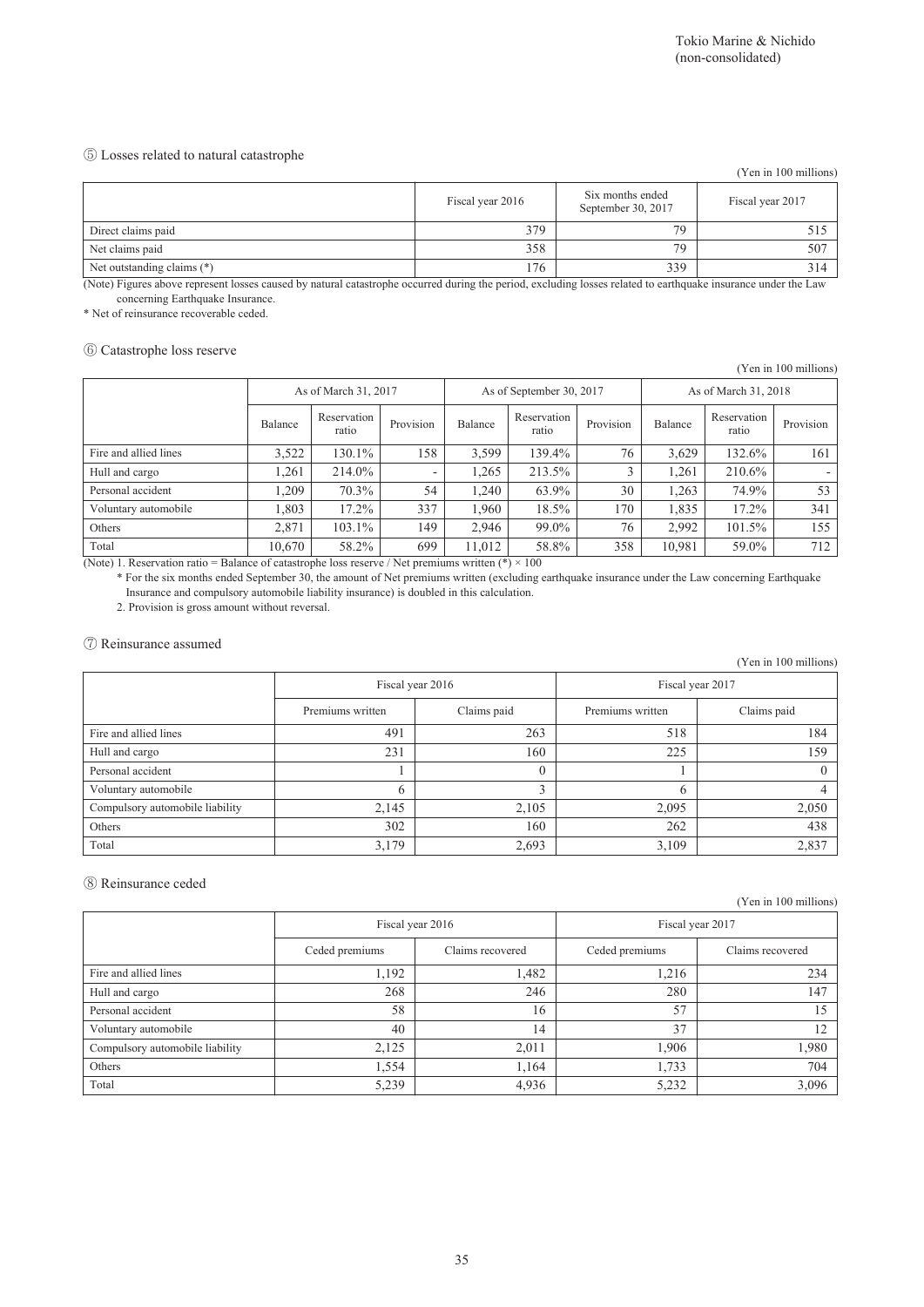## **Supplementary information of business results for the fiscal year 2017**

### 1. Key figures

|                              |                      |                                               |                      |                                    | $(1 \text{ cm m} 100 \text{ mm})$  |
|------------------------------|----------------------|-----------------------------------------------|----------------------|------------------------------------|------------------------------------|
|                              | Fiscal year 2016 (A) | Six months ended<br>September 30, 2017<br>(B) | Fiscal year 2017 (C) | Increase (Decrease)<br>$(C) - (A)$ | Increase (Decrease)<br>$(C) - (B)$ |
| 1 Net premiums written       | 1,401                | 720                                           | 1,418                | 17                                 |                                    |
| Rate of change               | $1.0\%$              | 1.6%                                          | $1.2\%$              | $0.2\%$                            | $(0.4\%)$                          |
| 2 Total assets               | 4,179                | 4,163                                         | 4,148                | (30)                               | (14)                               |
| (3) Loss ratio               | 59.0%                | 56.8%                                         | 59.7%                | 0.7%                               | 2.9%                               |
| 4 Expense ratio              | 33.1%                | 32.7%                                         | 33.5%                | 0.4%                               | 0.8%                               |
| (5) Combined ratio           | 92.1%                | 89.6%                                         | 93.2%                | 1.1%                               | 3.6%                               |
| Underwriting profit margin   | 7.9%                 | 10.4%                                         | 6.8%                 | $(1.1\%)$                          | $(3.6\%)$                          |
| 6 Voluntary automobile       |                      |                                               |                      |                                    |                                    |
| • Net premiums written       | 853                  | 427                                           | 851                  | (2)                                |                                    |
| Rate of change               | $(0.1\%)$            | $(0.5\%)$                                     | $(0.3\%)$            | $(0.2\%)$                          | $0.2\%$                            |
| • Underwriting profit margin | 12.5%                | 14.8%                                         | 12.9%                | $0.4\%$                            | $(1.9\%)$                          |
| • Loss ratio                 | 56.9%                | 55.2%                                         | 56.4%                | $(0.6\%)$                          | $1.2\%$                            |
| • Expense ratio              | 30.5%                | 30.0%                                         | 30.7%                | $0.2\%$                            | 0.7%                               |
| (7) Fire and allied lines    |                      |                                               |                      |                                    |                                    |
| • Net premiums written       | 167                  | 90                                            | 189                  | 21                                 |                                    |
| Rate of change               | 15.3%                | 11.9%                                         | 12.9%                | $(2.3\%)$                          | $1.0\%$                            |
| · Underwriting profit margin | 2.5%                 | 6.4%                                          | $(3.5\%)$            | $(6.1\%)$                          | $(10.0\%)$                         |
| • Loss ratio                 | 57.5%                | 54.5%                                         | 64.0%                | 6.6%                               | 9.5%                               |
| • Expense ratio              | 40.0%                | 39.1%                                         | 39.5%                | $(0.5\%)$                          | $0.4\%$                            |
| 8 Number of employees        | 2,292                | 2,281                                         | 2,260                | (32)                               | (21)                               |
| <b>9 Number of agencies</b>  | 13,715               | 13,694                                        | 13,607               | (108)                              | (87)                               |

(Note) 1. Loss ratio = (Net claims paid + Loss adjustment expenses) / Net premiums written  $\times$  100

2. Expense ratio = (Agency commissions and brokerage + Operating and general administrative expenses on underwriting) / Net premiums written × 100

3. Combined ratio = Loss ratio + Expense ratio

4. Underwriting profit margin = 100 - Combined ratio

(Yen in 100 millions)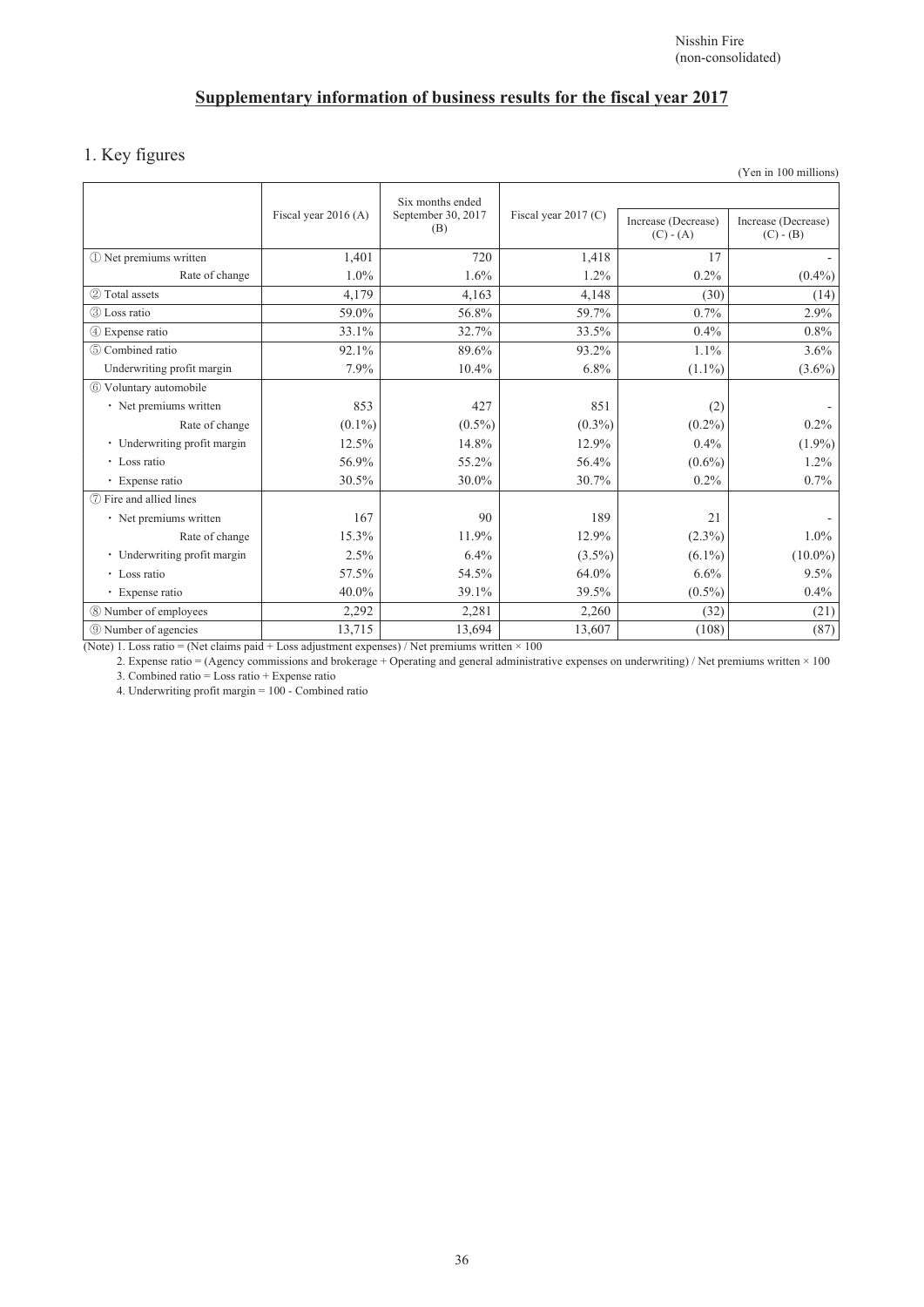## 2. Other information

#### ① Non-performing assets Status of risk monitored loans

|                                         |                      |                          | (Yen in 100 millions) |
|-----------------------------------------|----------------------|--------------------------|-----------------------|
|                                         | As of March 31, 2017 | As of September 30, 2017 | As of March 31, 2018  |
| Loans to borrowers in bankruptcy        | -                    | -                        |                       |
| Past due loans                          | -                    | -                        |                       |
| Loans past due for three months or more | -                    | -                        |                       |
| Restructured loans                      | ۰                    | ۰                        |                       |
| Total                                   | -                    | -                        |                       |
| Percentage to total loans               | $0.0\%$              | $0.0\%$                  | $0.0\%$               |
|                                         |                      |                          |                       |
| (Reference) Total loans                 |                      |                          |                       |

#### Status of self-assessment

|                       |                      |                          | (Yen in 100 millions) |
|-----------------------|----------------------|--------------------------|-----------------------|
|                       | As of March 31, 2017 | As of September 30, 2017 | As of March 31, 2018  |
| Non-categorized       | 4,167                | 4,159                    | 4,145                 |
| Category II           | 11                   |                          |                       |
| Category III          |                      |                          |                       |
| Category IV           | $\theta$             |                          |                       |
| Subtotal $(\Pi - IV)$ | 12                   | 4                        |                       |
| Total                 | 4,180                | 4,164                    | 4,149                 |

#### ② Impairment losses on securities

|                            |                  |                                        | (Yen in 100 millions) |
|----------------------------|------------------|----------------------------------------|-----------------------|
|                            | Fiscal year 2016 | Six months ended<br>September 30, 2017 | Fiscal year 2017      |
| Domestic debt securities   | -                | -                                      |                       |
| Domestic equity securities |                  | -                                      |                       |
| Foreign securities         | -                | -                                      |                       |
| Others                     | -                | -                                      |                       |
| Total                      |                  |                                        |                       |

・Rules for recognition of impairment

In principle, impairment loss on a security with fair value is recognized when the fair value is below its cost by 30% or more.

#### ③ Impairment losses on fixed assets

| .<br>.           |                  |                                        | (Yen in 100 millions) |
|------------------|------------------|----------------------------------------|-----------------------|
|                  | Fiscal year 2016 | Six months ended<br>September 30, 2017 | Fiscal year 2017      |
| Land             | -                |                                        |                       |
| <b>Buildings</b> | ۰                | -                                      |                       |
| Others           | -                | -                                      |                       |
| Total            | -                |                                        |                       |

### ④ Unrealized gains (losses) on securities

|                            |                      |                          | (Yen in 100 millions) |
|----------------------------|----------------------|--------------------------|-----------------------|
|                            | As of March 31, 2017 | As of September 30, 2017 | As of March 31, 2018  |
| Domestic debt securities   | 199                  | 193                      | 190                   |
| Domestic equity securities | 235                  | 289                      | 285                   |
| Foreign securities         | 31                   | 32                       | 20                    |
| Others                     | 17                   | 20                       | 19                    |
| Total                      | 484                  | 535                      | 516                   |